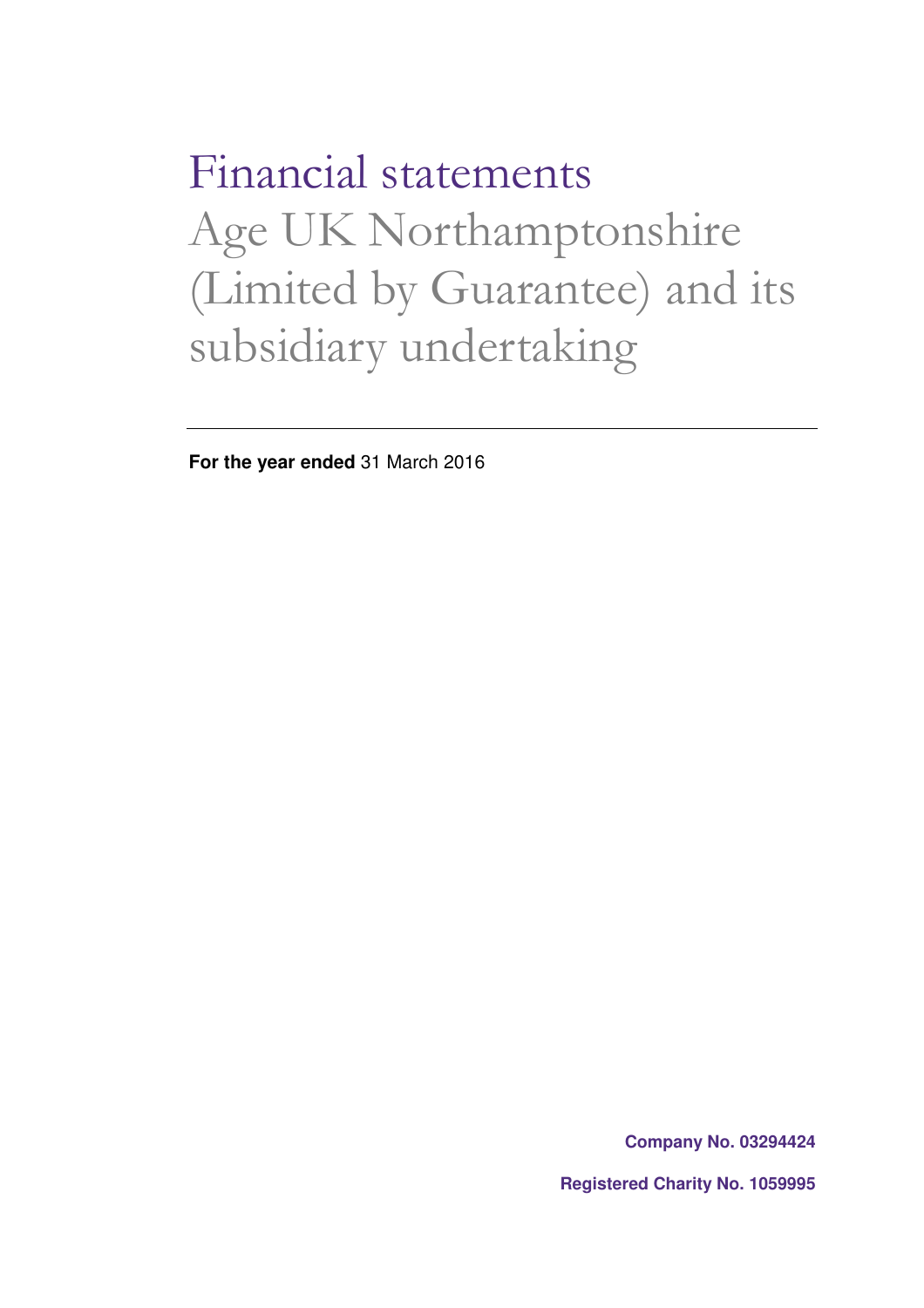## Index

| <b>Legal and administrative details</b>               | 2         |
|-------------------------------------------------------|-----------|
| <b>Report of the Trustees</b>                         | $3 - 18$  |
| <b>Report of the independent auditor</b>              | $19 - 20$ |
| <b>Principal accounting policies</b>                  | $21 - 25$ |
| <b>Consolidated statement of financial activities</b> | $26 - 27$ |
| <b>Consolidated income and expenditure account</b>    | 28        |
| <b>Consolidated balance sheet</b>                     | 29        |
| <b>Balance sheet</b>                                  | 30        |
| <b>Consolidated cash flow statement</b>               | 31        |
| <b>Notes to the financial statements</b>              | $32 - 48$ |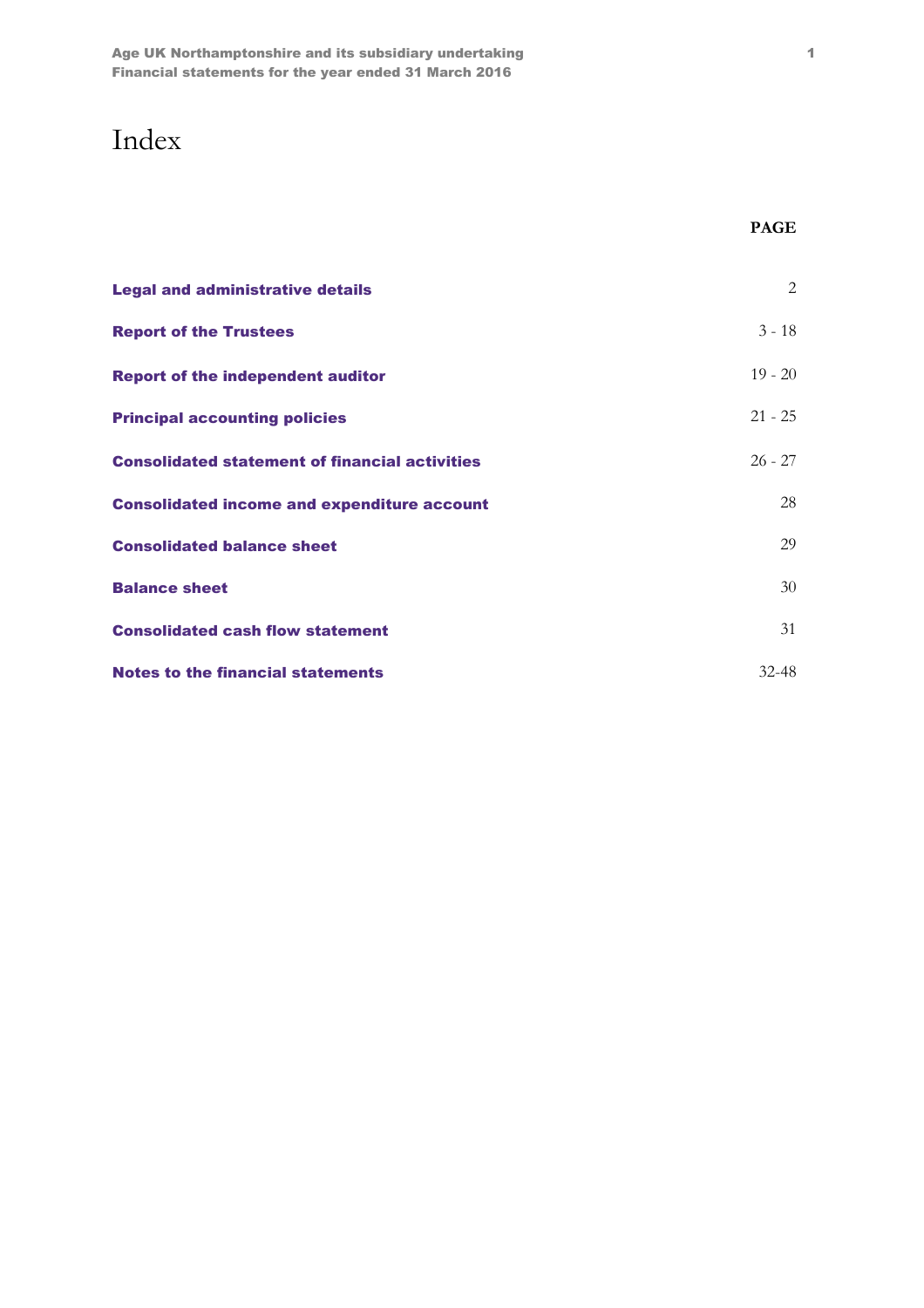## Legal and administrative details

Age UK Northamptonshire is a company limited by guarantee and a registered charity governed by its memorandum and articles of association. The members of the charitable company are the original subscribers and others subsequently appointed by the Trustees. Each member's guarantee is limited to an amount not exceeding  $f<sub>1</sub>$ . The directors of the charitable company are its Trustees for the purposes of charity law and throughout this report are collectively referred to as the Trustees.

| <b>Company registration number:</b>         | 03294424                                                                                                                                                                                       |  |  |  |  |  |
|---------------------------------------------|------------------------------------------------------------------------------------------------------------------------------------------------------------------------------------------------|--|--|--|--|--|
| <b>Charity registration number:</b>         | 1059995                                                                                                                                                                                        |  |  |  |  |  |
| <b>Registered office:</b>                   | 31 Billing Road<br>Northampton<br>NN1 5DQ                                                                                                                                                      |  |  |  |  |  |
| <b>Trustees:</b>                            | A A Goodman (Hon. President)<br>A D Lainsbury<br>CR Dobbs<br>L Mason<br>P Newham<br>J Robinson<br>A Rees (Hon. Treasurer)<br>J Haynes<br>J Faulkner (Chairman)<br>R Wootton<br><b>B</b> Lilley |  |  |  |  |  |
| <b>Senior management team:</b>              | L P Condron<br>N Johnson                                                                                                                                                                       |  |  |  |  |  |
| <b>Company Secretary and Chief Officer:</b> | L P Condron                                                                                                                                                                                    |  |  |  |  |  |
| <b>Bankers:</b>                             | Bank of Scotland, Edinburgh                                                                                                                                                                    |  |  |  |  |  |
|                                             | Santander, Bootle                                                                                                                                                                              |  |  |  |  |  |
|                                             | Nationwide Building Society, Northampton                                                                                                                                                       |  |  |  |  |  |
| <b>Solicitors:</b>                          | <b>DW</b> Solicitors<br>Northampton                                                                                                                                                            |  |  |  |  |  |
|                                             |                                                                                                                                                                                                |  |  |  |  |  |
| <b>Auditor:</b>                             | Grant Thornton UK LLP<br><b>Chartered Accountants</b><br><b>Statutory Auditor</b><br><b>Grant Thornton House</b><br>202 Silbury Boulevard<br>Central Milton Keynes<br>MK91LW                   |  |  |  |  |  |
| <b>Investment advisers:</b>                 | Principal Investment Management Limited<br>London                                                                                                                                              |  |  |  |  |  |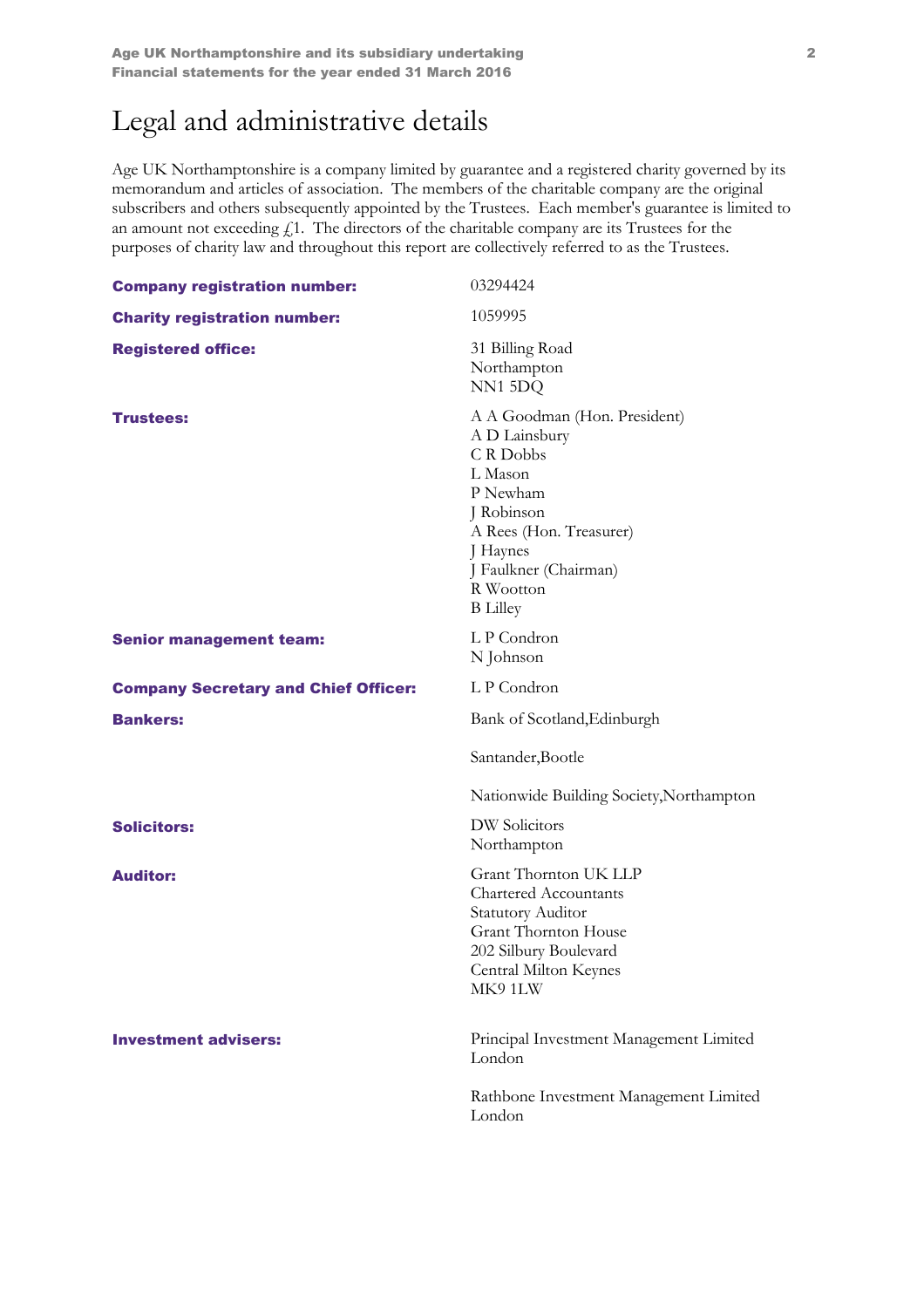## Report of the Trustees

The Trustees (who are directors for the purposes of the Companies Act) present the report of the charitable company and its subsidiaries (Age UK Northamptonshire Trading Limited and The Venton 2000 Settlement), together with the financial statements for the year ended 31 March 2016.

The financial statements comply with current statutory requirements and have been prepared in accordance with the Accounting and Reporting by Charities: Statement of Recommended Practice applicable to Charities preparing their accounts in accordance with the Financial Reporting Standard applicable in the UK (FRS 102) (the Charities SORP (FRS102)).

#### Structure, governance and management

Age UK Northamptonshire was established for charitable purposes and is constituted as a company limited by guarantee (No. 3294424) governed by its Memorandum and Articles of Association.

#### **Organisation**

The Trustees operate as an Executive Committee ("The Board of Trustees") for the charitable company. They are responsible for the governance of the charitable company and for the provision of business and financial administration. In their role they are supported by a Chief Officer and other senior staff. The Board of Trustees meet a minimum of four times each year and receives reports from the Chief Officer and two committees: the Finance & Resources committee and the Services committee. The Finance & Resources committee proposes the annual budget and monitors financial performance including investments and asset and risk management and considers matters relating to income generation and personnel management. The Services committee monitors the quality of services to older people, considers older peoples' views about services and their own needs and discusses appropriate service development. Finance & Resources and Services committees each meet four times a year between meetings of the Board of Trustees. The Chief Officer attends meetings of all committees with other Senior Managers attending as required.

#### Connected charities

Age UK Northamptonshire is a member of Age England Association which includes a large number of connected charities working around the UK. The charitable company and its subsidiary (Age UK Northamptonshire Trading Limited) hold licenses to use the Age UK name and logo for an unlimited period so long as they meet the conditions of use in terms of standards and procedures within the organisations.

The charitable company's subsidiary undertaking, Age UK Northamptonshire Trading Limited, acts as an agent to sell insurance products for older individuals for Age UK Enterprises Limited.

The Venton 2000 Settlement is a linked charity to Age UK Northamptonshire which was established for the promotion of the relief of elderly people. It is accounted for as part of Age UK Northamptonshire.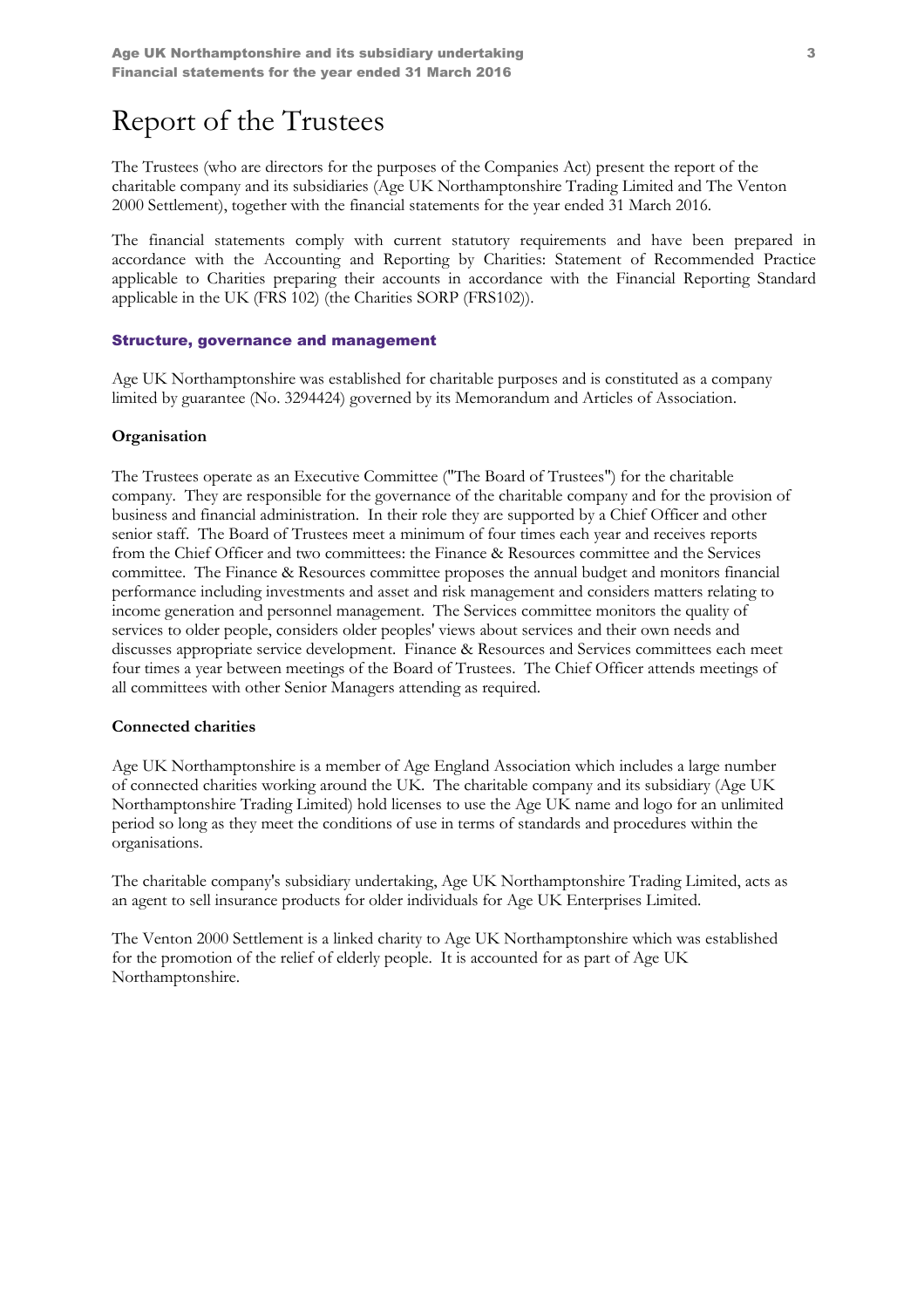Age UK Northamptonshire and its subsidiary undertaking  $4\,$ Financial statements for the year ended 31 March 2016

## Report of the Trustees (continued)

#### Structure, governance and management (continued)

#### **Trustees**

For the purpose of company law, the Trustees listed on page 2 are the directors of the charitable company.

The membership of the Board in the year is set out below. Board Member A A Goodman (Hon President) A D Lainsbury C R Dobbs L Mason P Newham J Robinson A Rees (Hon. Treasurer) J Haynes J Faulkner (Chairman) R Wootton B Lilley

No director had any beneficial interest in the charitable company.

#### Appointment of Trustees

The Trustees constitute the Committee.

The Committee consists of no less than three people, that will include:

- i a Chairperson elected by members at the Annual General Meeting and other Honorary Officers as the charitable company may determine, elected by the Board from amongst its members. Honorary Officers hold office from their election until the conclusion of the Annual General Meeting except for the Chairperson who holds office for three years;
- ii not more than nine members of the charitable company elected by the members at the Annual General Meeting, such persons shall sit on the Committee for a period of up to three years with one third retiring each year;
- iii co-opted members. The Committee may co-opt members of the charitable company to the Committee until the conclusion of the following Annual General Meeting. The number of coopted members on the Committee may not exceed one third of the persons elected under categories (i) and (ii) above.

#### Induction and training of Trustees

Newly elected Trustees attend meetings with the Chief Officer and key members of staff to observe the provision of services to older people. They are also provided with materials including an outline of their role and a copy of leaflet CC3 which they are invited to discuss. Trustees are generally expected to engage with one or more areas of the organisation's work in greater detail as volunteers. On a regular basis Trustees meet with other members of staff, volunteers and users of services to update their knowledge and discuss the organisation's impact on older people.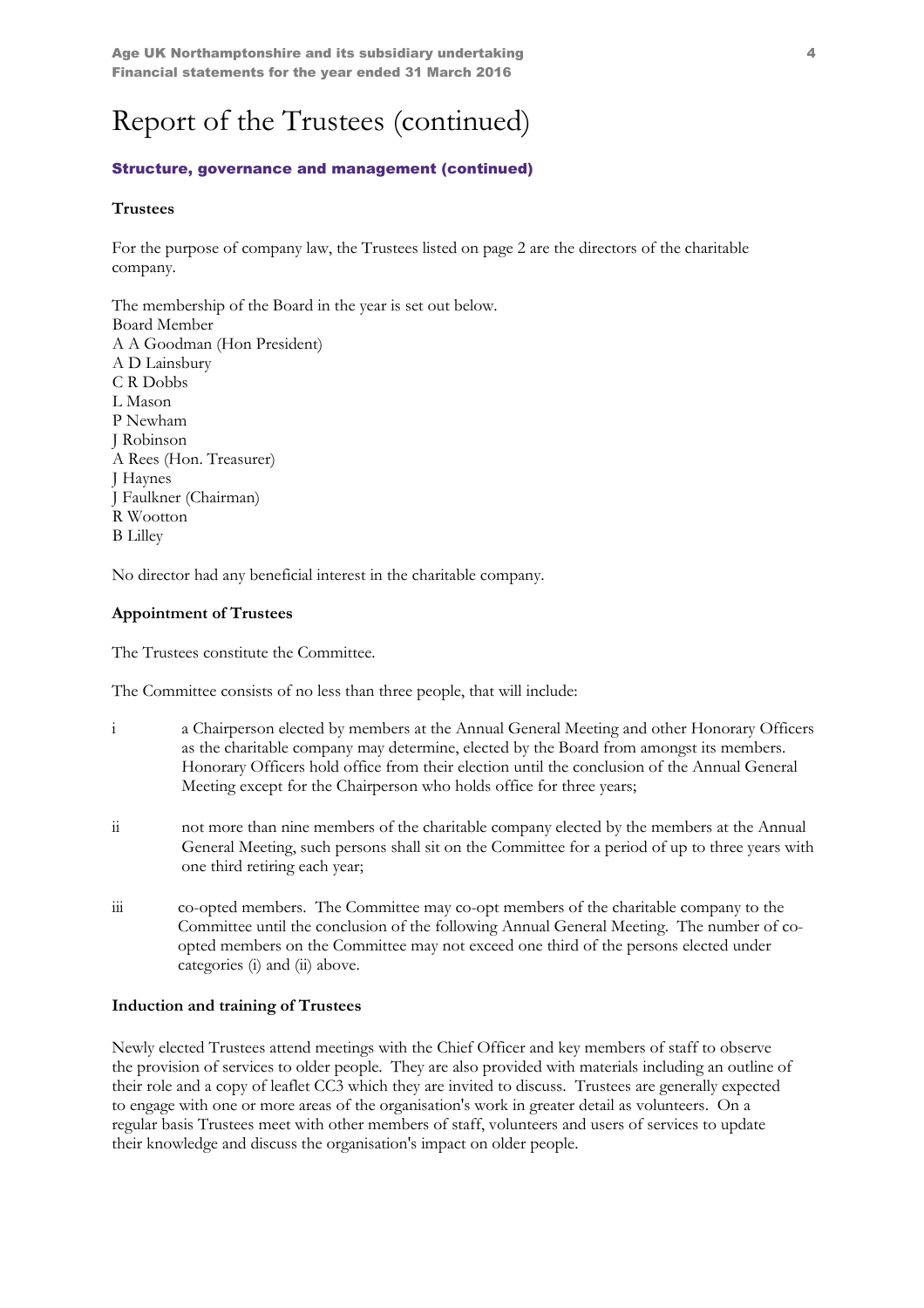### Structure, governance and management (continued)

#### Structure



#### **Objectives**

In accordance with its Memorandum of Association the charitable company's principal activities are to promote the well being of older people in Northamptonshire by helping to make life fulfilling and enjoyable, and to broaden the range of choice and opportunities open to older people and to make their views known.

There have been no changes in objectives since the last annual report.

#### Public benefit

The Trustees confirm that they have referred to the guidance contained in the Charity Commission's Public Benefit Guidance when reviewing the charitable company's aims and objectives and in planning future activities.

The Trustees have regard to their duties in respect of Public Benefit under the Charities Act 2011. Our activities, which are detailed elsewhere in this report, support the wellbeing of older people in later life in Northamptonshire and are undertaken to further our charitable purpose for public benefit. Services are available to all older people across northamptonshire.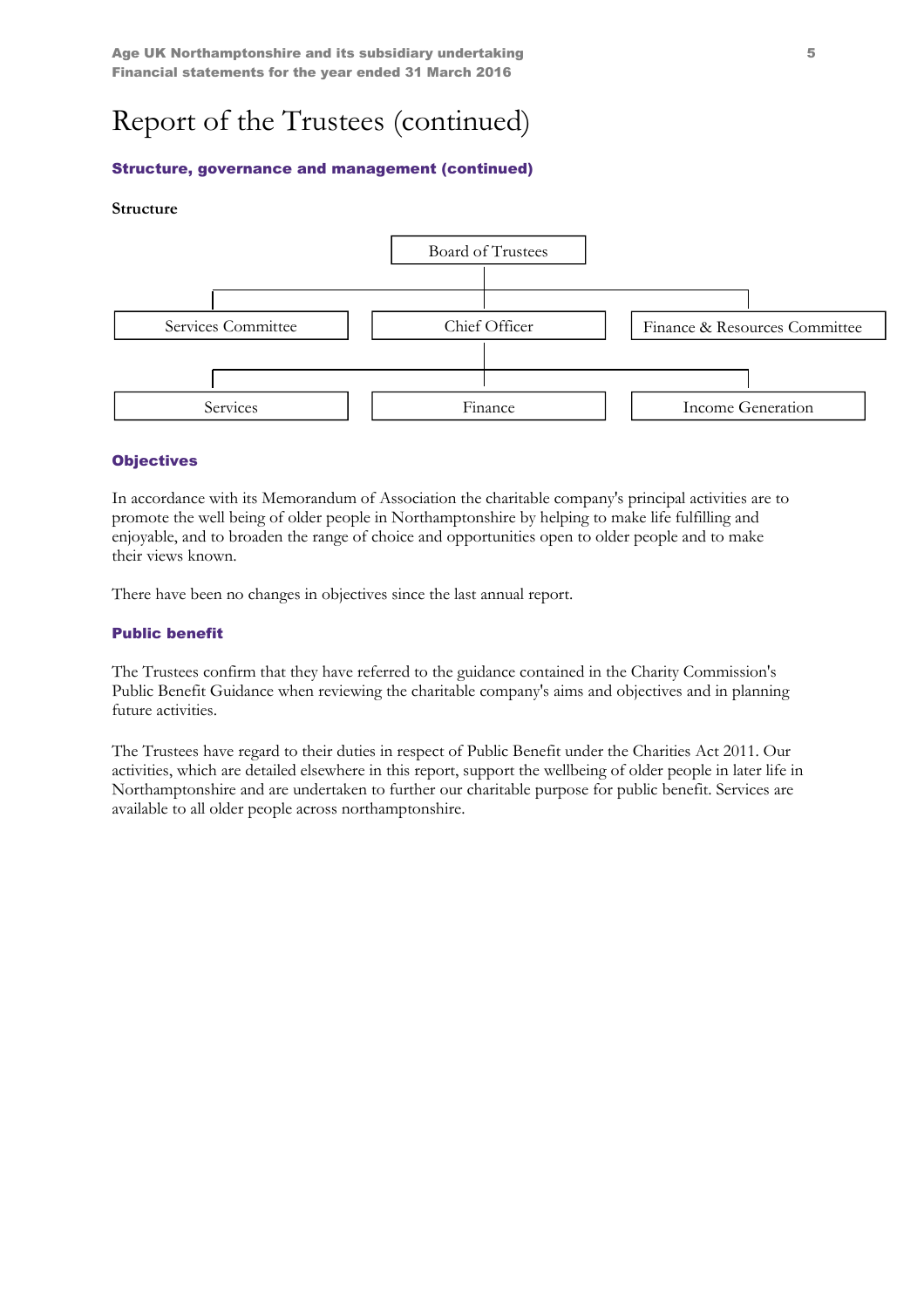#### Strategic report

#### Introduction

Despite the continuing uncertainty over public sector contracts, 2015/16 was a year of development and growth for Age UK Northamptonshire. We re-established our Toenail cutting service which had faltered in the previous year. Working with private healthcare provider PrimeCare we secured at least 3 more years on our End of Life services contract. The pilot Collaborative Care Teams which we established in partnership with Nene Clinical Commissioning Group successfully tested a voluntary sector led approach to the integration of care around older people at most risk of going into hospital.

Prior to the County Council's launch of its Community Interest Company, First for Wellbeing, in partnership with NHFT and the University of Northampton, consultation established that Day Opportunities for older people was a top 5 priority for the public. Our Day Opportunities contract will be taken over by the CIC and we are hopeful that it will continue to form an element of the services provided through First for Wellbeing as it addresses the impact of social isolation on older people and the ramifications that has for managing health care in an ageing county.

One of the benefits to our work in Northamptonshire which comes from our membership of the Age UK network is the access that this gives us to opportunities to trade in financial and other products that are tailored to older people's needs and generate an income through our trading subsidiary. We were anxious therefore when the Sun and subsequently other newspapers ran a story suggesting that Age UK's partnership with energy company E.ON offered an over priced energy product to older people. The regulator Ofgem established that this was not the case but the Charity Commission reminded Age UK of the need to do more to insulate itself from the sort of accusations that the Sun was making.

#### Our Strategy

Age UK Northamptonshire cares for older people and we want them to have a secure and dignified old age. We provide a range of services to improve the quality of older people's lives, promote independence and prevent them falling into frailty, poverty and isolation. We are dependable and adaptable, business-like but compassionate. We are recognised as the foremost local charity for older people and an organisation that older people can depend on to treat them with dignity and respect.

In 2012 we established a 5 year Strategy in which we committed ourselves to meeting the challenge of a growing population of older people with growing needs. We knew we must do that in the context of a harsher funding environment and our organisation would need to become more independently financially sustainable while jealously guarding the compassion and humanity which is at the heart of our mission.

Last year the trustees set out a balance of key priorities which gave attention to our commitment to growth, our duty to provide good quality and good value to service users, our need to run our organisation well and our requirement for financial sustainability and independence.

### Developing and Growing

Our important End of Life contract with PrimeCare was due to end in 2015. The contract enabled us to make a significant difference to the lives of many older people in their final weeks and to give vital support to their families. Following job evaluations for End of Life staff during the contract however, pay increases meant the contract ceased to make a contribution to infrastructure costs and would consequently be unsustainable unless a new and higher contract price could be negotiated. The acknowledged quality of our service positioned us well for inclusion in the tendering process with Nene CCG. PrimeCare won the contract allowing us to sustain our service for 3 years with an option to extend to 4 years. We were unable however to increase the scale of the service, which still does not meet the level of need in respect of people wishing to die at home.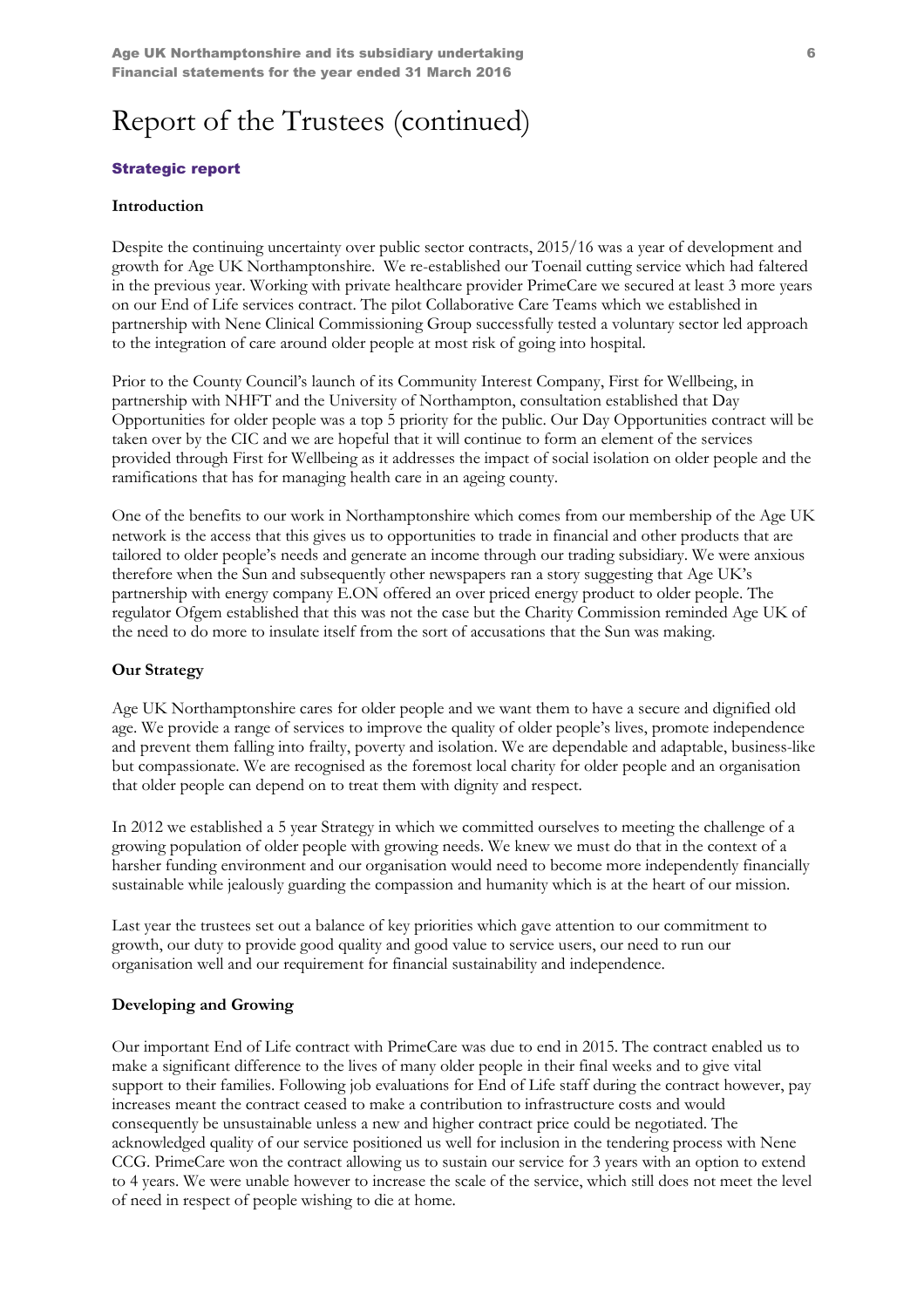### Strategic report (continued)

### Developing and Growing (continued)

The purpose of a Collaborative Care Team is to support people to live as independently as possible in their own homes by delivering person centred care co-ordinated seamlessly across a range of organisations. Having secured the Collaborative Care Team contract in Wellingborough, Nene CCG saw the value of a voluntary sector led social care model of CCT and also offered contracts in Kettering and East Northants. The service is operating particularly well where GPs are fully engaged. Nene CCG has included the voluntary sector model in its commissioning intentions for the coming year, giving us some hope that this work would continue when the current contract was due to end in September 2016.

We believe that Age UK Northamptonshire has a significant contribution to make in resolving the critical pressure on hospitals which impacts negatively on our whole healthcare system and on older people in particular. We have run successful projects in the past in hospital A&E departments and on dementia wards. We are seeking to secure and extend that work and this year we established an arrangement at Northampton General Hospital A&E to provide the service on a longer term basis.



We need to secure our Day Opportunities contract for the sake of the hundreds of older people each year who depend on the service to keep them connected and avoid isolation. Our Northamptonshire County Council contract is to be 'novated' to the new Community Interest Company, First for Wellbeing, and our contract has been extended to enable that body to put arrangements in place.

In an effort to focus on the training we are able to offer in the wider community, we extended our delivery of Dementia Friends training to the Ambulance service and General Hospitals where we have also made good use of a GERT suit which simulates ageing for the wearer. We have also delivered Deprivation of Liberty and Safeguarding training to GPs.

#### Organisational Development

The future of services for older people is Integrated Care. It is an approach which recognises the service user as a whole and integrated person with a unique package of needs. Integration will mean that we will not shape our services in anticipation of a particular type of crisis or longer term need, or an assumption about the essentials of a good old age. We will pattern our workforce to respond to the person in front of them, to deal with that presenting crisis, solve that person's problem, offer the support that they need and want by way of the skills and capacity that our own staff and volunteers possess or through the efforts of others with whom we work, and respond to the infinite variety of opportunities to help people to pursue their ambitions for later life. Managers worked with the support of an external consultant, to develop the right structure for our services in this context. Managers have discussed the staffing of the new structure and the implementation will take place to an agreed timetable.

The Charity seeks to maintain its reputation for quality of service in the complex, changing and highly regulated environment of care through properly managed and delivered training. Managers considered implementing a dedicated training management system but concluded that an externally sourced comprehensive HR system may be the appropriate solution to appropriately manage that training and we are now researching that option. We would hope to have a new system in place for 1st April 2017.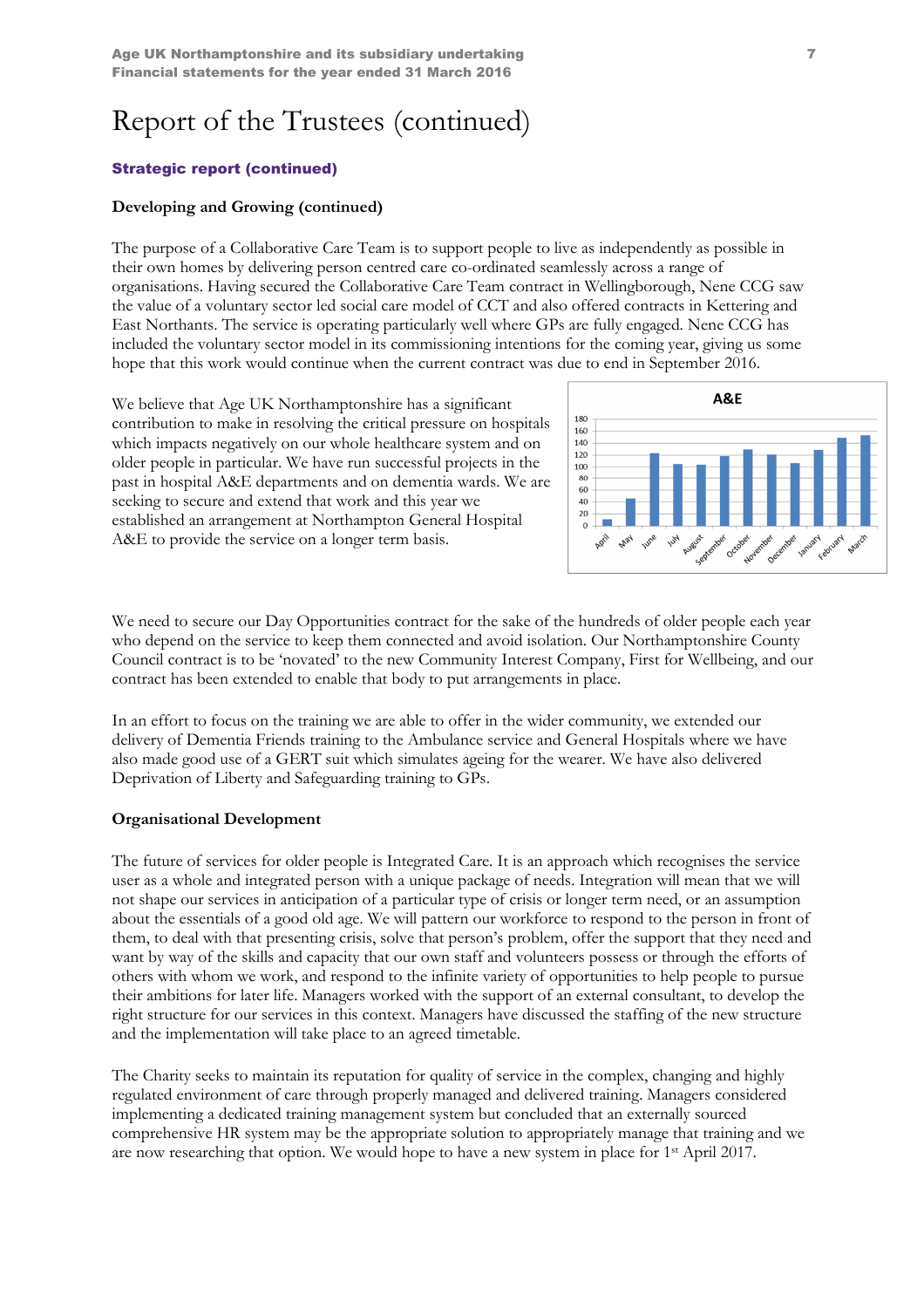### Strategic report (continued)

### Organisational Development (continued)

Our existing telephone system was coming to the end of its life and maintenance was becoming an issue. We were able to replace the telephone system at a marginal additional cost. The change offered additional benefits including internal calls between Age UK Northamptonshire sites. The system has the potential to connect to the database and improve our communication with existing clients. We will exploit these additional functions in the next phase of development. We increased hours in our IT team for database development, particularly in light of the need to create an online Outcomes Framework. We have also seen improvements in the quality and applicability of information that we can draw from the database.

### Service Quality

We set an objective to establish an organisation-wide training programme to include loneliness, dementia, hazards and wellbeing. Staff and volunteers benefited from dementia, Deprivation of Liberty and Safeguarding training throughout the year. We are also providing training on Loneliness and professional and personal boundaries.

We started a programme of open days at Wellbeing centres this year and promoted the service in radio interviews, our Engage magazine and through leaflet drops. This resulted in more people joining the centres we have targeted. We are offering taster days and are canvassing clients to ensure that our programmes are attractive and meet changing needs. Where transport is often a critical factor we are considering the use of voluntary drivers, particularly in rural areas.



The increasing age and frailty of Wellbeing centre users resulted in increasing numbers going into hospital and residential care. Numbers of attendances are being maintained by frail users attending multiple days each week but the loss of these clients means the loss of multiple days of occupancy. Consolidation of centres both controls costs and improves the opportunities for social interaction and we are looking at opportunities to expand the service in sheltered housing and residential care.

#### Financial Sustainability

Managers have contributed to the setting of fair and sustainable charging arrangements and plans for the development of a Help at Home Service providing multiple levels of assistance ranging from everyday domestic duties to the cooking of meals, befriending and more specialist areas of work. The client or their carer will be able to tailor make their care plan to suit their needs on a visit by visit basis. We are also considering differential charging in respect of special or additional care in day services and charges for additional work associated with pursuing benefits claims.

Following the success of the Toenail cutting service when first introduced, it was frustrating to see its decline when a key member of staff left the Charity. Believing that the service had the potential to be sustainable and knowing that it was needed by older people, we considered a change of model. Reestablishing contact with previous users and efforts to recruit staff have resulted in a rebuilding of the client base and an increase in levels of service to at least those previously experienced.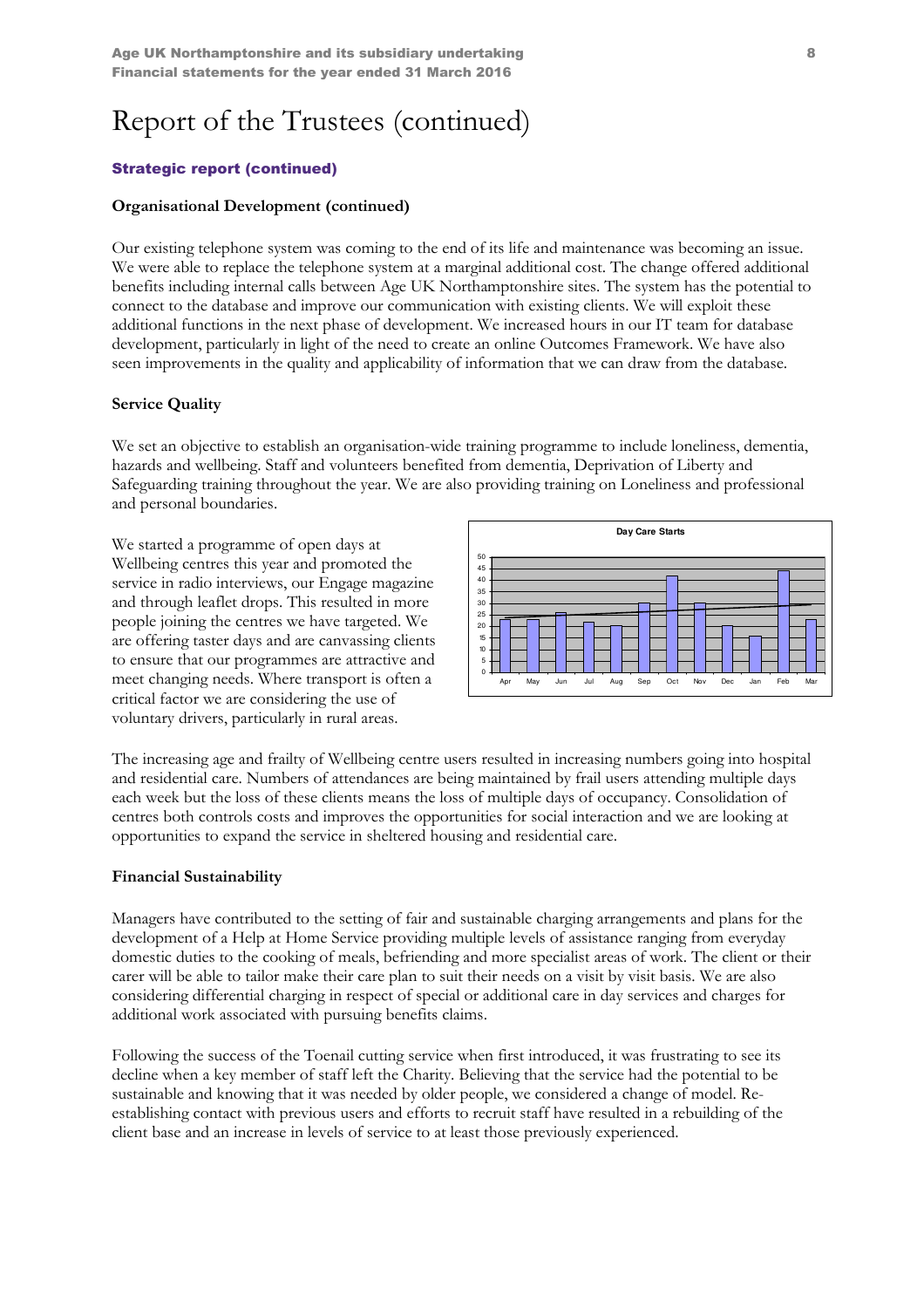During the year we identified that shop income from donated goods has dropped by comparison with the previous year. Understanding the reasons behind this shortfall has not been simple and will be a significant feature of the coming year.

#### Strategic report (continued)

#### Our Services

Age UK Northamptonshire is best known for the practical impact it has on the lives of older people in the County. Last year 3380 people approached the organisation for the first time. We support over 10,000 people each year and many people continue to use our services for a number of years. We helped people to tackle loneliness, we improved their health and wellbeing, we advised them and helped with their finances, we supported them in hospital and we looked after them at home.



#### Wellbeing Services

At any one time there are around 600 older people attending our Wellbeing Centres. The centres exist for older people who want to meet new people and take part in activities in a relaxed environment. Many older people have complex needs including physical, sensory and memory impairments. Above all, we strive to combat the loneliness felt by thousands of older people in our County and we promote independence, health and wellbeing for our clients.

- Last Year 319 people made their first visit to one of our Wellbeing centres
- 883 people attended Wellbeing Centres during the year
- Around 800 people used a network of Age UK supported Lunch clubs

Age UK Northamptonshire provides a much wider spread of activities focused on preventing people from becoming isolated and vulnerable. A range of classes include Keep Fit and Aquafit, Nordic Walking, Horse Riding, Tai Chi, Get Set Go, Art, Photography, Bridge and Whist, Family History and Computing at various levels. Attendances average around 700 every month.

In July 2015, Age UK Northamptonshire's Wellbeing Team launched a programme to increase the participation of older and disabled people in Northamptonshire in sport. The project worked in partnership with Northamptonshire Sport, Bowls Northamptonshire, and the Bowls Development Alliance. During the project, the team worked with groups for people with dementia and their carers, to promote the programme and recruit volunteers and participants. Two members of staff underwent specialist dementia training.

The team ran Bowls roadshows at day centres and community facilities, working with local indoor bowls clubs and recruiting volunteers to support roadshows and taster sessions. All eight Bowls Clubs in Northamptonshire were invited to participate and were encouraged to run their own monthly Dementia Friendly Coaching and Game sessions. Many of the participants in the regularly held sessions were local people in long term care. To facilitate the provision of the sessions, the Wellbeing Team qualified as Level 1 bowls coaches and five volunteers gained sports leader awards and were able to contribute to the success of the project in this way. The project supported over 430 people in regular sessions delivered around the County and over 130 people took part in sport taster sessions.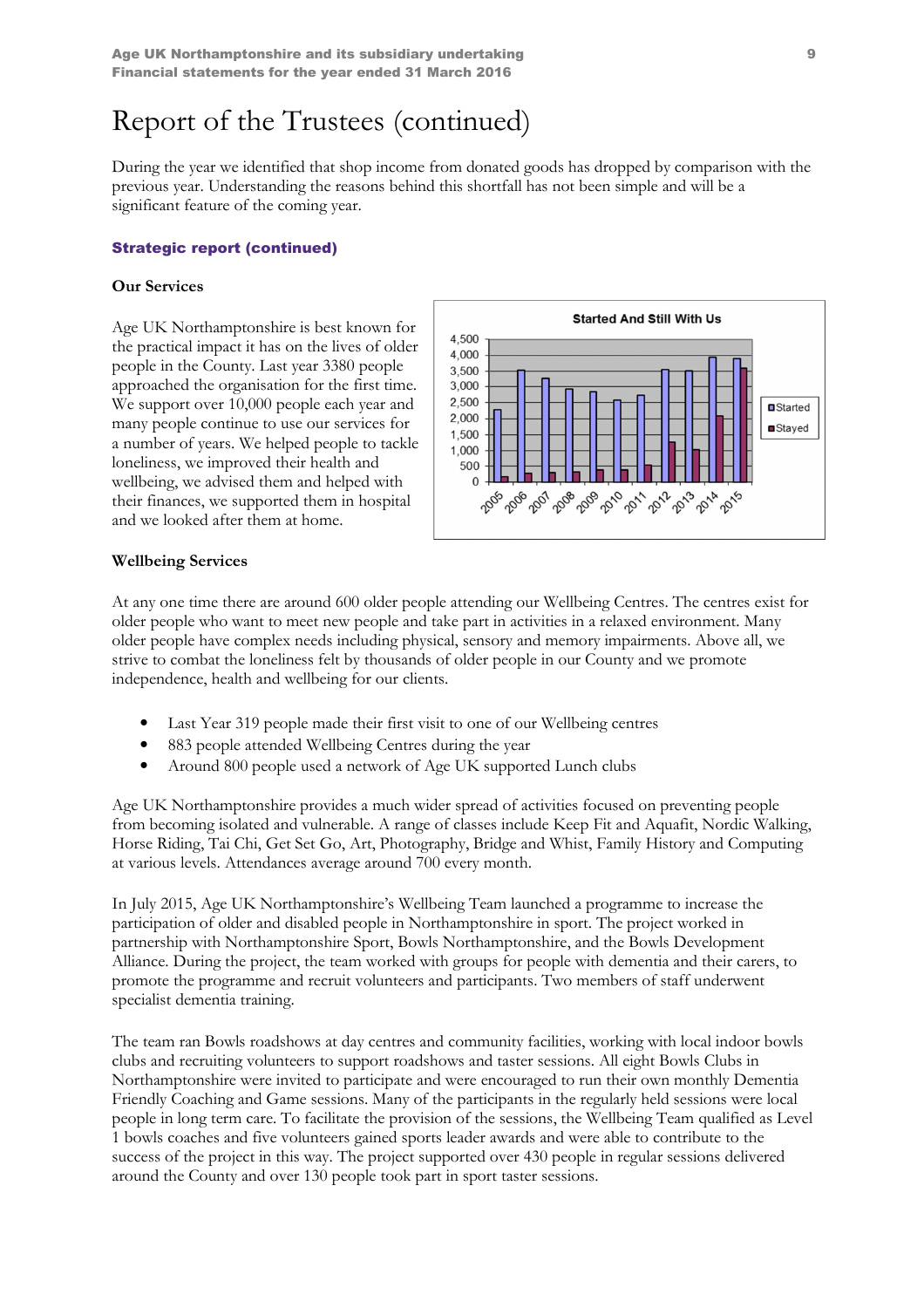As part of the Growing Together partnership in the Eastern Area of Northampton we enabled older or disabled people to be more independent and prevented feelings of social isolation by encouraging them to meet others in their community and take part in social activities.

## Help at Home

Nearly 39,000 older people live alone in the County and over 23,000 older people have a severe disability which makes it hard for them to cope on their own. Older people trying to cope on their own suffer more falls and appear more regularly at A&E. They go into residential or nursing care more quickly, use more medication and take up more GP time.

Age UK Northamptonshire provides a Home Care service for older people in Northamptonshire, offering help with domestic tasks including general housework, laundry, shopping, ironing and changing beds. Other services within the home include Carers Respite, Toenail cutting and a Handyperson scheme.

- Last year, the Domestic Cleaning service supported 1,229 older people and 450 people started the service for the first time
- 115 people used our dedicated Shopping Delivery Service 34 were first time users this year
- 253 people joined our Carers Register last year
- 162 carers used our service for respite at home
- 480 people approached our Handyperson service for the first time this year. 846 people in total used the service
- The Toenail Cutting Service registered 105 new clients bringing the total registered to 304



Our trained and committed Advisors provide access to good quality, targeted advice which is essential to the well-being of older people and a common offering for all Age UK organisations. Most of the people who approached Age UK Northamptonshire for a variety of services last year will have spoken to one of our trained advisors.

- 1,336 people contacted us specifically for Information and Advice
- We dealt with around 8,000 different enquiries
- Over 2,000 of those enquiries were for benefits advice and half of those were specifically for Attendance Allowance
- An additional 1472 Northamptonshire people called Age UK's national information line
- Last year we put around  $f$ , 2.4M of unclaimed benefits into the pockets of older people in the County
- 954 people approached us for advice on finding a residential care home and nearly 1300 people to find personal care or other support at home.
- The Money Management and Support Service helped 45 clients with managing their bills, collecting cash and occasionally dealing with cases of financial abuse.



**Enquiry Categories**

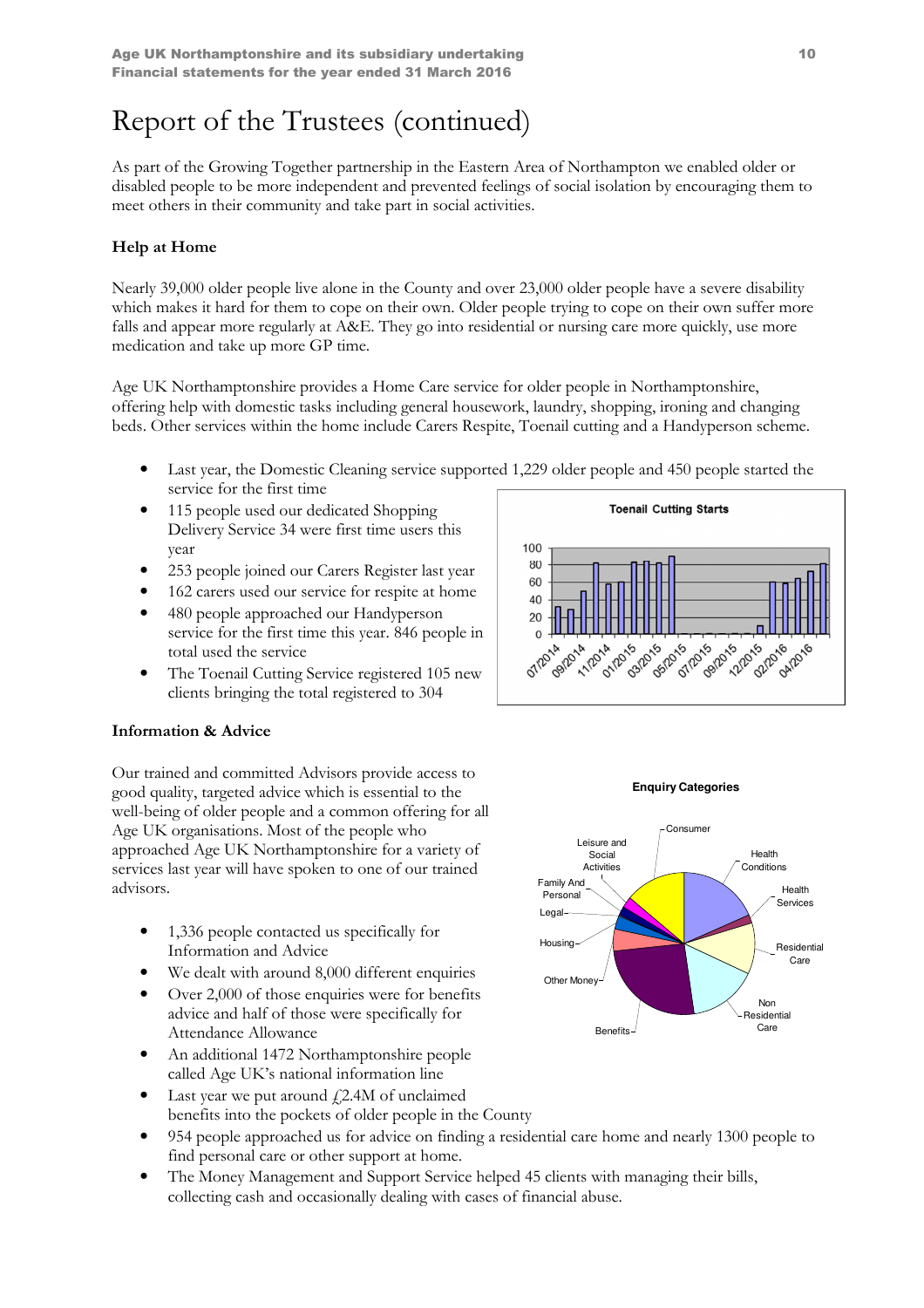## Strategic report (continued)

### Helping with Health

As colleagues in the health community become more aware of the impact that social care needs have on people's health and as the economics of health in the context of an ageing population become ever more difficult, so the capacity for organisations like Age UK Northamptonshire to address those social care needs and benefit people's health becomes increasingly important.

Small problems can threaten someone's ability to remain independent, problems that cannot be tackled by a doctor or nurse. We support older people most at risk to regain their independence by finding simple solutions to reduce the need for a hospital or residential care admission.

• A Little Help supported over 500 people through crisis during the year and maintained contact with over 100 vulnerable people after discharge from the service.

The Hospital Aftercare service provides practical support to older people who have been discharged from hospital, to re-adjust and return to independence by assisting with household tasks, advice and encouragement and helping people to get back in charge of their life.

The team helped to support around 600 people back to independence during the year.

Staff in our Accident and Emergency service at Northampton General Hospital take the part of a 'concerned and competent relative' for older people who do not have that type of support available to them.

• We supported over 1200 patients in the A&E department during the year.

We established our **End of Life Service** called **Extra Help** to provide care to people in the last weeks of their life and enable them to remain at home with their loved ones. The service, funded by the NHS and running under a contract with private healthcare provider PrimeCare, worked with 360 people last year helping the majority to die at home.

The Care Quality Commission inspected Age UK Northamptonshire towards the end of the year and published its report in April finding our End of Life care to be "Good" in every category. The report said:

'People were supported by staff that were passionate about ensuring they supported people to have as dignified and comfortable death as possible. Relatives told us the staff were "Absolutely marvellous"; "We could not do without them." We read cards and letters from families which were all full of gratitude to the staff for their care and support at a difficult time. One read "Thank you for the sensitive and wonderful care which you provided; we are eternally grateful for all the gentle and kind people who came." Health professionals told us that all the staff they had met and observed were kind and caring.'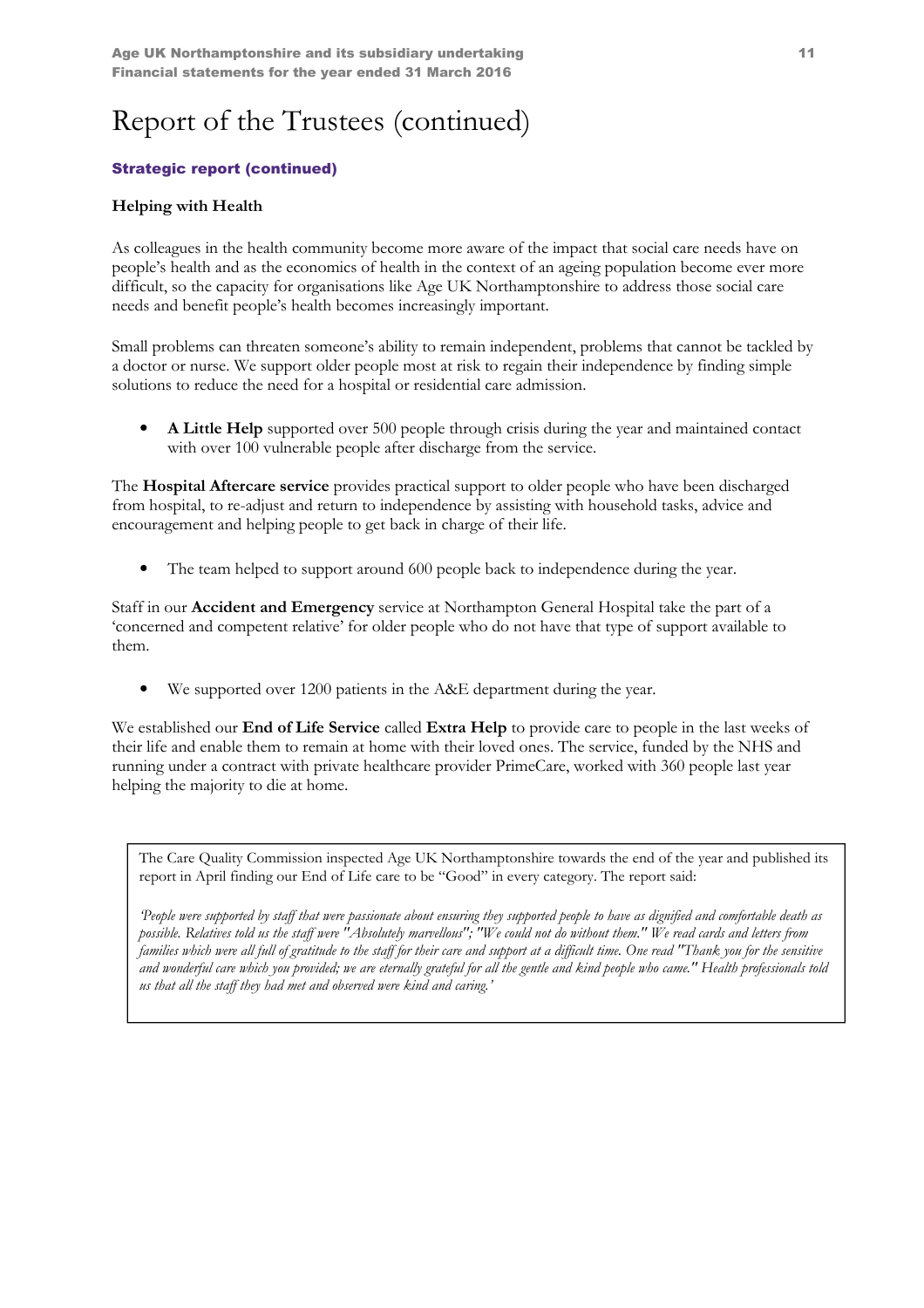### Strategic report (continued)

### Campaigning & Influencing

Our everyday caring activities help thousands of older people every year but our contribution to campaigning and influencing locally and nationally has the capacity to make a life changing difference to many more older people. During the course of the year we were approached by the media on 36 separate occasions, interviewed most often by BBC Radio Northampton but also by TV and local newspapers. Among the wide range of issues discussed were the costs of care, the blight of loneliness and the pressures on hospitals and the care system.

We contributed to the majority of national Age UK campaigns including: No one should have no one, Care in crisis, The Big Chinwag, the Winter Health Campaign, the Campaign for Warm Homes (and warm Park Homes) and Cold Homes Week in February 2016. Wellbeing centres participated in Dementia Awareness Week, in conjunction with the Alzheimer's Society, Falls Prevention Week, and Carers Week, in conjunction with Northamptonshire Carers. We continue to contribute to the work of Healthwatch Northamptonshire and we maintain a positive working relationship with key figures who have an influence over policy that impacts on the lives of older people.

Our promotional material helps to spread messages to a wider audience and reach out to people in rural areas. We have improved the circulation of our Engage magazine distributing 16,000 copies each year. Over 7000 people visited our website 9500 times during the year, roughly a third visiting for the first time. Our Twitter page has over 800 followers and posts were seen by nearly 5000 people each month. Our Facebook page reaches over 3400 people each month, the largest group being in the 35 – 44 age bracket but 20% are over 55 years old. 573 people have "liked" our page.

#### User Satisfaction

Over the course of the year we regularly sample the views of service users. The graph here represents the results in surveys of 272 users of a variety of services responding to questions about the quality and timeliness of the service, the dignity and respect with which they were treated, the cost of the service and whether they would recommend the service to a friend.

#### Health and Safety

When caring for increasingly vulnerable older people, it is important that we ensure that they are protected and that when accidents or incidents occur, we record these and learn from our experience. During the year we have recorded when people fall ill while they are with us during the day, when they are taken to hospital or when they suffer any other form of incident or



accident. These reports are regularly shared with Trustees. The incident log this year shows that the vast majority are minor incidents and that while there was an increase in such incidents towards the end of the year, the numbers fell away after the year end.

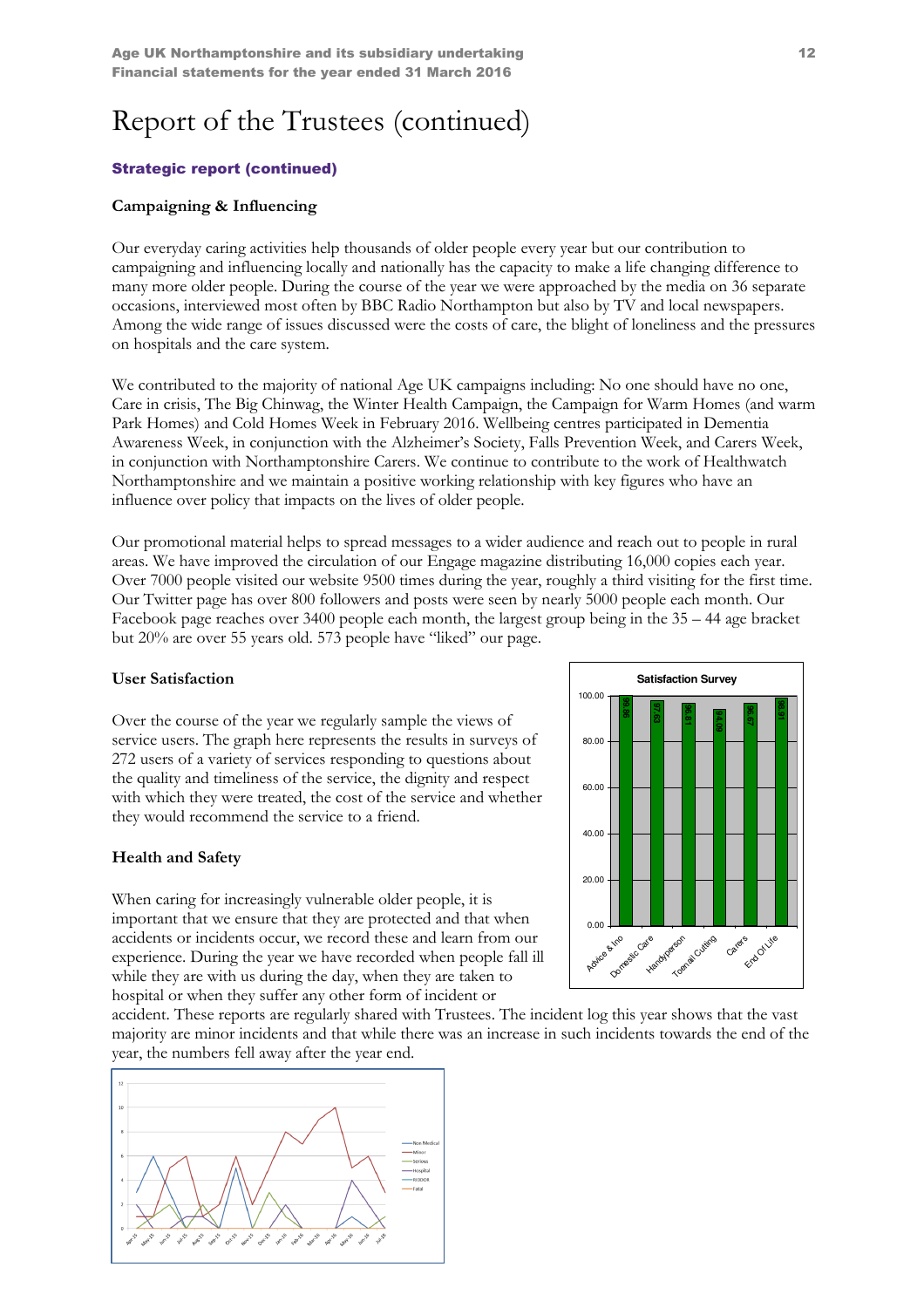Age UK Northamptonshire and its subsidiary undertaking 13 Financial statements for the year ended 31 March 2016

## Report of the Trustees (continued)

### Strategic report (continued)

#### Accessible to all older people

It is important to us that we are seen to be meeting the needs of all older people in the County no matter who they are or where they live. Mapping our clients shows that we serve older people across Northamptonshire and our local charity supports families from Greenock to Yeovil caring for older people in the county.

The gender balance of our clients continues to be roughly two thirds female to one third male.

Our records indicate that ethnicity, where declared, while not matching the profile of the overall population, does match the profile of the older population from whom clients are drawn.

#### Staff and Volunteers

During the year nearly a thousand people worked for Age UK Northamptonshire either paid or unpaid. This table gives a breakdown of numbers in each category. We have seen a significant growth in the numbers of staff and we employ a significant number of casually paid staff. This enables us to respond at

short notice to emerging opportunities and changing needs.

Our approach to casual staff is to ensure that we are not adopting restrictive or unfair practices. These arrangements are genuinely casual

on both sides and staff in that category are at liberty to take other employment without damaging their relationship with us.

It is a well worn axiom which is nonetheless true, that we could not do what we do for older people without the support of an army of volunteers. That army numbered over 500 people by the end of the financial year but included many more over the course of the whole year. Recruitment and retention was particularly successful in a year which saw increasing numbers in all categories joining and staying with Age UK.

| 2015/6          | <b>Staff</b> | Casual | Dom | Vol | Total |
|-----------------|--------------|--------|-----|-----|-------|
| <b>Starters</b> | 32           | 28     | 15  | 131 | 206   |
| Leavers         |              |        |     | 39  | 56    |
| Active          | 181          | 69     | 113 | 544 | 907   |





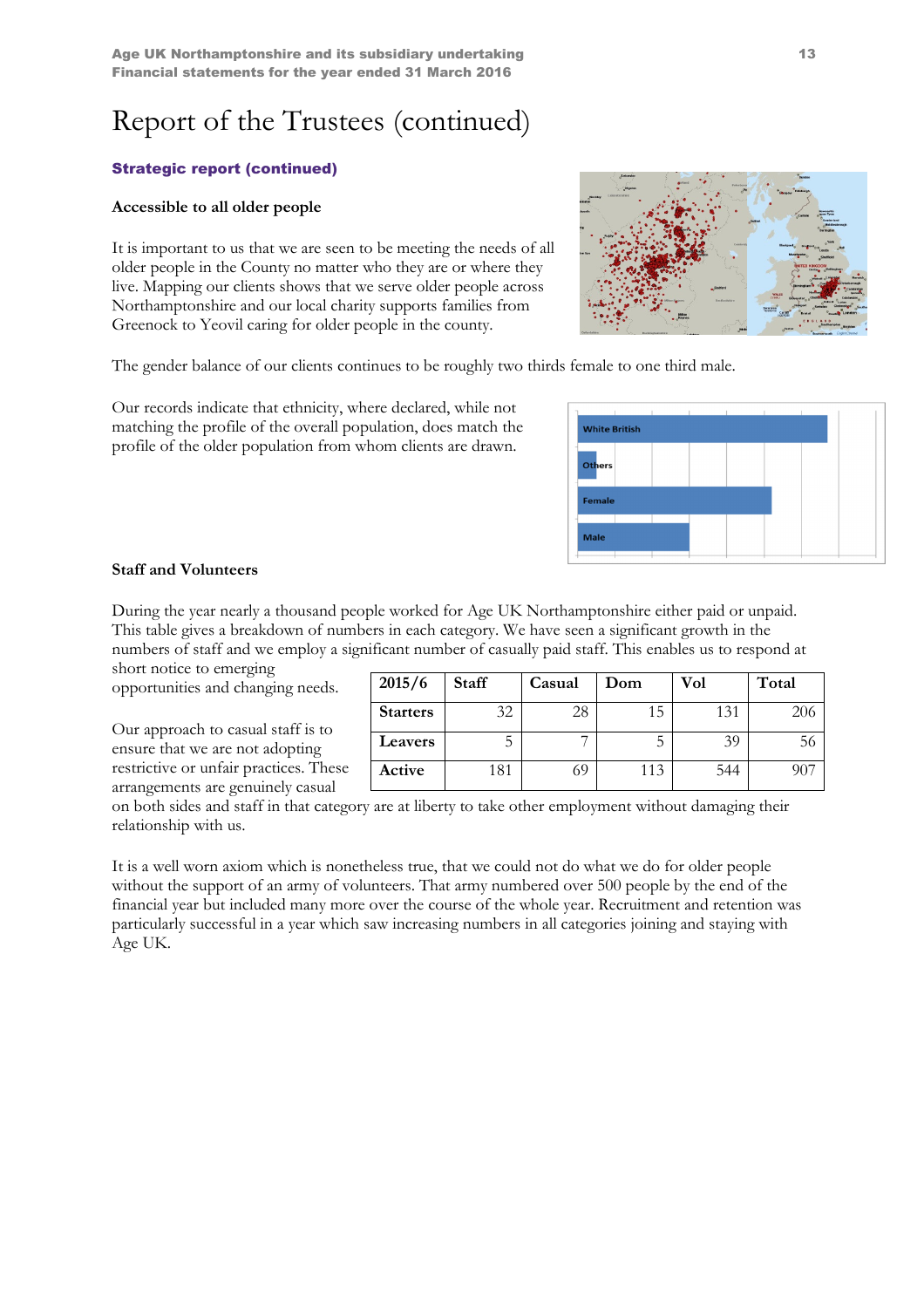### Strategic report (continued)

### Financial Independence and Income Generation

Despite the 17.5% reduction in our County Council funded Day Opportunities contract, the development of NHS funded Collaborative Care and continued commitment to contracts for Hospital Aftercare, A Little Help, Carers Services, End of Life care and Day Opportunities, all impacted positively on the financial sustainability of the Charity, allowing us to develop our infrastructure and shape our services in a way that is in line with developments in the field of health and social care and with the local public service economy.

During the year the County Council developed its proposals for a Community Interest Company to manage and commission all activities in relation to Wellbeing. Their public consultation on services to include in the new company put Day Opportunities for older people in the top 5 services required. We are committed to co-operation with the development of the new arrangements pending the novation of our contract into the new company.

Managers and Trustees noted during the year that shop profits were trending below plan and this also inevitably had an influence on Gift Aid receipts. Shops have been a reliable source of income generation for the Charity for many years: Far Cotton shop celebrated its 10th anniversary during the year and Rothwell shop, its 15th. Our shops van suffered a catastrophic engine failure and the most economical course of action was to scrap the vehicle and put the cost of the repair towards a new vehicle.

Our largest Gift Aid receipt is the contribution made by the Trading Company particularly in respect of its trading in financial products. The addition of Milton Keynes postcodes to our trading area provided a sustainable solution to Age UK Milton Keynes while bringing benefit to our Charity. Trustees were concerned by the media coverage in relation to E.ON. We were confident that customers were not misled, a view supported by Ofgem, and that they have been protected by our trading team's commitment to Treating Customers Fairly and putting older people first. We have nevertheless given serious consideration to the Charity Commission's subsequent advice that charities must do their utmost to protect their reputation in the light of such media interest.

2015 ended with the sad news of the passing of Constance Travis, a long time supporter and friend to our, and many other charities. We were delighted to be mentioned alongside those charities in her Will. As well as affirming the continued heart-warming generosity of a much valued supporter of many years, the bequest contributes towards the much needed financial buffer that we have lacked for some time and the opportunity to consider important capital investments and one off infrastructure improvements.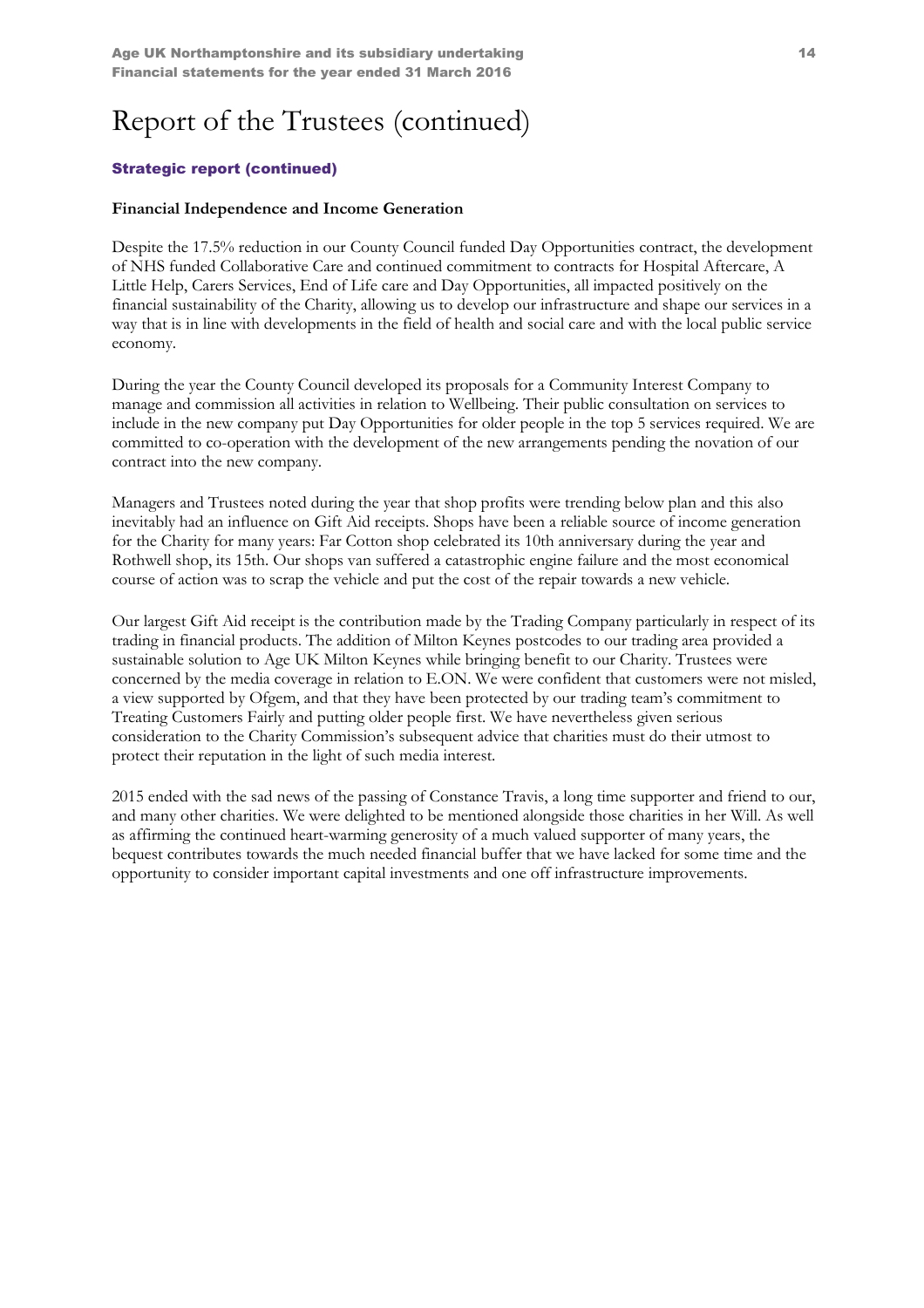## Strategic report (continued)

#### Annual Plan 2016

Trustees and Managers considered key issues and developments facing the Charity over the coming year.

Statutory partners, particularly in the NHS, are expressing an improved attitude to voluntary sector engagement but turning rhetoric into reality is a challenge.

We have positioned ourselves as well as possible with First for Wellbeing but the development has introduced new uncertainties over a major contract. Day care was a priority in the public consultation and we hope it will be valued by Public Health but Northamptonshire County Council announced savings of  $£131m$  over the next four years. Expected changes to the Better Care Fund will provide a total of  $£14.4m$ by 2019/20 and may result in an increased pooled fund with the aim of increasing efficiencies across the Health and Social Care economy.

The CCG will devolve a range of Primary Care Commissioning to GP Federations. These organisations are young and relationships are underdeveloped. While there are a number of GPs who will be champions for the Voluntary Sector and for Age UK Northamptonshire in particular, the same level of commitment to the sector may not exist to the same extent as in other parts of the Health & Social Care economy.

We are well embedded in the voluntary sector consortium, Commsortia, which is developing a reputation for effective representation of the sector and we are members of and collaborating with a number of other voluntary sector consortia and partnerships.

As the recent media activity in relation to EoN has shown, we can no longer assume that charitable organisations will be treated generously or even fairly where there is any suspicion that the public trust is misplaced. If that attitude continues it will feed mistrust of fundraising and reduce donations, and taint the public's perception of charity shops, social enterprise trading and charges for services. The reputation of Age UK nationally is still strong and locally it is stronger still with the public and is respected by funders and stakeholders in the public sector and other voluntary organisations. Our best defence will always be to continue to serve older people well and to be sure that our decisions are focused first and foremost on our charitable mission.

Where our level of engagement with the online world has been minimal, the last year has seen us embrace social media more effectively and we are now focusing on our website as the online portal to the Charity and its services. In a context where opportunities for growth may be limited, our unexploited relationship with the public online may be an important development opportunity.

We benefit, as ever from very committed and conscientious staff and volunteers who are focused on our mission and see service users as whole people. The question of pay has been more effectively addressed in the past two years but pay levels may still be impacting on recruitment and we may be too dependent on a small number of skilled people. We will face increasing cost pressures as a result of the development of the Living Wage and this could have a destabilising effect on our capacity to deliver services.

While the funding environment is changing and this could leave some contracts vulnerable, our reputation for delivery has made us a popular partner in funding bids and opportunities emerge quite frequently.

Our trading performance is strong but our fundraising income is struggling to rise from the low base it has always been at; however, the range of fundraising activities is credible and builds the profile of the Charity. Shops performance has been rehearsed above and continues to be a worry.

Financial control has been good, with the establishment of much better awareness in the management team but improving infrastructure brings increasing costs and contributes to our operational deficit. We are hopeful that those increasing costs will represent a valuable long term investment.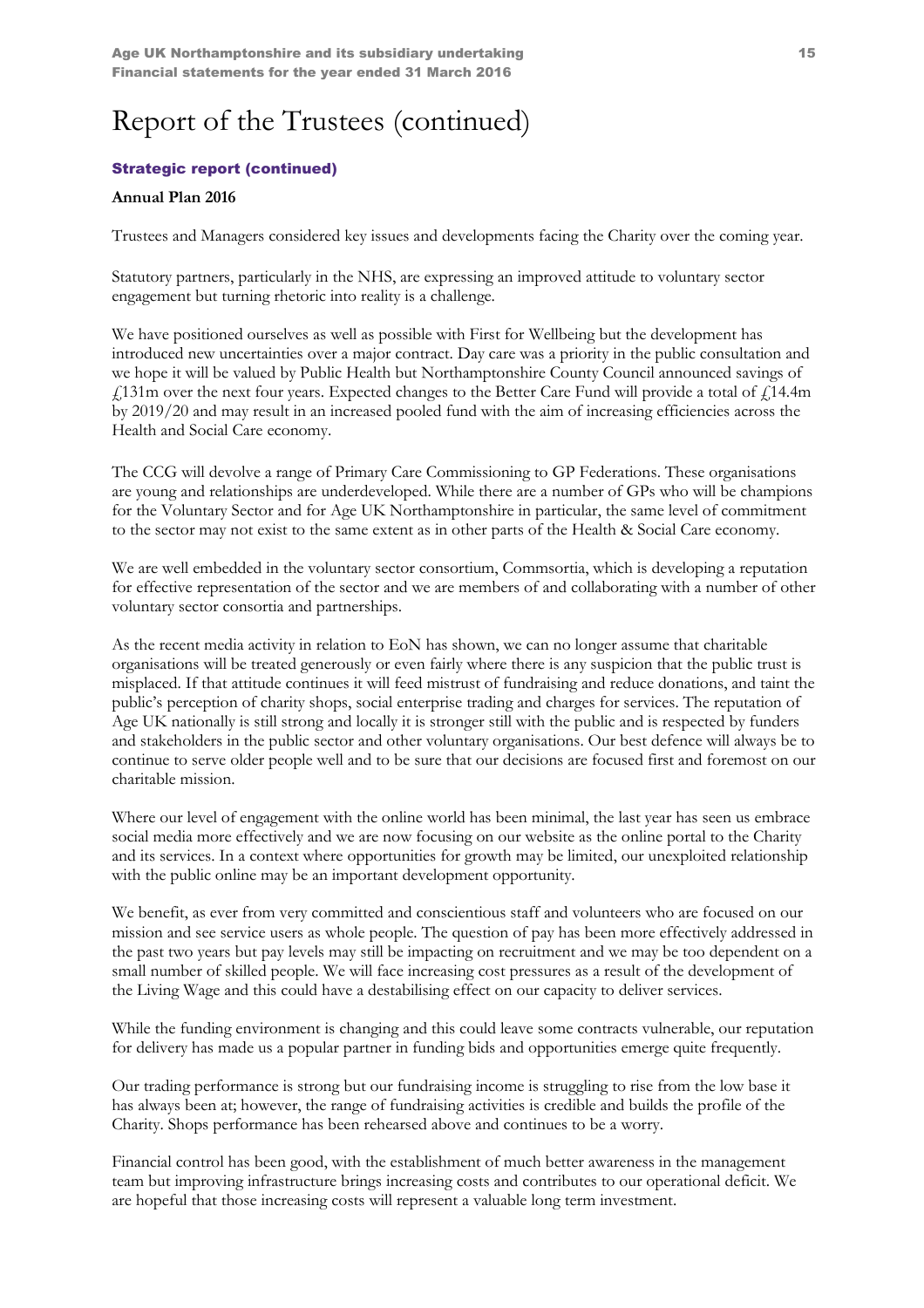## Strategic report (continued)

### 2016/17 Objectives

Having considered these issues, trustees set out a number of objectives for the Charity during the coming year:

- Design and deliver a coherent Integrated Care Service
- Establish positive working relationships with GP federations operating in Northamptonshire
- Demonstrate the impact of Age UK Northamptonshire services on patient flow and pressures on hospitals
- Establish Age UK Northamptonshire's position on and present a strategy for the development of services for older people with learning disability and older people with mental illness
- Introduce a new HR Management system to retain and manage records, manage and track training and report to management and trustees
- Implement the Outcomes Framework in appropriate services and promote use of the tool to commissioners and the wider voluntary sector
- Establish an understanding of the current downturn in shops performance and develop a strategy to maximise profitability
- Develop a bus replacement strategy which will secure sustainable transport services for 5 years
- Develop a strategy to deliver a significant positive impact on our operational deficit over the next 3 years

### Strategic Plan 2017

2017 sees the end of the 5 year strategic plan written in 2012. During 2016, Trustees will establish the right conditions to agree a new 5 year strategy at their next away day in June 2017.

### Financial review

The Year Ending 31 March 2016 has proven to be financially successful for the Charity. Total income of  $f(4,426,749)$  exceeded the previous year by 29% (2015  $f(3,439,032)$  with expenses remained largely in line with the previous year at  $\frac{13,645,982}{2015}$  (2015  $\frac{13,514,049}{20}$  resulting in a surplus of  $\frac{1780,767}{200}$  before adjustments on investments. Trustees are pleased with the financial performance and the resulting cash flows which will bolster our already healthy working capital in the years ahead. The income in the year are expected to continue in to the foreseeable future as well as potential incomes from new contracts. Expense are also expected to continue in line with the current year with increases expected to come from increased wage and associated costs from potential new contracts.

### Reserves policy

The reserves policy of the charitable company is based on having free reserves at a level sufficient to provide six months cover in the event of delays in receipt of unrestricted grants or accrued legacies, together with a sum required to meet any capital commitments. As at 31 March 2016, this would equate to  $\frac{152,932}{2015}$  (2015  $\frac{1}{169,924}$ ). The definition of free reserves for these purposes excludes fixed assets and investments so represents net current assets on all funds, excluding the defined pension scheme liability, and on this basis there is a surplus at the balance sheet date of  $\frac{11,174,893}{2015}$ £376,171).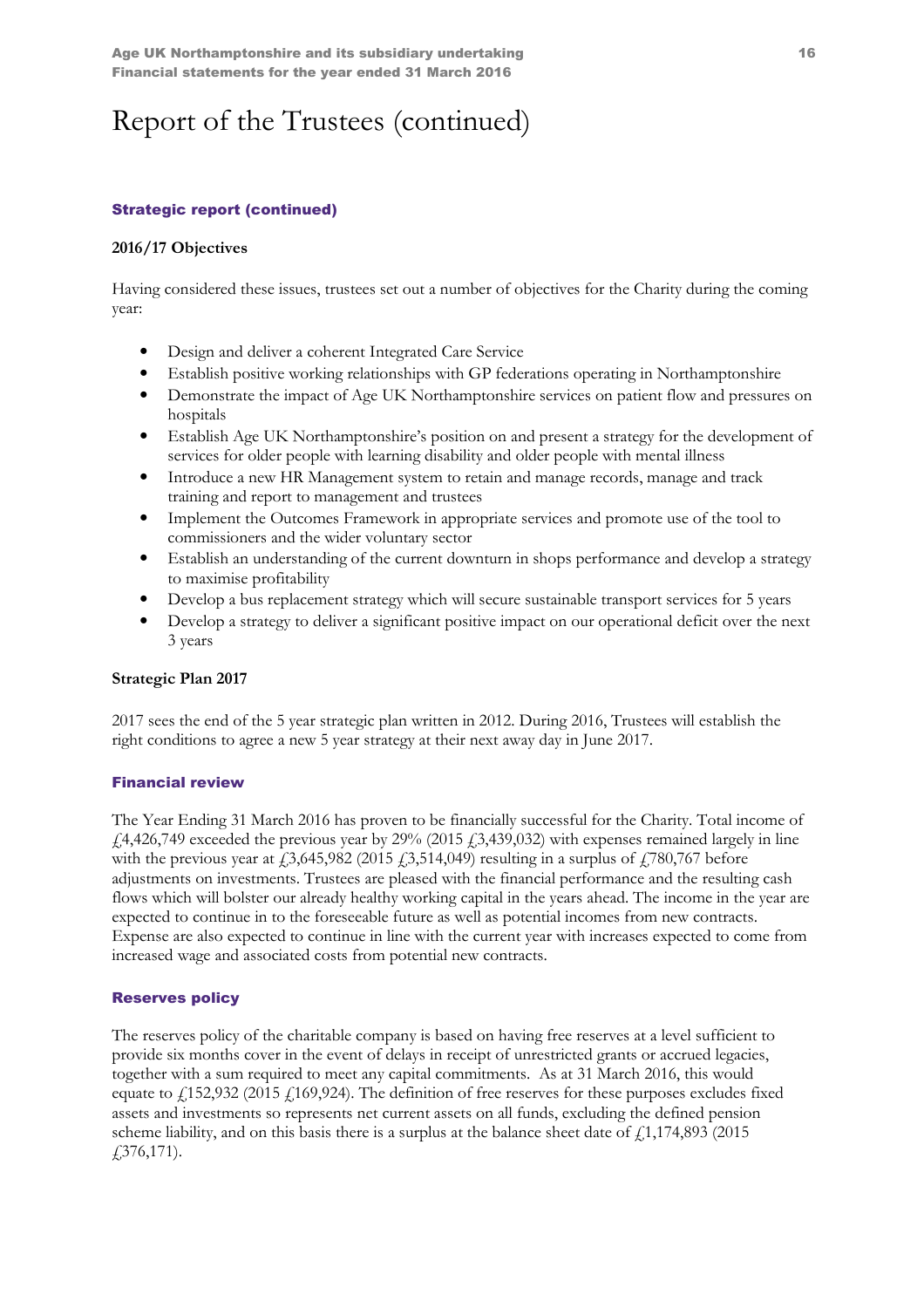### Investment policy

Age UK Northamptonshire's Constitution provides it with unrestricted powers to invest. Its investments are managed at the discretion of fund managers appointed by the Board of Trustees. Trustees require fund managers to maintain a balance of investments between equities, in a range of markets, and gilts or cash-like products. Fund managers must be mindful of the Trustees ethical concerns particularly in respect of the impact of those investments on the lives of older people.

#### Remuneration

Age UK Northamptonshire is committed to the fair remuneration of its paid staff and within the scope of its resources and as far as possible to set pay at a level which will attract and retain talented and committed people for the benefit of older people in Northamptonshire. A Job Evaluation scheme is in place to ensure fairness in the distribution of pay and the level of pay is set by Trustees each year having regard to the available resources and comparable levels of pay elsewhere.

#### Risk assessment

The Trustees, having taken advice, have introduced risk management processes some years ago to assess risks and implement risk management strategies. These include regular risk assessments by appropriately trained members of staff and an exercise involving Trustees and senior managers in the development of a risk management framework. This identifies the types of risks the charitable company faces, prioritises them in terms of the likelihood of their occurrence and their potential impact and identifies the means of mitigating these risks. The most significant risk facing the charity at present is the cessation of the NCC Prevention Contract.

#### Statement of Trustees' responsibilities

The Trustees (who are also directors of Age UK Northamptonshire for the purposes of company law) are responsible for preparing the Trustees' Report and the financial statements in accordance with applicable law and regulations.

Company law requires the Trustees to prepare financial statements for each financial year. Under that law the Trustees have elected to prepare the financial statements in accordance with United Kingdom Generally Accepted Accounting Practice (United Kingdom Accounting Standards and applicable law). Under company law the Trustees must not approve the financial statements unless they are satisfied that they give a true and fair view of the state of affairs of the charitable company and the group and of the incoming resources and application of resources, including the income and expenditure, of the charitable group for that period.

In preparing these financial statements, the Trustees are required to:

- select suitable accounting policies and then apply them consistently;
- observe the methods and principles in the Charities SORP;
- make judgments and accounting estimates that are reasonable and prudent;
- prepare the financial statements on the going concern basis unless it is inappropriate to presume that the charitable group will continue in business.

The Trustees are responsible for keeping adequate accounting records that are sufficient to show and explain the charitable company's transactions and disclose with reasonable accuracy at any time the financial position of the company and enable them to ensure that the financial statements comply with the Companies Act 2006. They are also responsible for safeguarding the assets of the charitable group and hence for taking reasonable steps for the prevention and detection of fraud and other irregularities.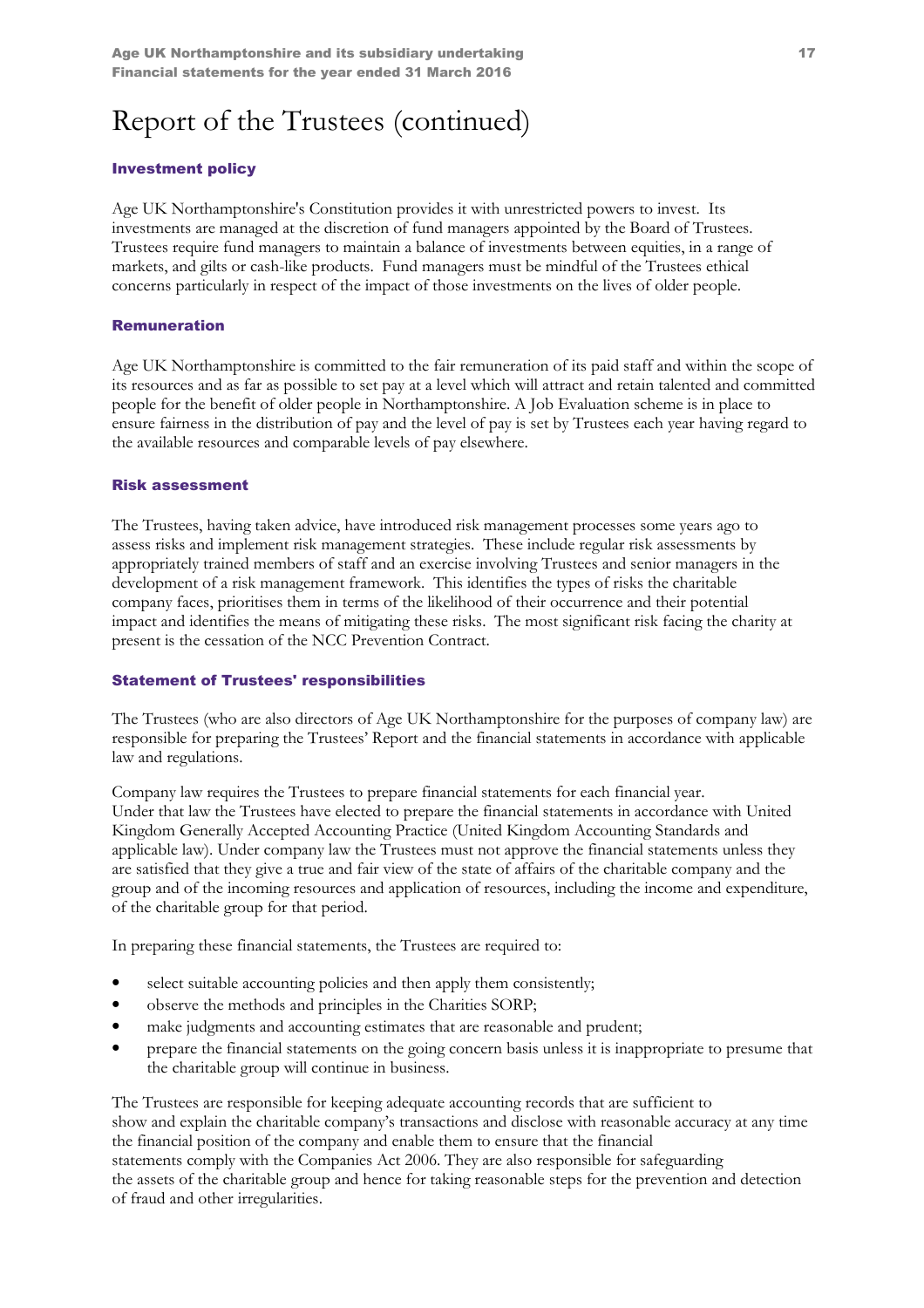## Statement of Trustees' responsibilities (continued)

The Trustees confirm that:

- in so far as each Trustee is aware, there is no relevant audit information of which the charitable company's auditor is unaware; and
- the Trustees have taken all steps that they ought to have taken as Trustees to make themselves aware of any relevant audit information and to establish that the auditor is aware of that information.

The Trustees are responsible for the maintenance and integrity of the corporate and financial information included on the charitable company's website. Legislation in the United Kingdom governing the preparation and dissemination of financial statements may differ from legislation in other jurisdictions.

### Auditor

Grant Thornton UK LLP, having expressed their willingness to continue in office, will be deemed reappointed for the next financial year in accordance with section 487(2) of the Companies Act 2006 unless the company receives notice under section 488(1) of the Companies Act 2006.

The Trustees' report, including a strategic report, has been approved by the board of Trustees, as the company directors, on  $2^{\circ}$  september  $\infty$  and signed on their behalf.

P Newham

Trustee<br>28 September 2016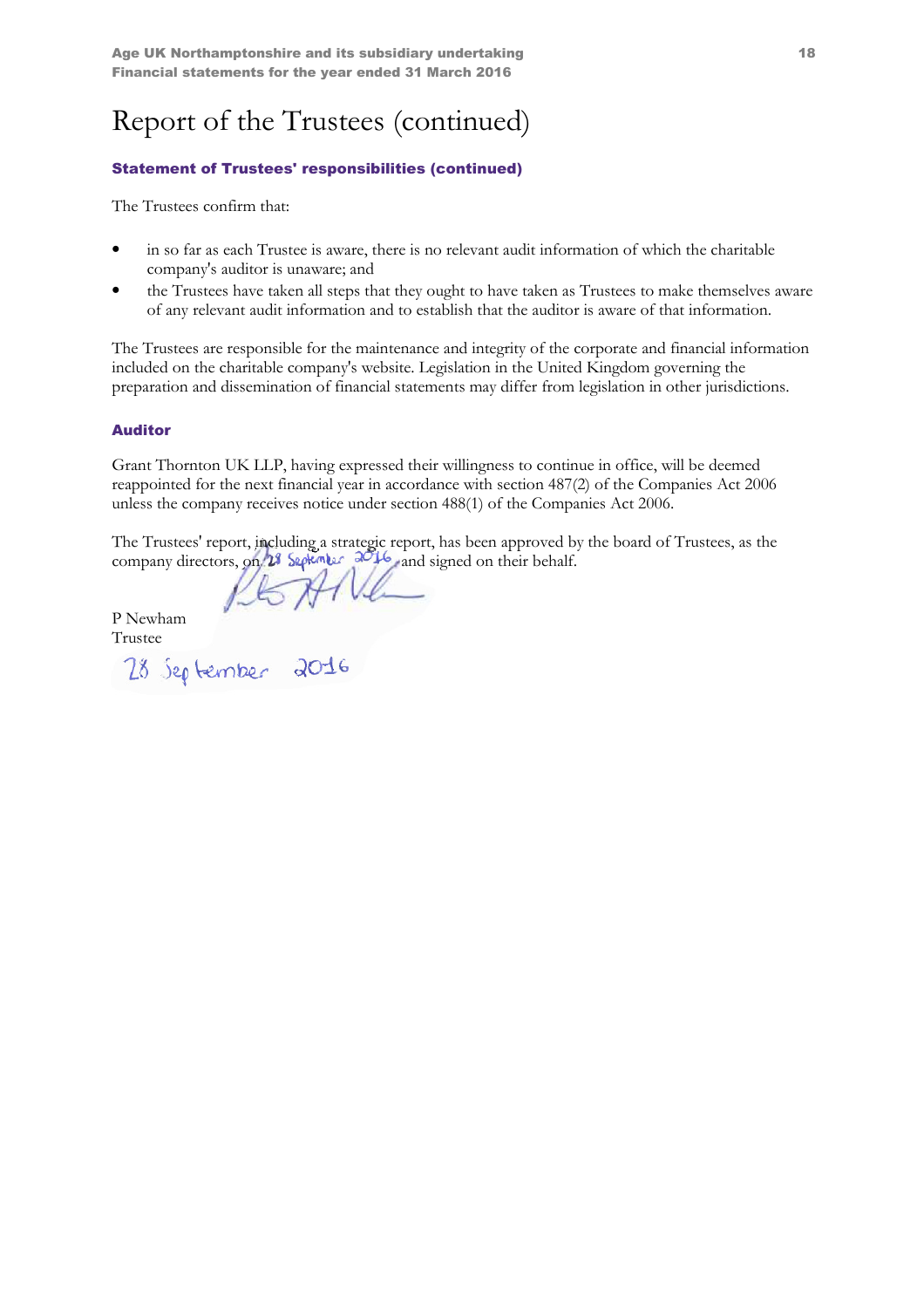

## Independent auditor's report to the members of Age UK Northamptonshire

We have audited the financial statements of Age UK Northamptonshire for the year ended 31 March 2016 which comprise consolidated statement of financial activies, consolidated income and expenditure account, consolidated balance sheet, company balance sheet ,the consolidated cash flow statement, and the related notes. The financial reporting framework that has been applied in their preparation is applicable law and United Kingdom Accounting Standards (United Kingdom Generally Accepted Accounting Practice), including FRS 102 The Financial Reporting Standard applicable in the UK and Republic of Ireland.

This report is made solely to the charitable company's members, as a body, in accordance with Chapter 3 of Part 16 of the Companies Act 2006. Our audit work has been undertaken so that we might state to the charitable company's members those matters we are required to state to them in an auditor's report and for no other purpose. To the fullest extent permitted by law, we do not accept or assume responsibility to anyone other than the charitable company and its members as a body, for our audit work, for this report, or for the opinions we have formed.

#### Respective responsibilities of trustees and auditor

As explained more fully in the Trustees' Responsibilities Statement set out on pages 17 and 18, the trustees (who are also the directors of the charitable company for the purposes of company law) are responsible for the preparation of the financial statements and for being satisfied that they give a true and fair view. Our responsibility is to audit and express an opinion on the financial statements in accordance with applicable law and International Standards on Auditing (UK and Ireland). Those standards require us to comply with the Auditing Practices Board's Ethical Standards for Auditors.

#### Scope of the audit of the financial statements

A description of the scope of an audit of financial statements is provided on the Financial Reporting Council's website at www.frc.org.uk/auditscopeukprivate.

#### Opinion on financial statements

In our opinion the financial statements:

- give a true and fair view of the state of the group's and parent charitable company's affairs as at 31 March 2016 and of the group's incoming resources and application of resources, including its income and expenditure for the year then ended;
- have been properly prepared in accordance with United Kingdom Generally Accepted Accounting Practice; and
- have been prepared in accordance with the requirements of the Companies Act 2006.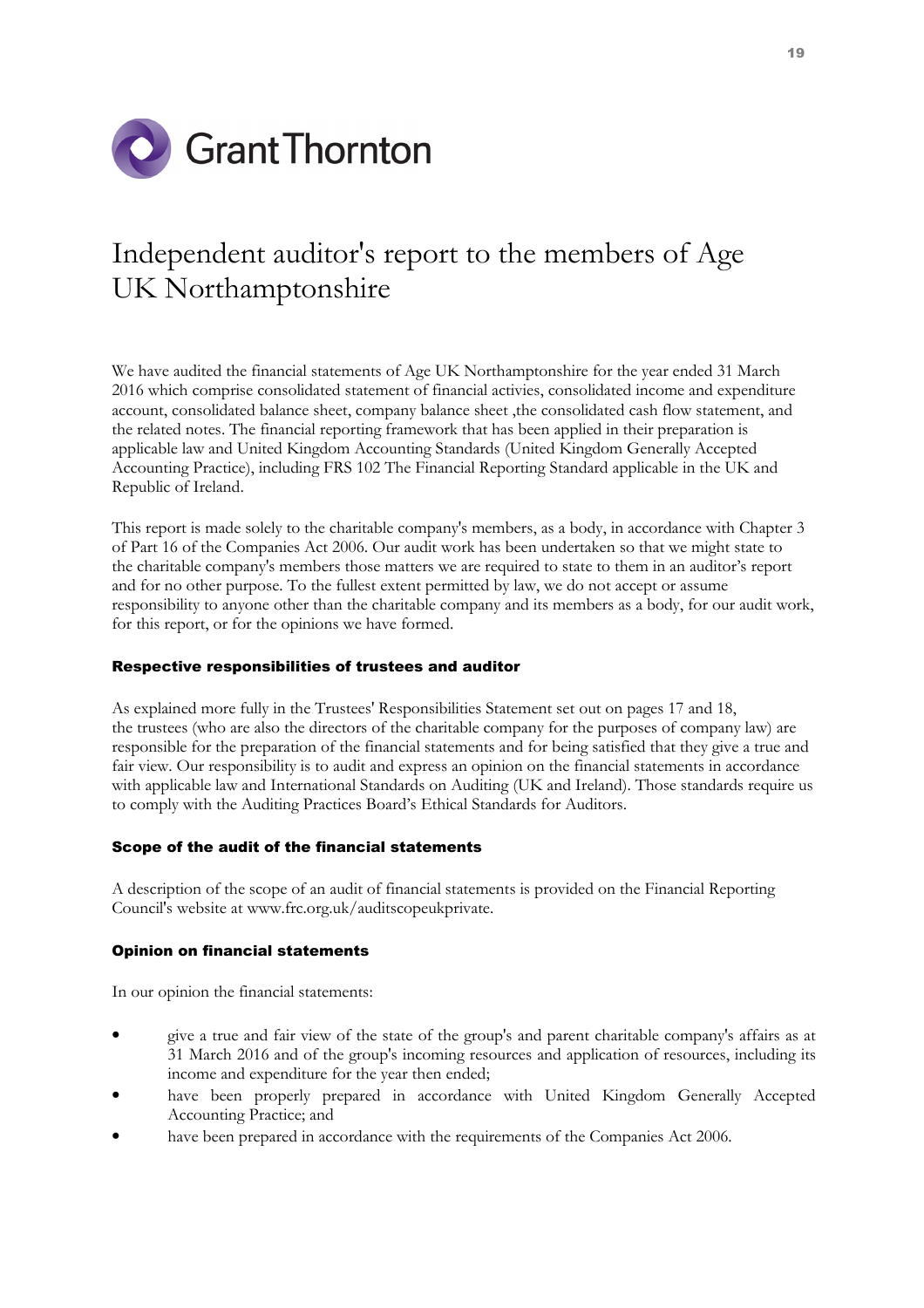

## Independent auditor's report to the members of Age UK Northamptonshire

#### Opinion on other matter prescribed by the Companies Act 2006

In our opinion the information given in the Trustees' Annual Report (including the strategic report) for the financial year for which the financial statements are prepared is consistent with the financial statements.

#### Matters on which we are required to report by exception

We have nothing to report in respect of the following matters where the Companies Act 2006 requires us to report to you if, in our opinion:

- adequate accounting records have not been kept by the parent charitable company, or returns adequate for our audit have not been received from branches not visited by us; or
- the parent charitable company's financial statements are not in agreement with the accounting records and returns; or
- certain disclosures of trustees' remuneration specified by law are not made; or
- we have not received all the information and explanations we require for our audit.

Grant Thanks Ju Ml

William Devitt Senior Statutory Auditor for and on behalf of Grant Thornton UK LLP Statutory Auditor, Chartered Accountants Milton Keynes

Date: 6 October 2016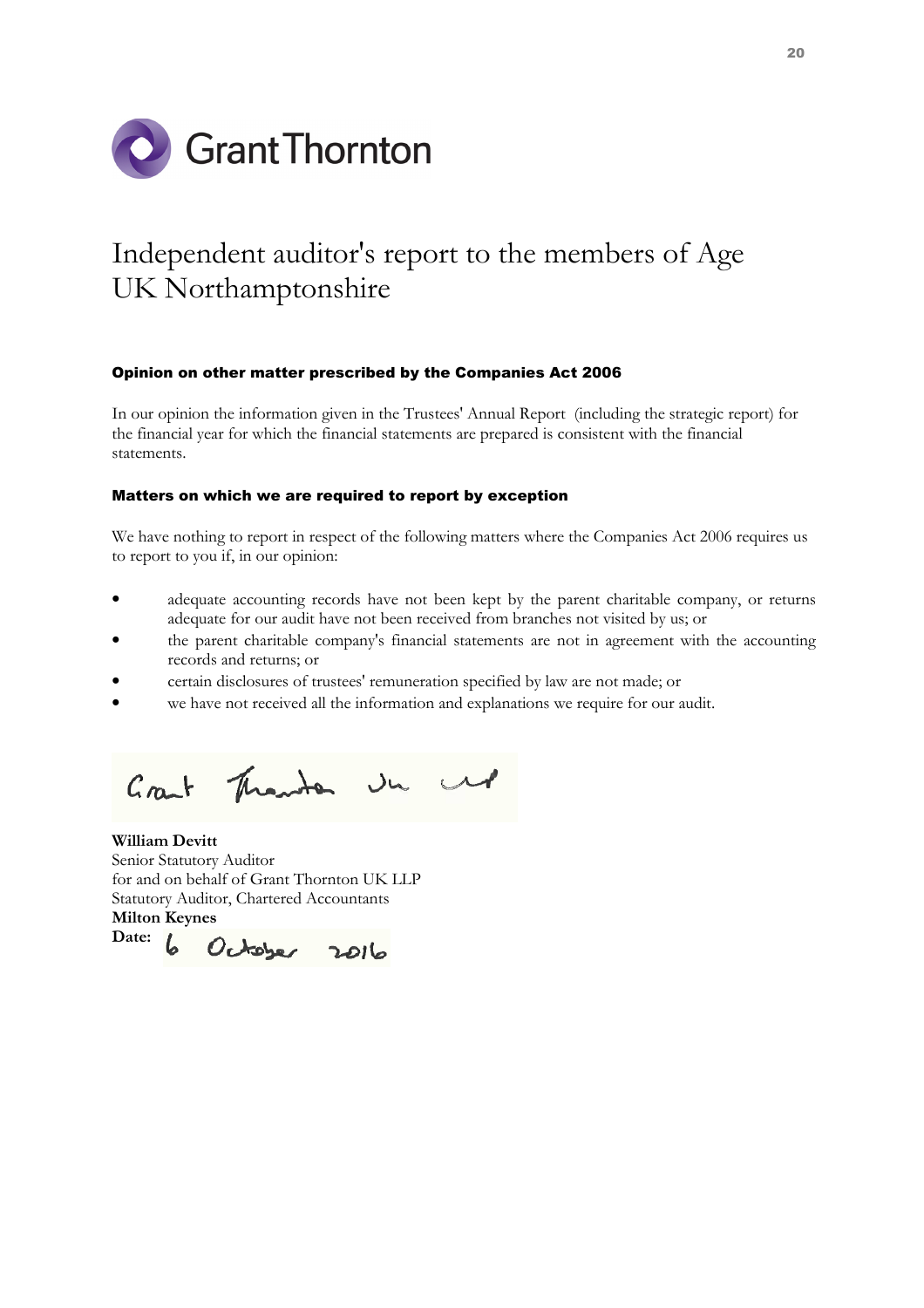## Principal accounting policies

The principal accounting policies adopted, judgements and key sources of estimation uncertainty in the preparation of the financial statements are as follows:

### Basis of preparation

The financial statements have been prepared in accordance with Accounting and Reporting by Charities: Statement of Recommended Practice applicable to charities preparing their accounts in accordance with the Financial Reporting Standard applicable in the UK and Republic of Ireland (FRS 102) (effective 1 January 2015) - (Charities SORP (FRS 102)), the Financial Reporting Standard applicable in the UK and Republic of Ireland (FRS 102) and the Companies Act 2006.

Age UK Northamptonshire meets the definition of a public benefit entity under FRS 102.

Assets and liabilities are initially recognised at historical cost or transaction value unless otherwise stated in the relevant accounting policy note(s).

The principal accounting policies of the charitable group have remained unchanged from the previous year and are set out below.

The company's functional and presentational currency is GBP.

#### Basis of consolidation

The group financial statements consolidate those of the charitable company and of its subsidiary undertaking. Acquisitions are accounted for under the acquisition method. The results of the charitable company's subsidiary have been incorporated on a line by line basis. Surpluses or deficits on intra group transactions are eliminated in full. On acquisition of a subsidiary, all of the subsidiary's assets and liabilities which exist at the date of acquisition are recorded at their fair values reflecting their condition at that date.

#### Going concern

The trustees having reviewed the forecast through to 31 October 2017 are satisfied that the cash flows resulting from this Operational Performance do not adversely affect closing cash balances. The current level of cash balances at 31 March 2016 and forecast at 31 October 2017 are considered adequate for the Organisation to meet its obligations in line with the forecast.

#### Changes in accounting policy

In preparing the accounts, the Trustees have considered whether in applying the accounting policies required by FRS 102 and the Charities SORP FRS 102 the restatement of comparative items was required. Details of the restatement of comparative figures are set out in Note 24.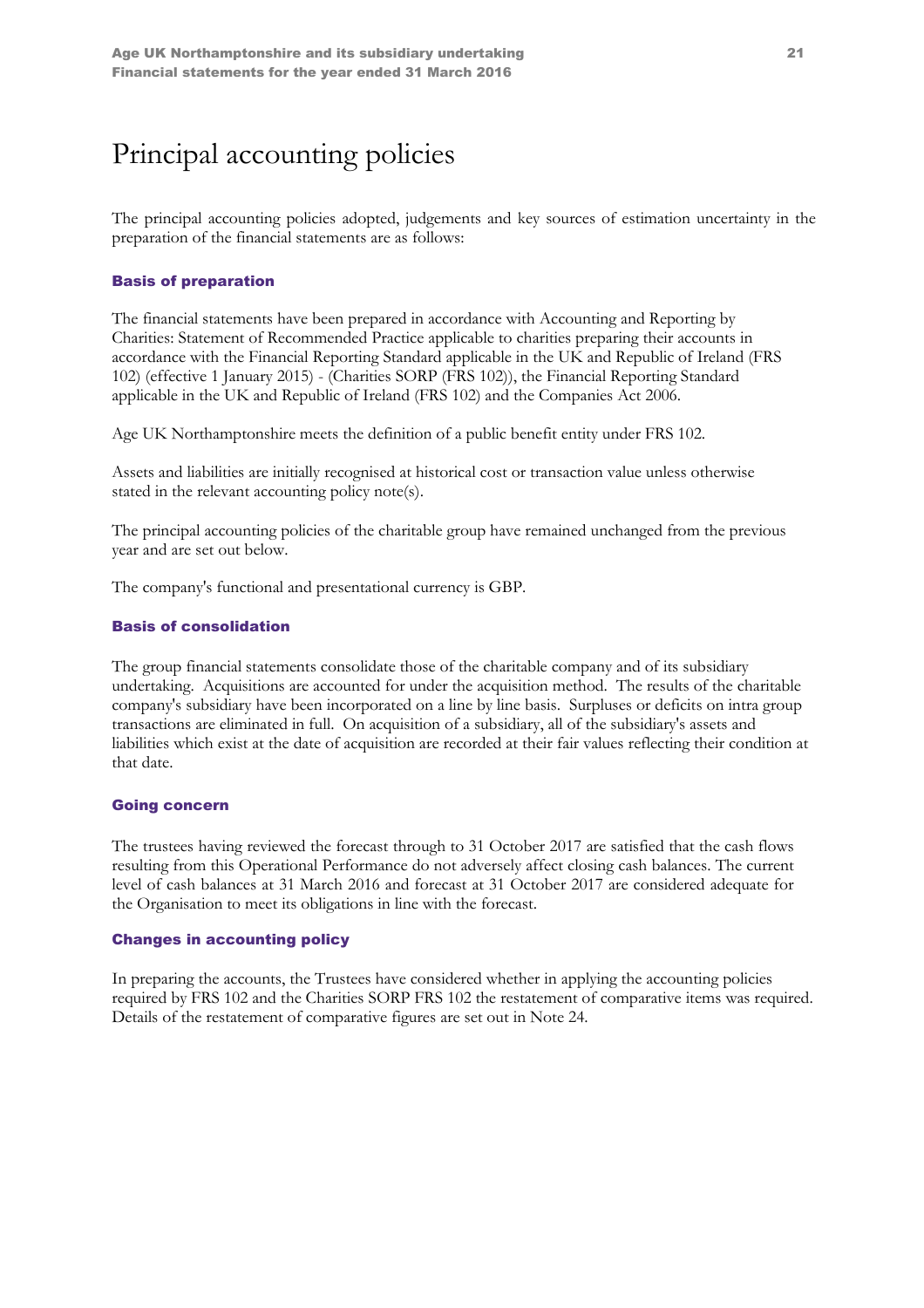#### Incoming resources

All income is recognised once the charitable group has entitlement to the income, it is probable that income will be received and the amount of the income receivable can be measured reliably.

#### Provision of services

Revenue from services provided by the charitable group is recognised when the charitable group has performed its obligations and in exchange obtained the right to consideration.

### Donations and gifts

All monetary donations and gifts are included in full in the statement of financial activities when receivable, provided that there are no donor-imposed restrictions as to the timing of the related expenditure, in which case recognition is deferred until the pre-condition has been met.

For legacies, entitlement is taken as the earlier of the date on which either: the charitable group is aware that probate has been granted, the estate has been finalised and notification has been made by the executor(s) to the Trust that a distribution will be made, or when a distribution is received from the estate.

Receipt of a legacy, in whole or in part, is only considered probable when the amount can be measured reliably and the charity has been notified of the executor's intention to make a distribution. Where legacies have been notified to the charity, or the charity is aware of the granting of probate, and the criteria for income recognition have not been met, then the legacy is a treated as a contingent asset and disclosed if material.

Gifts-in-kind are accounted for at the Trustees' estimate of value to the charitable group or sale value as follows:

- goods for resale are accounted for when sold
- gifts of fixed assets for charity use are accounted for immediately on receipt.

Intangible income, which comprises donated services, is included in income at a valuation which is an estimate of the financial cost borne by the donor where such a cost is quantifiable and measurable. An equivalent amount is charged as expenditure. Voluntary help is not included as income.

Donations under Gift Aid, together with the associated income tax recoveries, are credited as income when donations are received.

#### Grants receivable

Revenue grants are credited as incoming resources when they are receivable provided conditions for receipt have been complied with, unless they relate to a specified future period, in which case they are deferred.

#### Investment income

Investment income, including associated income tax recoveries, is recognised when receivable.

#### Rent receivable

Rental income is accounted for when receivable.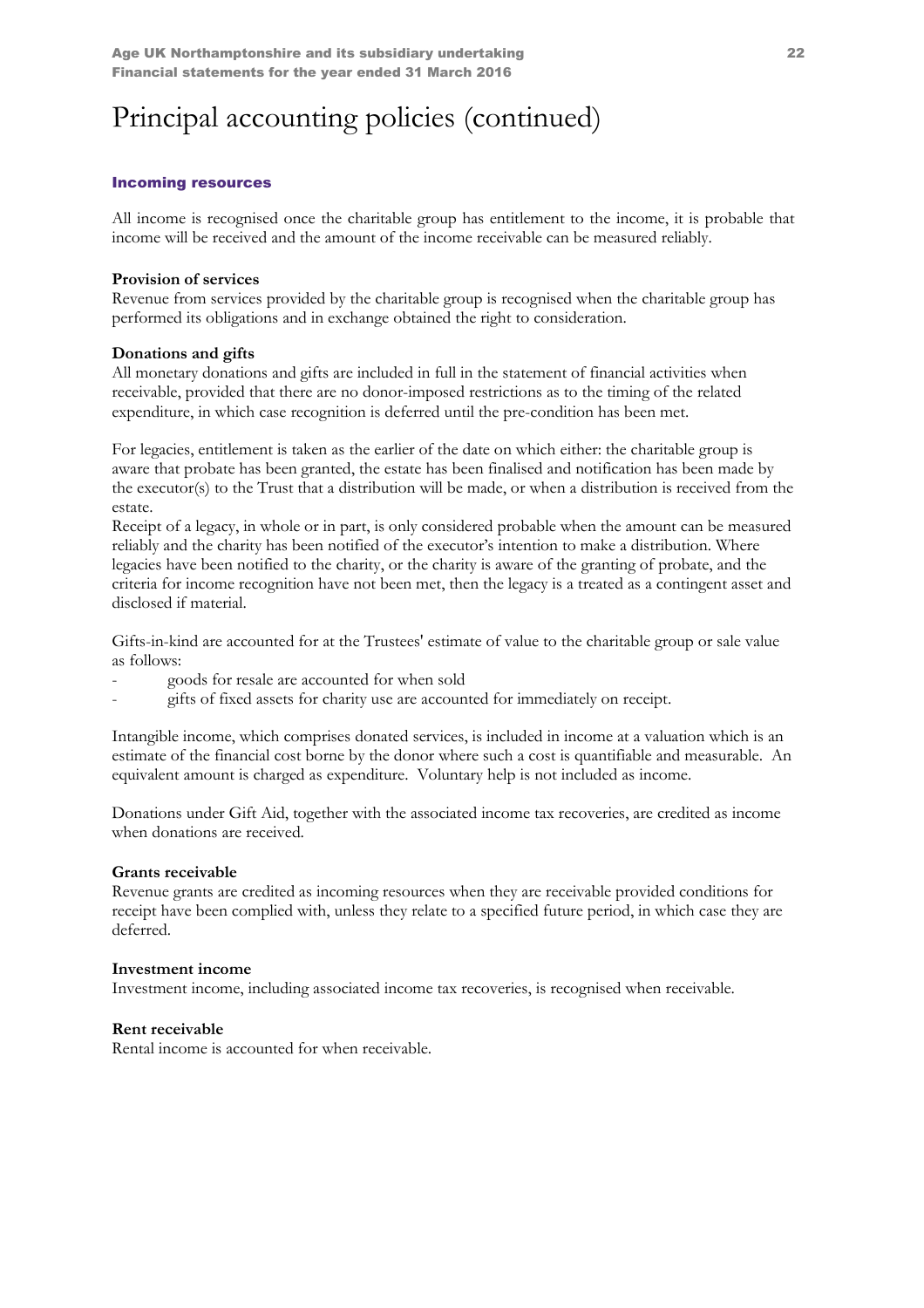#### Resources expended

Liabilities are recognised as expenditure as soon as there is a legal or constructive obligation committing the charitable group to the expenditure, it is probable that settlement will be required and the amount of the obligation can be measured reliably.

Expenditure includes any VAT which cannot be fully recovered, and is reported as part of the expenditure to which it relates:

- Costs of raising funds comprise the costs associated with attracting voluntary income and the costs of trading for fundraising purposes including the charitable group's shops.
- Charitable activities comprises those costs incurred by the charitable group in the delivery of its activities and services for its beneficiaries. It includes both costs that can be allocated directly to such activities and those costs of an indirect nature necessary to support them.
- Governance costs include those costs associated with meeting the constitutional and statutory requirements of the charitable group and include the audit fees and costs linked to the strategic management of the charitable group.
- All costs are allocated between the expenditure categories of the SoFA on a basis designed to reflect the use of the resource. Costs relating to a particular activity are allocated directly. Indirect staff costs are apportioned on the basis of relative payroll costs and other costs are apportioned as appropriate.

### Fund accounting

Restricted funds are to be used for specified purposes laid down by the donor. Expenditure for those purposes is charged to the fund, together with a fair allocation of overheads and support costs.

Unrestricted funds are donations and other incoming resources received or generated for expenditure on the general objectives of the charitable group.

Designated funds are unrestricted funds which have been designated for specific purposes by the Trustees.

Endowment funds are held as capital. The income generated therefrom is to be used for specified purposes laid down by the donor.

#### Tangible fixed assets and depreciation

Tangible fixed assets are stated at cost and net of depreciation. Tangible fixed assets are capitalised where the cost is in excess of  $\text{\textsterling}100$ .

Depreciation is calculated to write down the cost less estimated residual value of all tangible fixed assets held for charity use, other than freehold land, by equal annual instalments over their expected useful lives. The periods generally applicable are:

| Freehold buildings                                    | $10 - 50$ years |
|-------------------------------------------------------|-----------------|
| Furniture, fittings and equipment excluding computers | 5 - 10 years    |
| Computers                                             | 3 years         |
| Motor vehicles                                        | $3 - 6$ years   |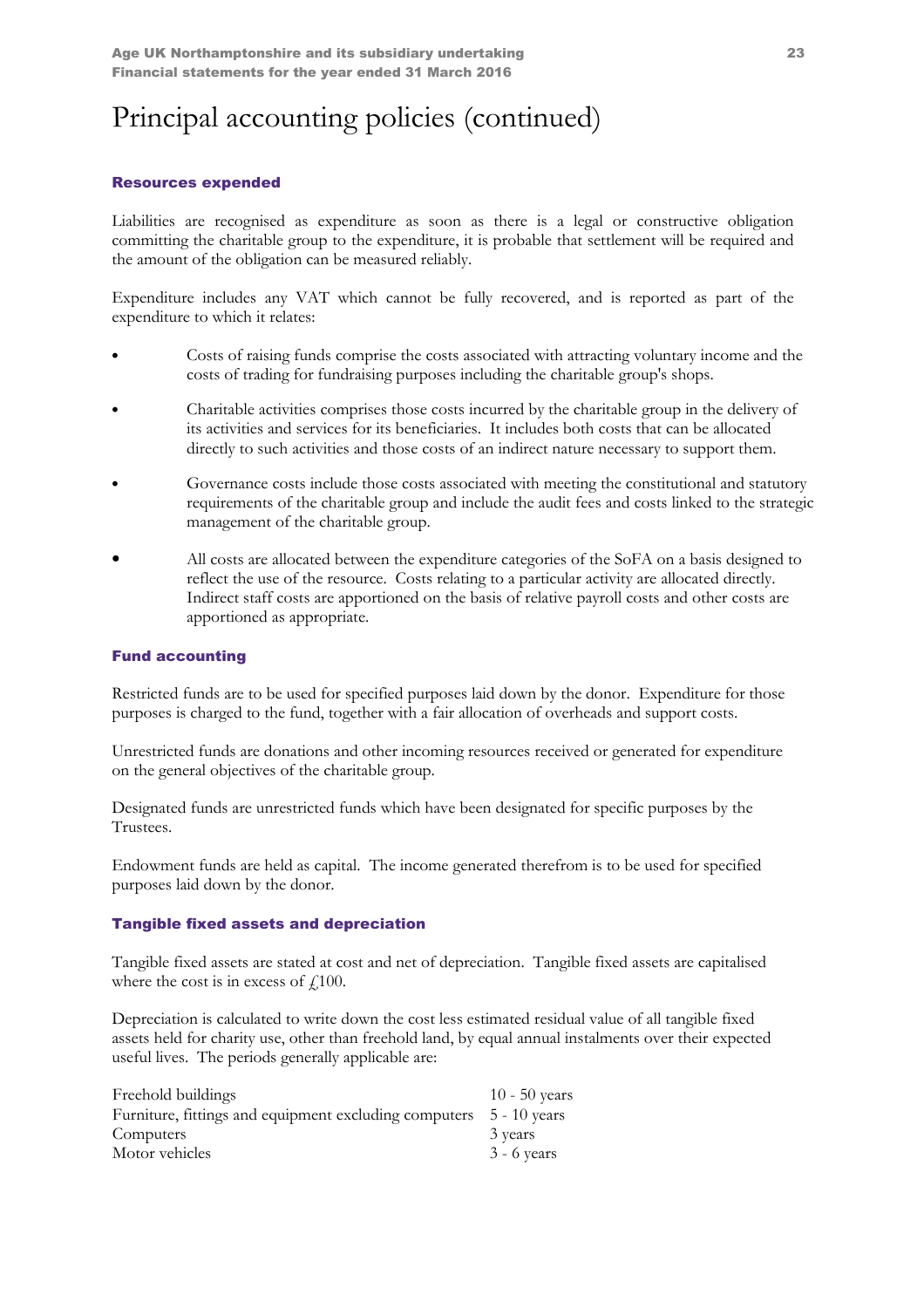#### **Investments**

Assets held for investment purposes are valued at mid offer price, being readily available market value, at the balance sheet date.

Net gains and losses arising on revaluations and disposals during the year are included in the statement of financial activities.

#### **Stocks**

Stocks are stated at the lower of cost and net realisable value.

#### **Debtors**

Trade and other debtors are recognised at the settlement amount due. Prepayments are valued at the amount prepaid net of any trade discounts.

#### Cash at bank and in hand

Cash at bank and in hand includes cash and short term highly liquid investments with a short maturity of three months or less from the date of acquisition or opening of the deposit or similar account.

#### Creditors and provisions

Creditors and provisions are recognised where the charitable group has a present obligation resulting from a past event that will probably result in the transfer of funds to a third party and the amount due to settle the obligation can be measured or estimated reliably.

Creditors and provisions are normally recognised at their settlement amount after allowing for any trade discounts due.

#### Retirement benefits

#### Defined Contribution Pension Scheme

The pension costs charged to the Statement of Financial Activities represent the amount of the contributions payable to the scheme in respect of the accounting period.

#### Defined Benefit Pension Scheme

Scheme assets are measured at fair values. Scheme liabilities are measured on an actuarial basis using the projected unit method and are discounted at the appropriate high quality corporate bond rates. The net surplus or deficit is presented separately from other net assets on the balance sheet. A net surplus is recognised only to the extent that it is recoverable by the charitable group.

The charitable group has applied FRS 102 in relation to defined benefit pension schemes.

The current service cost and costs from settlements and curtailments are charged to resources expended. Past service costs are spread over the period until the benefit increases vest. Interest charged on the scheme liabilities and the expected return on scheme assets are included in other finance costs. Actuarial gains and losses are reported in the Statement of Financial Activities.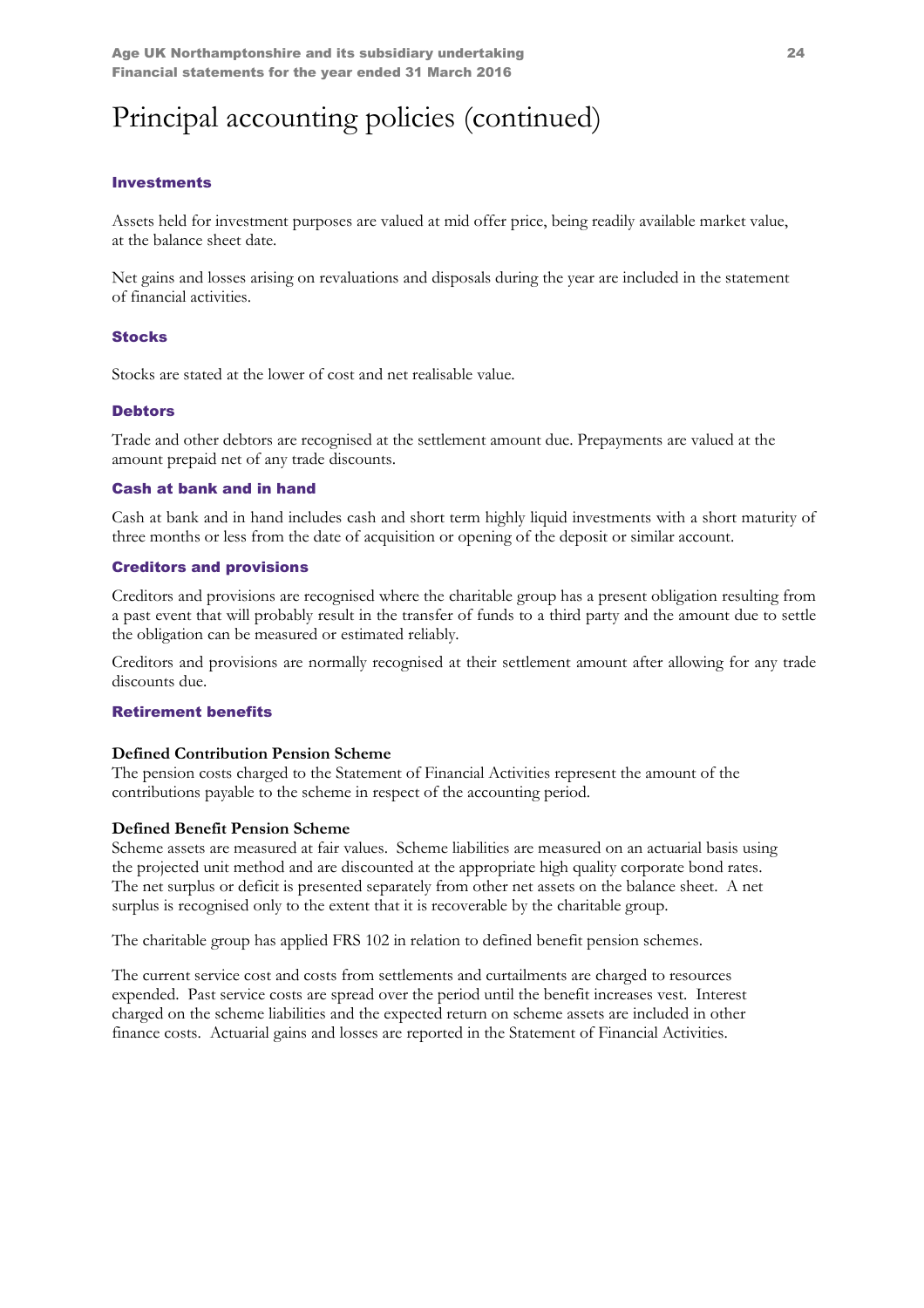### Leased assets

All leases are regarded as operating leases and the payments made under them are charged to the statement of financial activities on a straight line basis over the lease term.

### Judgements and key sources of estimation uncertainty

The preparation of the financial statements requires management to make judgements, estimates and assumptions that affect the amounts reported for assets and liabilities as at the balance sheet date and the amounts reported for income and expenses during the year. However, the nature of estimation means that actual outcomes could differ from those estimates.

Sources of estimation uncertainty include the calculation of the defined benefit pension obligation and the actuarial assumptions for growth and discount rates used for this purpose and an accrual for legacy income which has been based on Asset and Liability estimates identified at the point of probate which may have changed at year end and post year end..

Key assumptions in relation to the pension scheme have been disclosed within the Pension obligation note.

Subsequent events (if any) in relation to the legacy income has been disclosed within the Subsequent events note.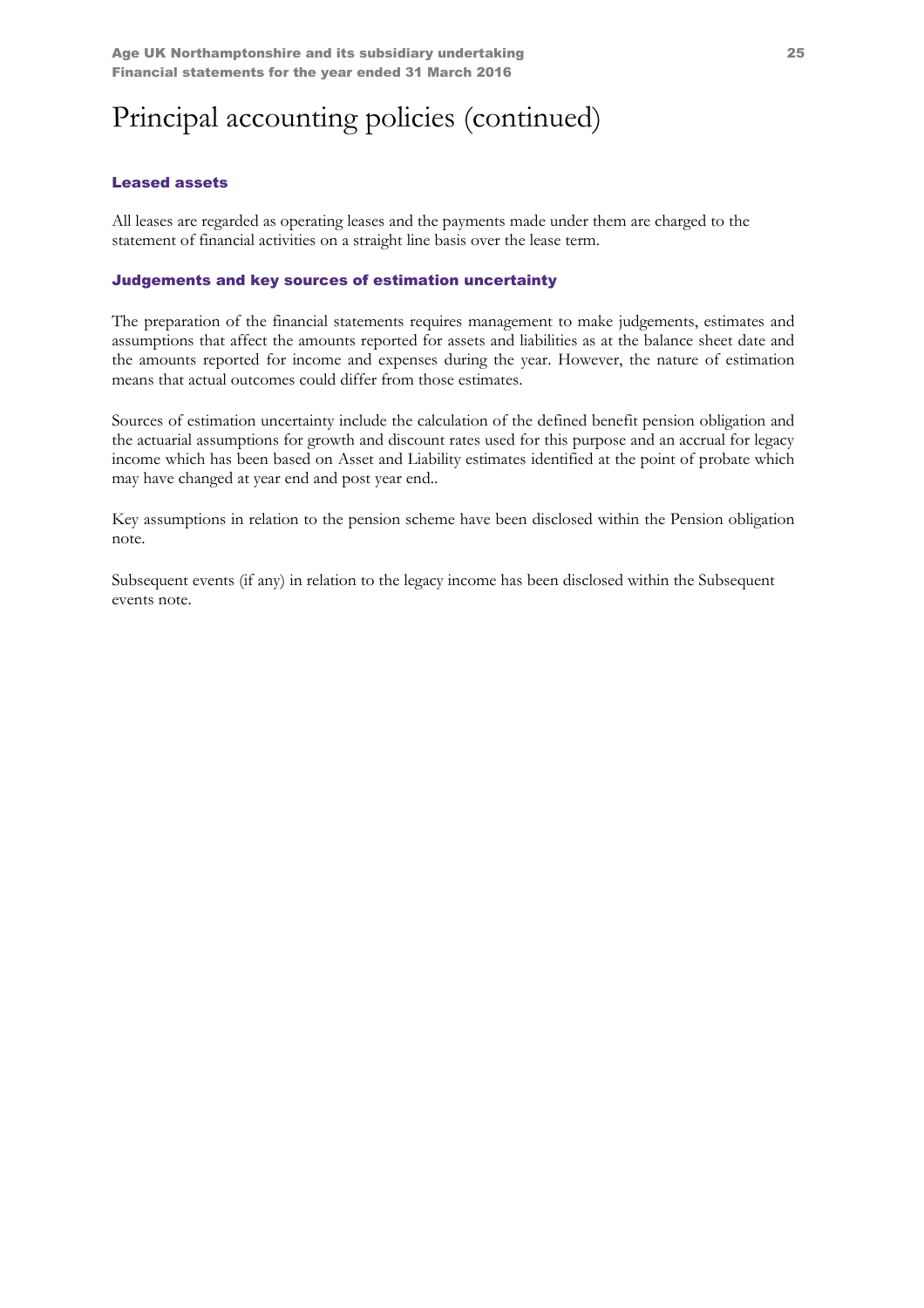## Consolidated statement of financial activities

|                                                 |                | Unrestricted<br>Funds | Designated<br>Funds | Restricted<br>Funds | Endowment<br>Funds           | Total<br>2016 | Total<br>2015 |
|-------------------------------------------------|----------------|-----------------------|---------------------|---------------------|------------------------------|---------------|---------------|
|                                                 | <b>Note</b>    | £                     | £                   | £                   | £                            | £             | £             |
| Income:                                         |                |                       |                     |                     |                              |               |               |
| Donations and legacies                          |                | 920,839               |                     |                     |                              | 920,839       | 44,375        |
| Income from other trading activities:           |                |                       |                     |                     |                              |               |               |
| Shop income from donated and bought in products |                | 632,548               |                     |                     |                              | 632,548       | 677,057       |
| Fundraising                                     |                | 7,387                 |                     |                     |                              | 7,387         | 11,500        |
| Insurance commission                            |                | 186,961               |                     |                     |                              | 186,961       | 169,612       |
| Provision of other services                     |                | 435                   |                     |                     |                              | 435           |               |
| Investment income                               | $\mathfrak{Z}$ | 15,690                |                     |                     | 15,690                       | 31,380        | 30,151        |
| Income from charitable activities:              |                |                       |                     |                     |                              |               |               |
| Provision of home care services                 |                | 839,494               |                     | 446,212             |                              | 1,285,706     | 1,144,761     |
| Provision of active ageing services             |                | 75,998                |                     |                     |                              | 75,998        | 55,696        |
| Provision of advisory services                  |                | 31,236                |                     | 97,800              | $\overline{\phantom{a}}$     | 129,036       | 117,613       |
| Provision of day care services                  |                | 1,108,729             |                     |                     |                              | 1,108,729     | 1,128,362     |
| Rents receivable                                |                | 12,441                | 9,516               |                     |                              | 21,957        | 40,233        |
| Provision of other services                     |                | 25,773                |                     |                     | $\qquad \qquad \blacksquare$ | 25,773        | 19,672        |
|                                                 |                | 3,857,531             | 9,516               | 544,012             | 15,690                       | 4,426,749     | 3,439,032     |
| Total income                                    |                |                       |                     |                     |                              |               |               |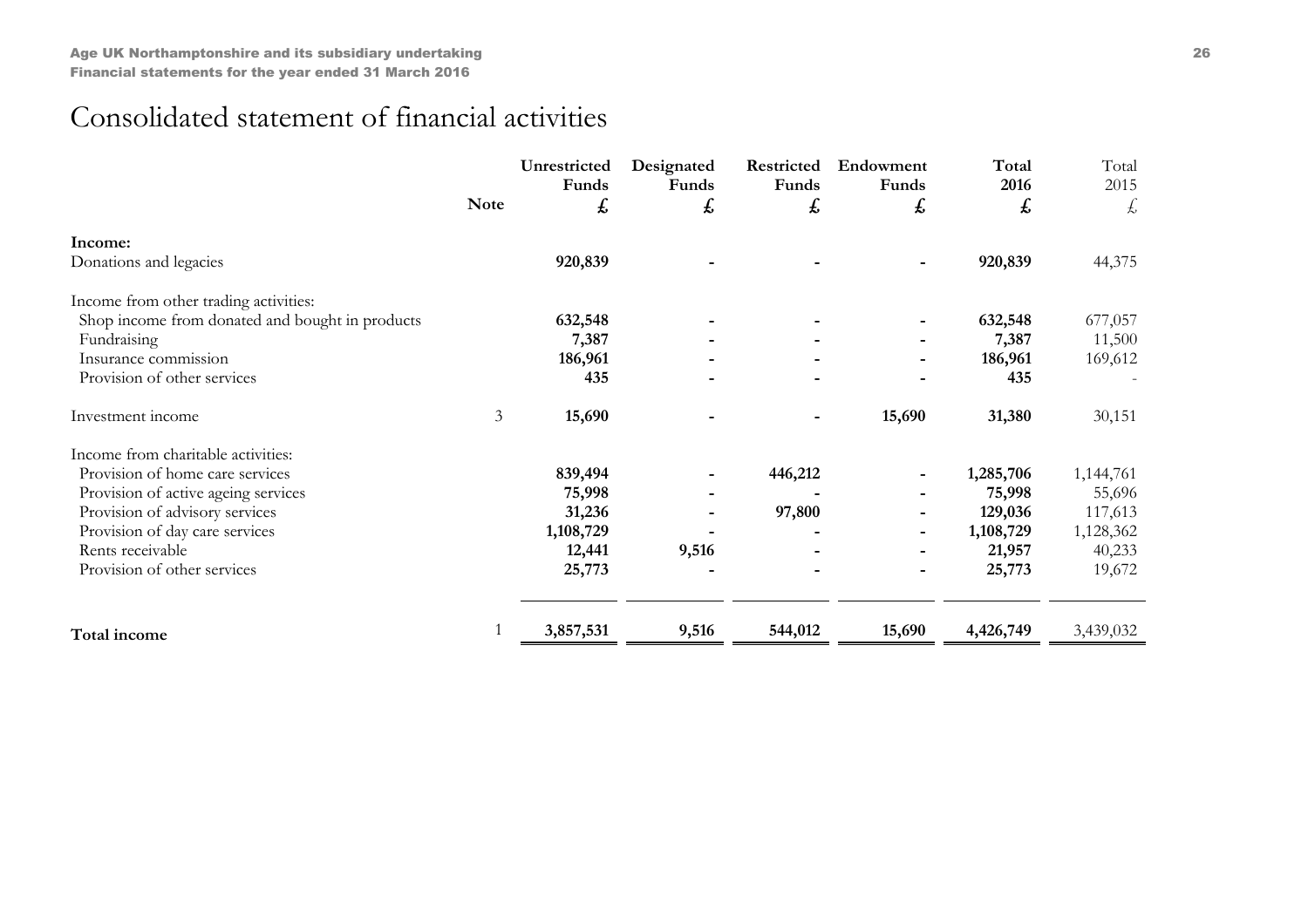## Consolidated statement of financial activities

|                                                            | <b>Note</b> | Unrestricted<br>Funds<br>£ | Designated<br>Funds<br>£ | Restricted<br>Funds<br>£ | Endowment<br>Funds<br>£ | Total<br>2016<br>£ | Total<br>2015<br>£ |
|------------------------------------------------------------|-------------|----------------------------|--------------------------|--------------------------|-------------------------|--------------------|--------------------|
| Expenditure                                                |             |                            |                          |                          |                         |                    |                    |
| Costs of raising funds:                                    |             |                            |                          |                          |                         |                    |                    |
| Cost of raising funds – excluding shops                    |             | 93,967                     |                          |                          |                         | 93,967             | 88,055             |
| Cost of raising funds - shops                              |             | 670,930                    |                          |                          |                         | 670,930            | 685,003            |
| Investment management fees                                 |             |                            |                          |                          | 4,912                   | 4,912              | 3,358              |
| Expenditure on charitable activities                       |             |                            |                          |                          |                         |                    |                    |
| Home care services                                         |             | 872,543                    |                          | 425,354                  |                         | 1,297,897          | 1,198,913          |
| Active ageing services                                     |             | 205,061                    |                          |                          |                         | 205,061            | 205,933            |
| Advisory services                                          |             | 188,247                    |                          | 97,800                   |                         | 286,047            | 282,325            |
| Day care services                                          |             | 1,065,395                  |                          |                          | 18,482                  | 1,083,877          | 1,056,310          |
| Cottages                                                   |             | 1,118                      | 2,173                    |                          |                         | 3,291              | 3,152              |
| Total expenditure                                          | 4           | 3,097,261                  | 2,173                    | 523,154                  | 23,394                  | 3,645,982          | 3,523,049          |
| Net income/(expenditure) before transfers and other        |             |                            |                          |                          |                         |                    |                    |
| recognised gains/(losses)                                  |             | 760,270                    | 7,343                    | 20,858                   | (7, 704)                | 780,767            | (84, 017)          |
| Transfers between funds                                    |             | 30,374                     | (9, 516)                 | (20, 858)                |                         |                    |                    |
| Net incoming/(outgoing) resources for the year             |             | 790,644                    | (2, 173)                 |                          | (7,704)                 | 780,767            | (84, 017)          |
| Losses on investments                                      |             |                            |                          |                          | (46, 569)               | (46, 569)          | 54,010             |
| Other recognised gains and losses                          |             |                            |                          |                          |                         |                    |                    |
| Return on pension asset in excess of interest income       |             | (15,000)                   |                          |                          |                         | (15,000)           | 46,000             |
| Actuarial gains/(losses) on defined benefit pension scheme | 22          | 41,000                     |                          |                          |                         | 41,000             | (62,000)           |
| Net movements in funds                                     |             | 816,644                    | (2,173)                  |                          | (54,273)                | 760,198            | (46,007)           |
| Fund balances at 1 April 2015                              |             | 1,830,020                  | 100,729                  | $\overline{\phantom{0}}$ | 1,769,688               | 3,700,437          | 3,746,444          |
| Fund balances at 31 March 2016                             |             | 2,646,664                  | 98,556                   |                          | 1,715,415               | 4,460,635          | 3,700,437          |

The financial activities above represent the incoming and outgoing resources relating to the charitable group. All incoming resources and resources expended derive from continuing activities The accompanying accounting policies and notes form an integral part of these financial statements..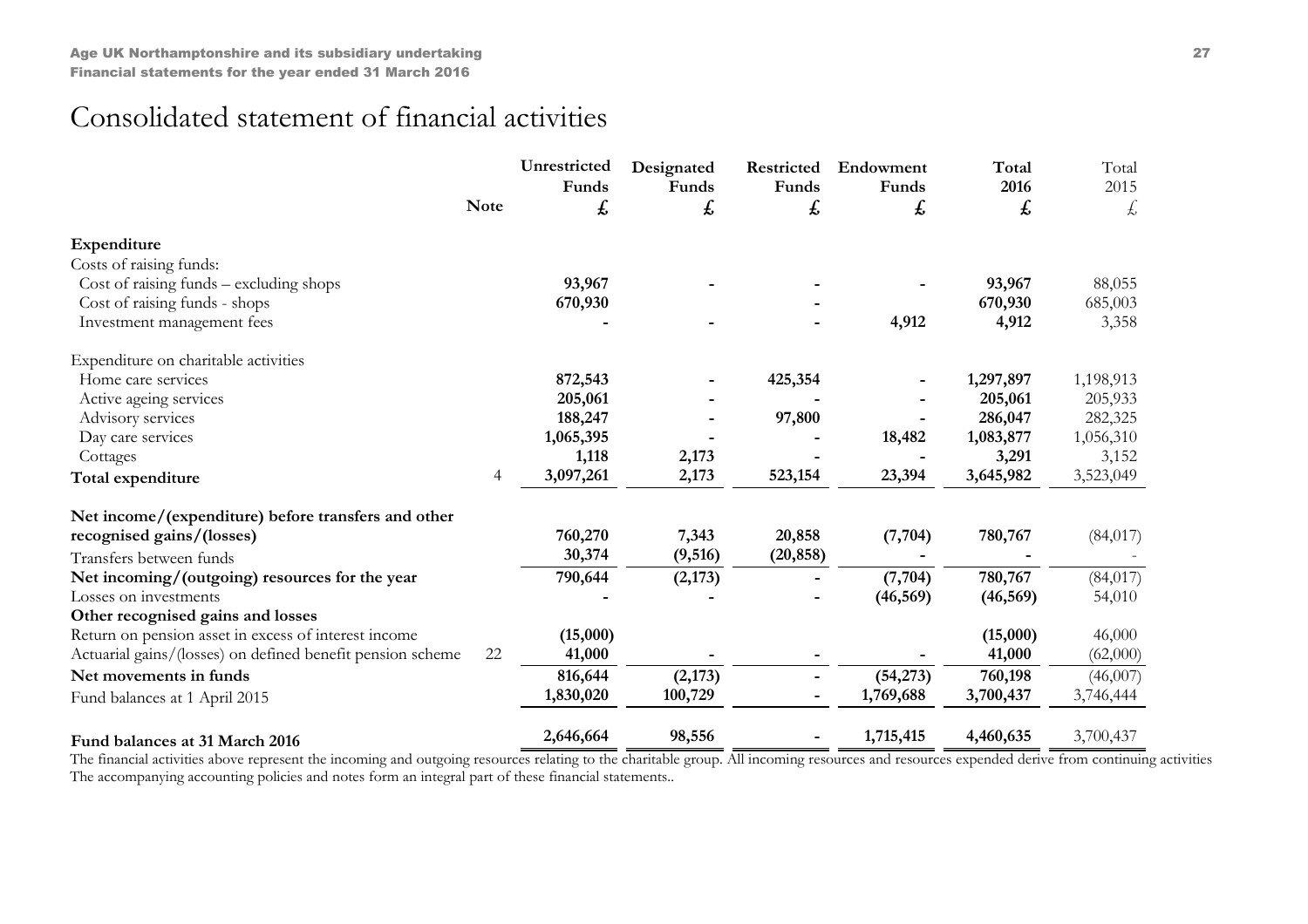## Consolidated income and expenditure account

|                                         | 2016<br>£, | 2015      |
|-----------------------------------------|------------|-----------|
| Total income                            | 4,411,059  | 3,424,312 |
| Total expenditure                       | 3,622,588  | 3,501,209 |
| Net (expenditure) / income for the year | 788,471    | (76, 897) |

Total income comprises  $\text{\emph{f}}3,857,531$  for unrestricted funds,  $\text{\emph{f}}544,012$  for restricted funds and  $\text{\emph{f}}9,516$ for designated funds. A detailed analysis of income by source is provided in the statement of financial activities.

Detailed analyses of expenditure are provided in the statement of financial activities.

Total expenditure for the year of  $\text{\textsterling}3,622,588$  comprises  $\text{\textsterling}3,097,261$  of net expenditure of unrestricted funds,  $\frac{1}{2}$ 523,154 of net expenditure of restricted funds and  $\frac{1}{2}$ ,173 of net expenditure of designated funds, as shown in the statement of financial activities.

The summary income and expenditure account is derived from the statement of financial activities on pages 26 and 27 which, together with the notes on pages 29 to 46, provides full information on the movements during the year and on all the funds of the charitable group.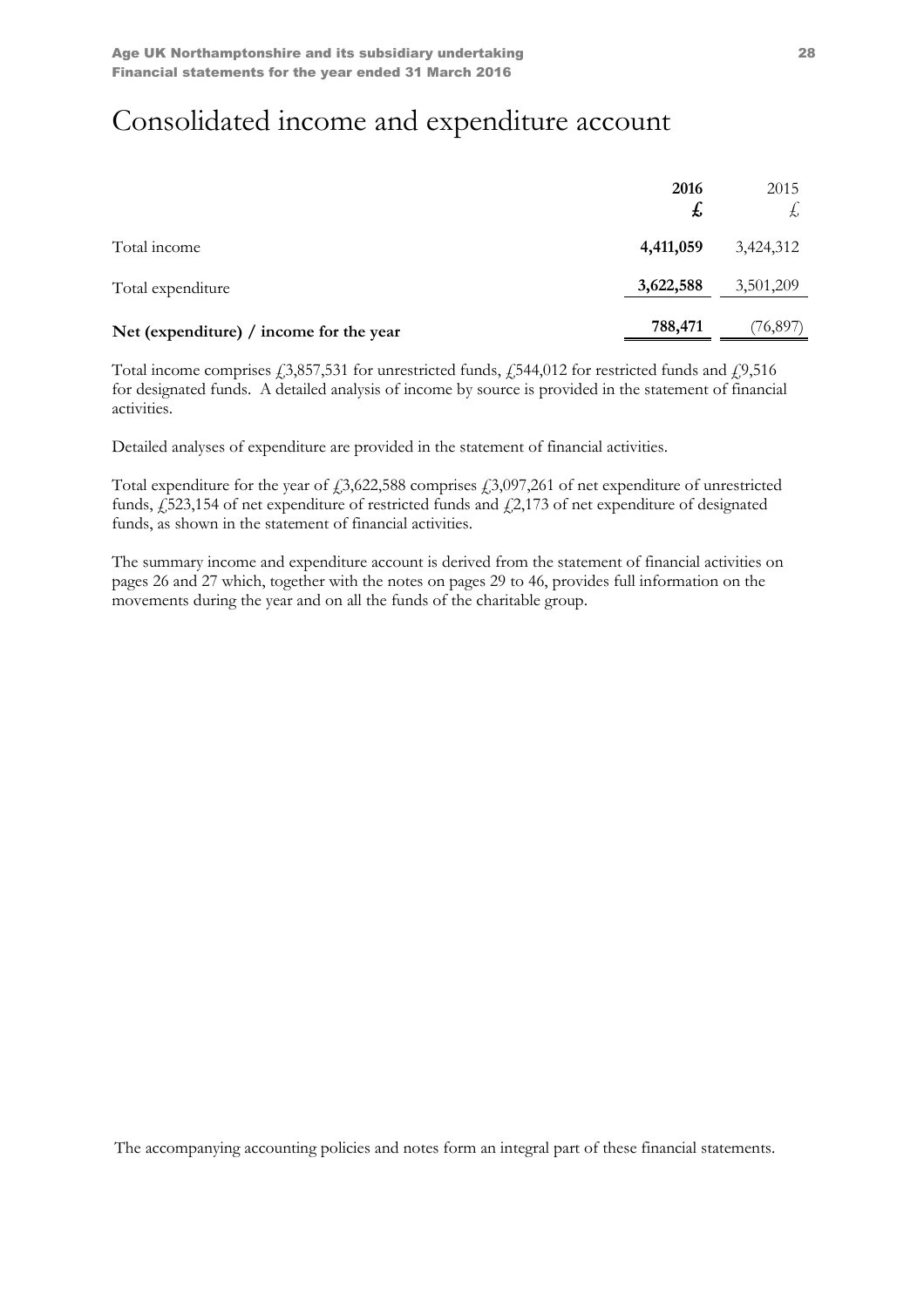## Consolidated balance sheet

|                                                                   | <b>Note</b> |              | 2016      |            | 2015      |
|-------------------------------------------------------------------|-------------|--------------|-----------|------------|-----------|
|                                                                   |             | $\mathbf{f}$ | £         | £,         | £,        |
| <b>Fixed assets</b>                                               |             |              |           |            |           |
| Tangible assets                                                   | 7           |              | 2,289,532 |            | 2,330,197 |
| Investments                                                       | 8           |              | 958,276   |            | 994,067   |
|                                                                   |             |              | 3,247,808 |            | 3,324,264 |
| <b>Current assets</b>                                             |             |              |           |            |           |
| Stocks                                                            | 9           | 23,433       |           | 19,267     |           |
| Debtors                                                           | $10\,$      | 1,147,655    |           | 312,722    |           |
| Cash at bank and in hand                                          |             | 344,647      |           | 361,103    |           |
|                                                                   |             |              |           |            |           |
|                                                                   |             | 1,515,735    |           | 693,092    |           |
| Creditors: amounts falling due<br>within one year                 | 11          | (187,908)    |           | (160, 919) |           |
| Net current assets                                                |             |              | 1,327,827 |            | 532,173   |
| Total assets less current liabilities<br>before pension liability |             |              | 4,575,635 |            | 3,856,437 |
|                                                                   |             |              |           |            |           |
| Defined benefit liability                                         |             |              |           |            |           |
| Pension liability                                                 | 20          |              | (115,000) |            | (156,000) |
|                                                                   |             |              | 4,460,635 |            | 3,700,437 |
| Capital funds                                                     |             |              |           |            |           |
| Permanent endowment fund                                          | 12          |              | 1,715,415 |            | 1,769,688 |
| Income funds                                                      |             |              |           |            |           |
| Restricted funds                                                  | 13          |              |           |            |           |
| Unrestricted funds:                                               |             |              |           |            |           |
| Designated funds                                                  | 14          |              | 98,556    |            | 100,729   |
| General fund                                                      | 15          |              | 2,761,664 |            | 1,986,020 |
| Pension deficit                                                   | 20          |              | (115,000) |            | (156,000) |
| Total funds                                                       | 16          |              | 4,460,635 |            | 3,700,437 |

These financial statements were approved by the directors and authorised for issue on and are signed on their behalf by:

Trustee Trustee

Company number: 3294424

J Faulkner P Newham (Trustee)<br>Trustee P Newham (Trustee)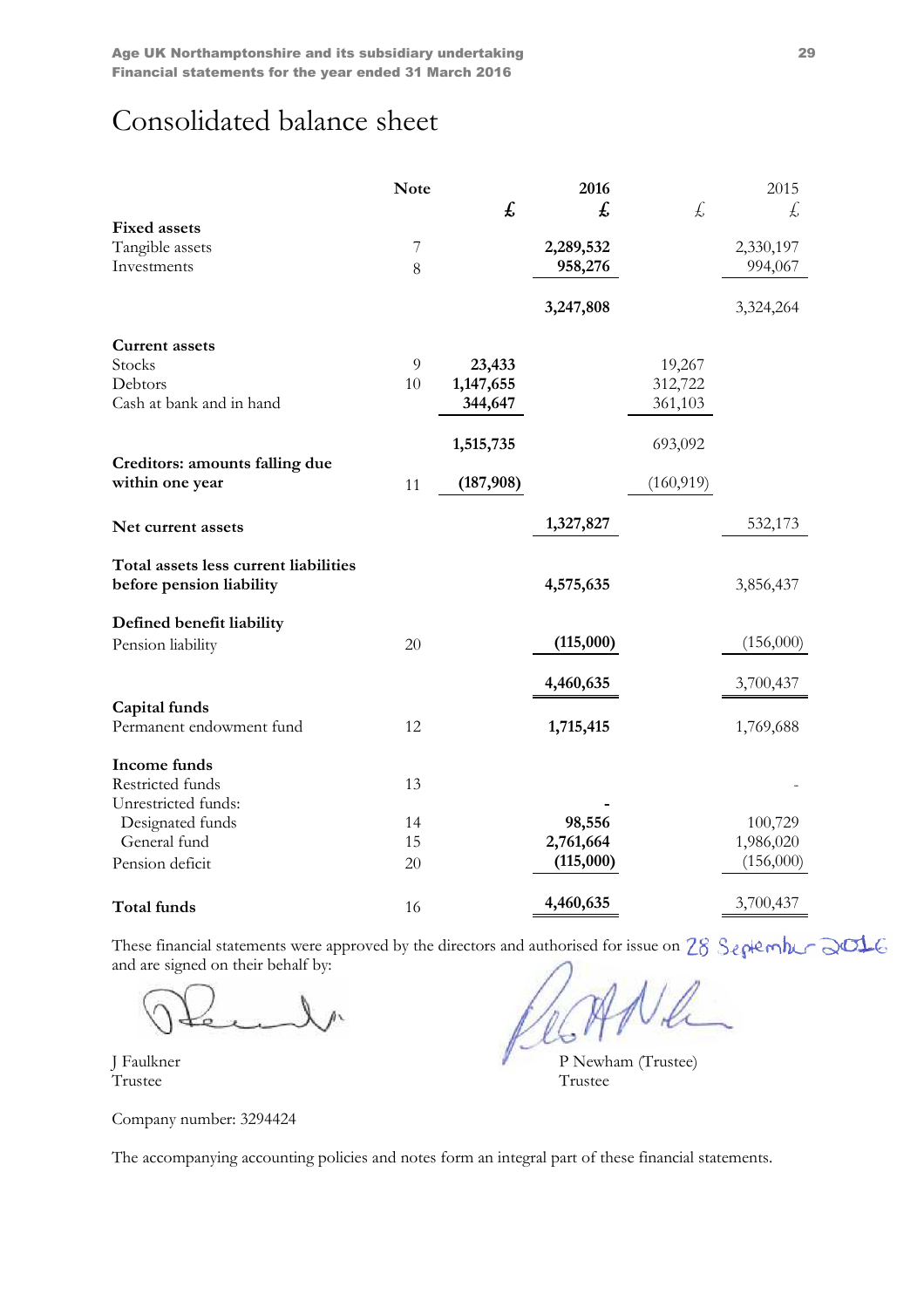## Balance sheet

|                                                                   | <b>Note</b> |            | 2016      |            | 2015      |
|-------------------------------------------------------------------|-------------|------------|-----------|------------|-----------|
|                                                                   |             | £,         | £,        | £,         | £         |
| <b>Fixed assets</b>                                               |             |            |           |            |           |
| Tangible assets                                                   | 7           |            | 2,289,532 |            | 2,330,197 |
| Investments                                                       | 8           |            | 958,278   |            | 994,069   |
|                                                                   |             |            | 3,247,810 |            | 3,324,266 |
| <b>Current assets</b>                                             |             |            |           |            |           |
| Stocks                                                            | 9           | 563        |           | 563        |           |
| Debtors                                                           | 10          | 1,211,742  |           | 380,994    |           |
| Cash at bank and in hand                                          |             | 294,156    |           | 307,018    |           |
|                                                                   |             | 1,506,461  |           | 688,575    |           |
| Creditors: amounts falling due<br>within one year                 | 11          | (178, 636) |           | (156, 404) |           |
| Net current assets                                                |             |            | 1,327,825 |            | 532,171   |
| Total assets less current liabilities<br>before pension liability |             |            | 4,575,635 |            | 3,856,437 |
| Defined benefit liability                                         |             |            |           |            |           |
| Pension liability                                                 | 20          |            | (115,000) |            | (156,000) |
|                                                                   |             |            | 4,460,635 |            | 3,700,437 |
| Capital funds                                                     |             |            |           |            |           |
| Permanent endowment fund                                          | 12          |            | 1,715,415 |            | 1,769,688 |
| Income funds                                                      |             |            |           |            |           |
| Restricted funds                                                  | 13          |            |           |            |           |
| Unrestricted funds:                                               |             |            |           |            |           |
| Designated funds                                                  | 14          |            | 98,556    |            | 100,729   |
| General fund                                                      | 15          |            | 2,761,664 |            | 1,986,020 |
| Pension deficit                                                   | 20          |            | (115,000) |            | (156,000) |
| Total funds                                                       | 16          |            | 4,460,635 |            | 3,700,437 |

These financial statements were approved by the directors and authorised for issue on and are signed on their behalf by:

J Faulkner P Newham (Trustee) **Trustee** 

Company number: 3294424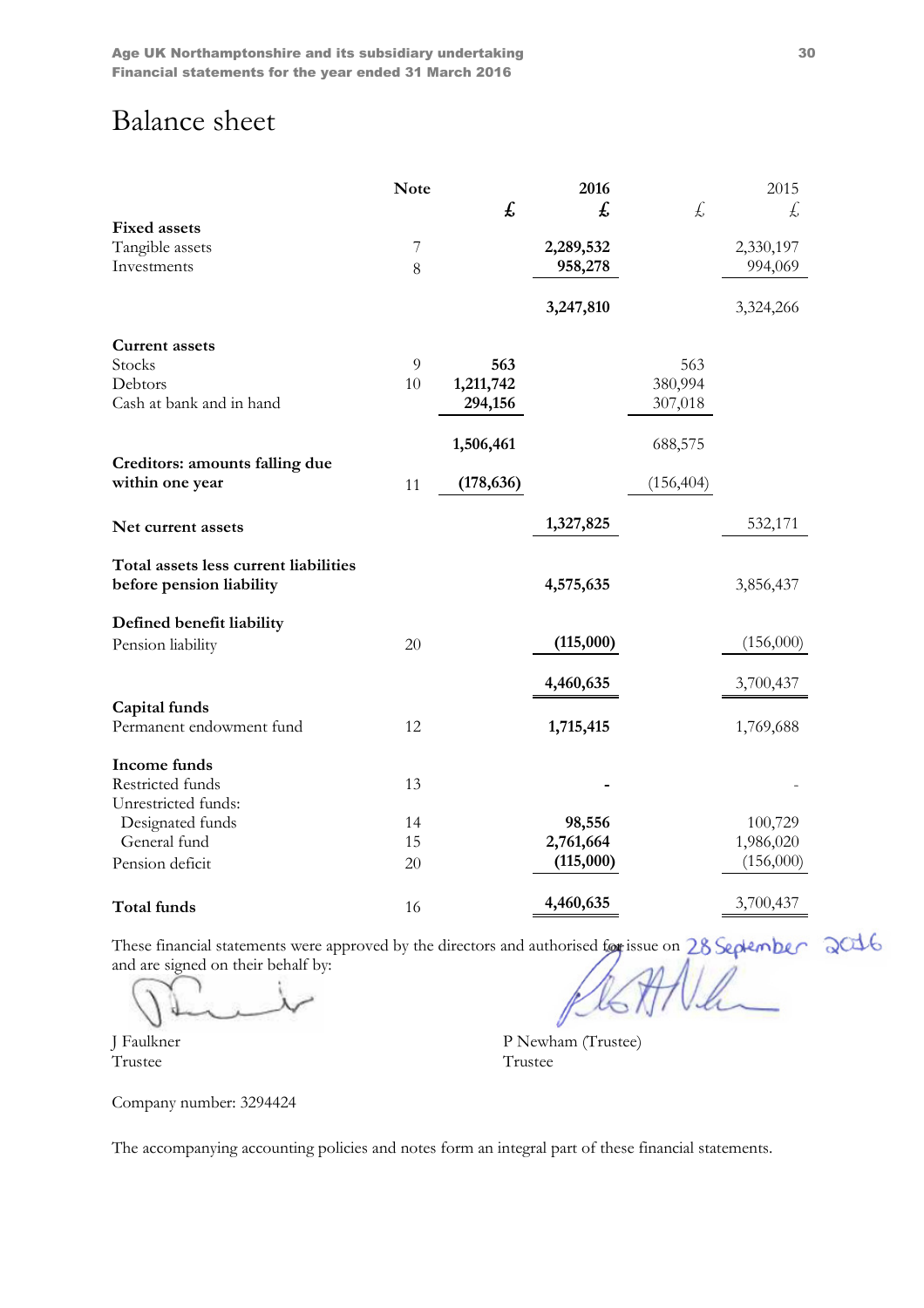## Consolidated cash flow statement

|                                                                       | <b>Note</b> | 2016<br>£  | 2015<br>Ł, |
|-----------------------------------------------------------------------|-------------|------------|------------|
| Cash provided by operating activities:                                | 17          | 43,551     | 25,719     |
| Cash flows from investing activities:                                 |             |            |            |
| Interest income                                                       |             | 31,380     | 30,151     |
| Purchase of tangible fixed assets                                     |             | (76, 928)  | (45, 954)  |
| Purchase of investments                                               |             | (107, 492) | (84, 048)  |
| Sale of investments                                                   |             | 93,033     | 92,019     |
| Cash used in investing activities                                     |             | (60, 007)  | (7, 831)   |
| (Decrease)/increase in cash and cash equivalents in the year          |             | (16, 456)  | 17,888     |
|                                                                       |             |            |            |
| Cash and cash equivalents at the beginning of the reporting<br>period |             | 361,103    | 343,215    |
| Cash and cash equivalents at the end of the reporting period          |             | 344,647    | 361,103    |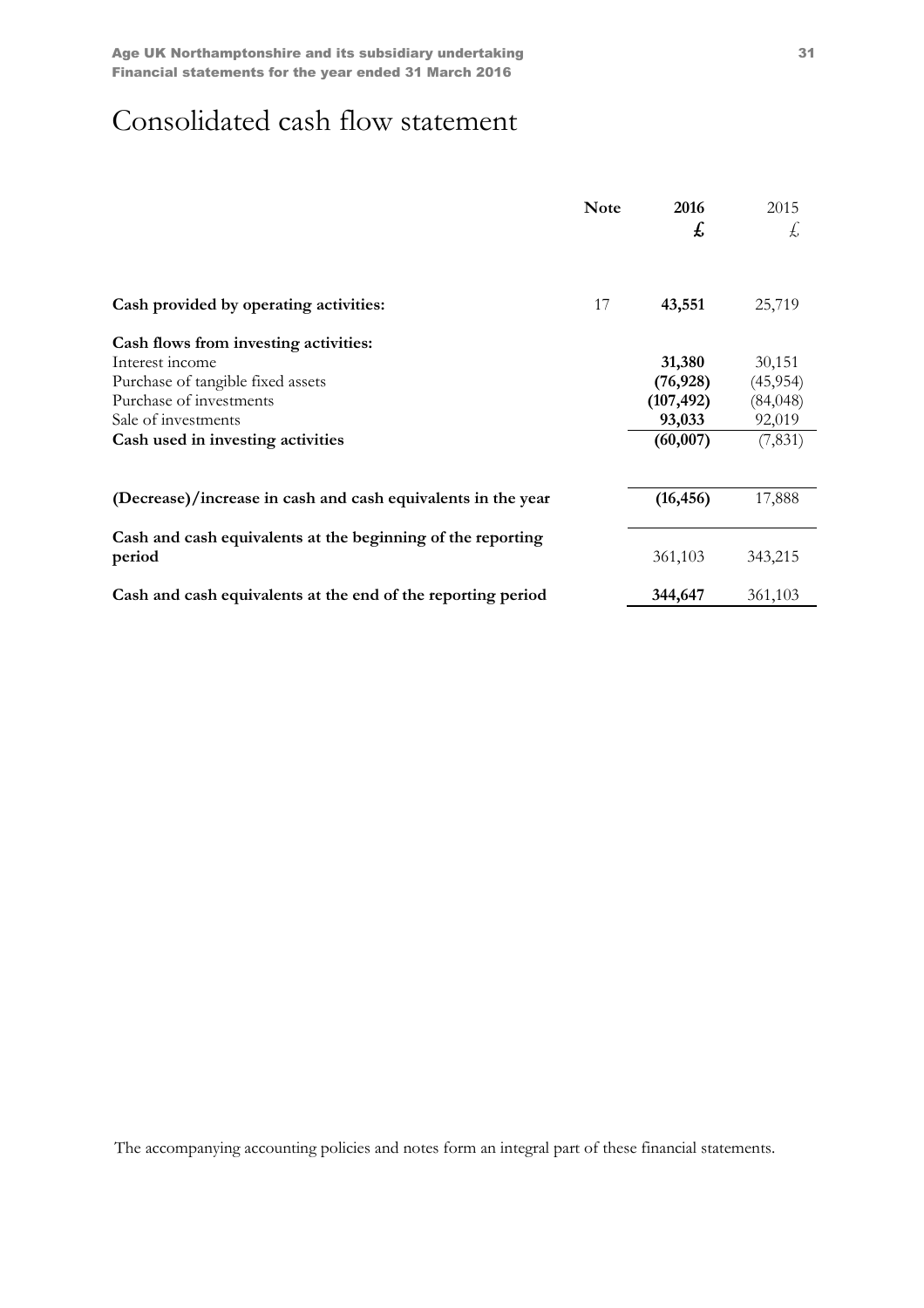## Notes to the financial statements

### 1 Analysis of total income

|                                           | Income<br>from<br>raising<br>funds<br>£, | Income<br>from<br>charitable<br>activities<br>£, | 2016<br>£ | 2015<br>£,          |
|-------------------------------------------|------------------------------------------|--------------------------------------------------|-----------|---------------------|
| Grants (note 2)                           | 24,680                                   | 1,015,475                                        | 1,040,155 | 944,011             |
| Provision of services                     |                                          | 1,492,199                                        | 1,492,199 | 1,371,769           |
| Donations                                 | 36,752                                   |                                                  | 36,752    | 39,272              |
| Legacies                                  | 884,087                                  |                                                  | 884,087   | 5,537               |
| Fundraising                               | 7,387                                    |                                                  | 7,387     | 11,500              |
| Shop sales and commissions                | 774,386                                  |                                                  | 774,386   | 790,564             |
| Other sales                               | 435                                      | 24,692                                           | 25,127    | 78,460              |
| Rents receivable                          |                                          | 21,791                                           | 21,791    | 40,238              |
| Interest and investment income receivable | 31,380                                   |                                                  | 31,380    | 30,151              |
| Shopping service                          |                                          | 89,535                                           | 89,535    | 87,264              |
| Other income                              | 20,615                                   | 3,335                                            | 23,950    | 40,266              |
| Total                                     | 1,779,722                                | 2,647,027                                        |           | 4,426,749 3,439,032 |

### Donated facilities

Shop sales represents the amount received for goods donated to the charitable company free of charge.

#### 2 Grant income

Grants receivable during the year were as follows:

|                                   | 2016      | 2015    |
|-----------------------------------|-----------|---------|
|                                   | £,        | £,      |
| Northamptonshire County Council   | 331,352   | 411,936 |
| Northamptonshire NHS              | 422,176   | 218,299 |
| Kettering Borough Council         | 28,000    | 28,000  |
| Department for Transport          | 10,091    | 10,000  |
| Northampton Borough Council (NBC) | 67,500    | 75,000  |
| Age UK                            | 63,029    | 72,579  |
| A & E Pilot (NGH)                 | 55,997    | 61,026  |
| Northamptonshire Health Care      | 25,000    |         |
| Big Lottery                       | 24,680    | 54,671  |
| Other                             | 12,330    | 12,500  |
|                                   | 1,040,155 | 944,011 |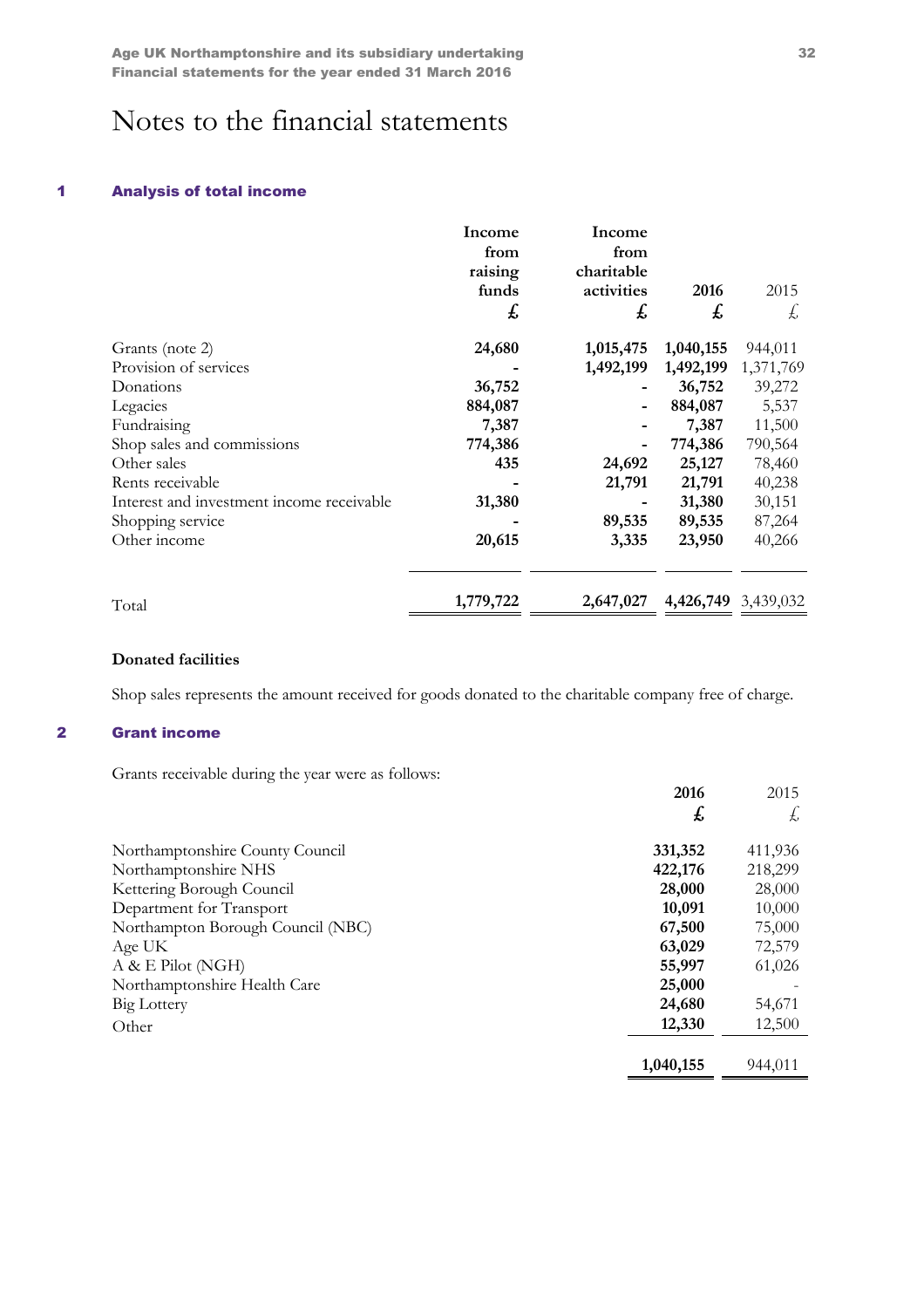Age UK Northamptonshire and its subsidiary undertaking 33 Financial statements for the year ended 31 March 2016

## 3 Investment income

Investment income comprises income from:

| Investment income comprises meome from.        | 2016<br>£,  | 2015<br>大     |
|------------------------------------------------|-------------|---------------|
| Listed investments<br>Bank interest receivable | 31,380<br>- | 29,439<br>712 |
|                                                | 31,380      | 30,151        |

## 4 Analysis of total expenditure

|                             | raising<br>funds<br>£ | Cost of Expenditure on<br>Charitable<br>activities<br>£ | Governance<br>costs<br>£ | 2016<br>Total<br>£ | 2015<br>Total<br>£, |
|-----------------------------|-----------------------|---------------------------------------------------------|--------------------------|--------------------|---------------------|
| Salaries                    | 422,064               | 2,031,929                                               |                          | 2,453,993          | 2,348,399           |
| Training                    | 351                   | 12,286                                                  |                          | 12,637             | 6,460               |
| Travel                      | 4,659                 | 129,826                                                 |                          | 134,485            | 135,428             |
| Recruitment                 | 492                   | 6,611                                                   |                          | 7,103              | 2,788               |
| Subscriptions and donations | 625                   | 4,967                                                   |                          | 5,592              | 10,915              |
| Volunteer expenses          | 2,434                 | 10,528                                                  |                          | 12,962             | 14,956              |
| Accommodation               | 212,072               | 162,449                                                 |                          | 374,521            | 343,190             |
| Printing, stationery and    |                       |                                                         |                          |                    |                     |
| advertising                 | 4,057                 | 16,165                                                  |                          | 20,222             | 17,988              |
| Postage                     | 3,231                 | 13,973                                                  |                          | 17,204             | 16,634              |
| Repairs and maintenance     | 7,979                 | 23,838                                                  |                          | 31,817             | 44,331              |
| Telephone                   | 4,009                 | 19,861                                                  |                          | 23,870             | 25,554              |
| Legal and professional      | 4,797                 | 17,354                                                  | 20,852                   | 43,003             | 55,460              |
| Vehicle costs               | 9,028                 | 98,682                                                  |                          | 107,710            | 103,749             |
| Food for lunches/coffee bar |                       | 89,990                                                  |                          | 89,990             | 85,649              |
| Depreciation                | 28,772                | 88,820                                                  |                          | 117,592            | 121,607             |
| IT costs                    | 5,454                 | 30,204                                                  |                          | 35,658             | 32,759              |
| Shopping service            |                       | 68,989                                                  |                          | 68,989             | 67,615              |
| Bank charges                | 400                   | 3,833                                                   |                          | 4,233              | 3,225               |
| Shop expenses               | 27,029                |                                                         |                          | 27,029             | 28,884              |
| Donations paid              | 9,034                 |                                                         |                          | 9,034              | 17,956              |
| Sundry expenses             | 23,407                | 24,931                                                  |                          | 48,338             | 39,502              |
|                             | 769,894               | 2,855,236                                               | 20,852                   | 3,645,982          | 3,523,049           |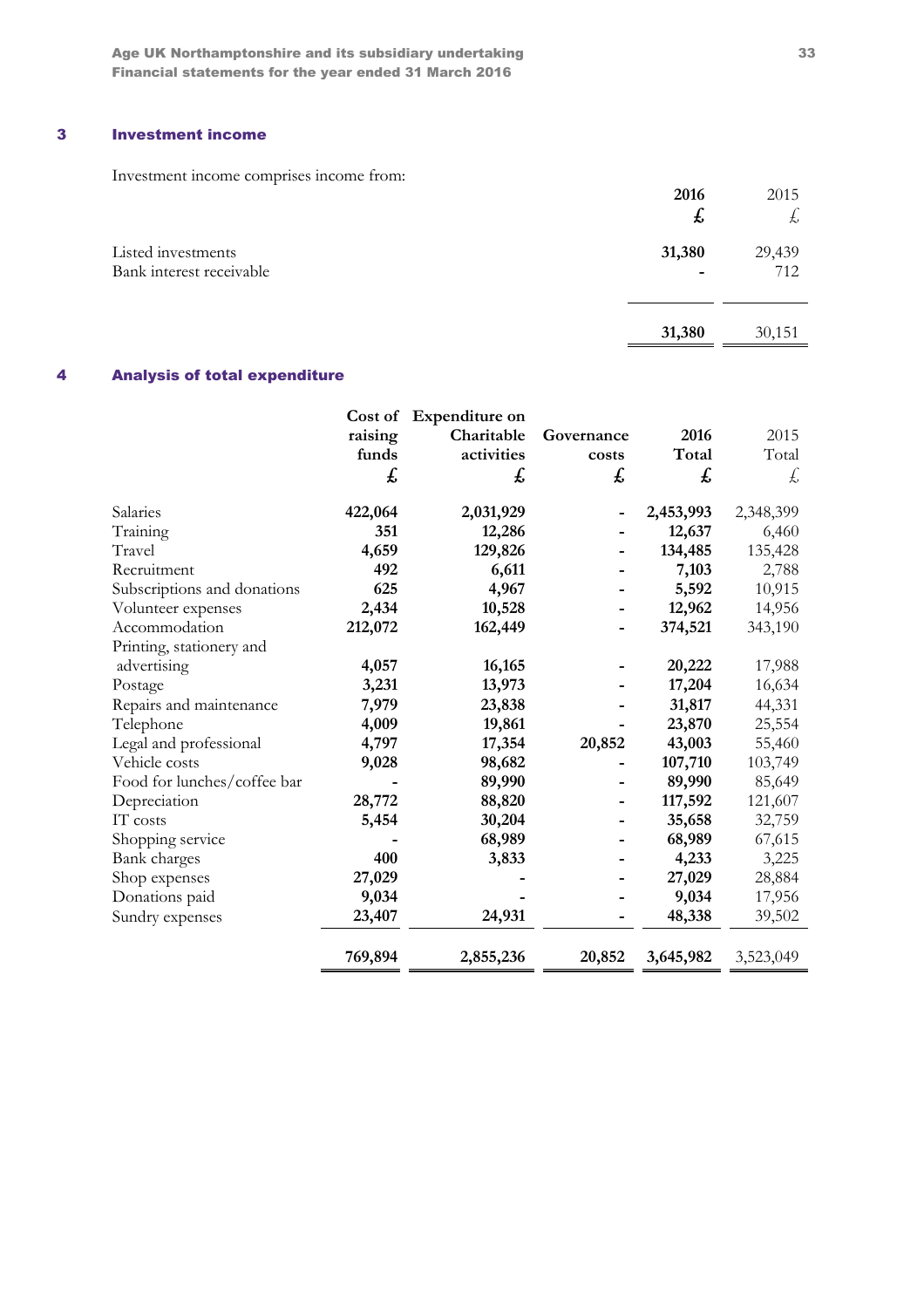Age UK Northamptonshire and its subsidiary undertaking 34 Financial statements for the year ended 31 March 2016

#### 4 Analysis of total resources expended (continued)

Support costs are included as follows:

|                                                                                                                                      | Cost of<br>raising<br>funds<br>£ | Expenditure<br>on charitable<br><b>Activities</b><br>£ | Governance<br>costs<br>£ | 2016<br>Total<br>£            | 2015<br>Total<br>£,           |
|--------------------------------------------------------------------------------------------------------------------------------------|----------------------------------|--------------------------------------------------------|--------------------------|-------------------------------|-------------------------------|
| Salaries of general management,<br>finance and central services staff<br>Other costs                                                 | 58,232<br>25,148                 | 337,907<br>145,922                                     |                          | 396,139<br>171,070            | 408,844<br>182,936            |
|                                                                                                                                      | 83,380                           | 483,829                                                |                          | 567,209                       | 591,780                       |
| Total resources expended include:                                                                                                    |                                  |                                                        |                          |                               |                               |
|                                                                                                                                      |                                  |                                                        |                          | 2016<br>£                     | 2015<br>£,                    |
| Auditor's remuneration<br>Hire of plant and machinery<br>Other operating lease rentals                                               |                                  |                                                        |                          | 16,000<br>12,484<br>172,395   | 9,394<br>12,484<br>159,395    |
| 5<br><b>Employees</b>                                                                                                                |                                  |                                                        |                          |                               |                               |
|                                                                                                                                      |                                  |                                                        |                          | 2016<br>£                     | 2015<br>£,                    |
| Wages and salaries<br>Social security costs<br>Other pension costs                                                                   |                                  |                                                        |                          | 2,295,530<br>95,931<br>62,532 | 2,222,304<br>91,311<br>34,784 |
|                                                                                                                                      |                                  |                                                        |                          | 2,453,993                     | 2,348,399                     |
| The average number of employees calculated on a full time equivalent basis during the year, analysed<br>by function, was as follows: |                                  |                                                        |                          |                               |                               |
|                                                                                                                                      |                                  |                                                        |                          | 2016<br>Number                | 2015<br>Number                |
| Direct charitable purposes<br>Fundraising and publicity<br>Management and administration                                             |                                  |                                                        |                          | 86<br>21<br>16                | 81<br>21<br>16                |
|                                                                                                                                      |                                  |                                                        |                          | 123                           | 118                           |

No employee earned  $f<sub>0</sub>60,000$  per annum or more in the accounting year in the current or preceding period.

During the year, one (2015: one) employee participated in the defined benefit pension scheme.

The key management personnel of the Charity comprise the Trustees, the Managing Director, Finance Director, Services Director and Business Development Director. The total employee benefits of key management personnel of the charitable group were  $f<sub>i</sub>$  195,330 (2015:  $f<sub>i</sub>$  214,196).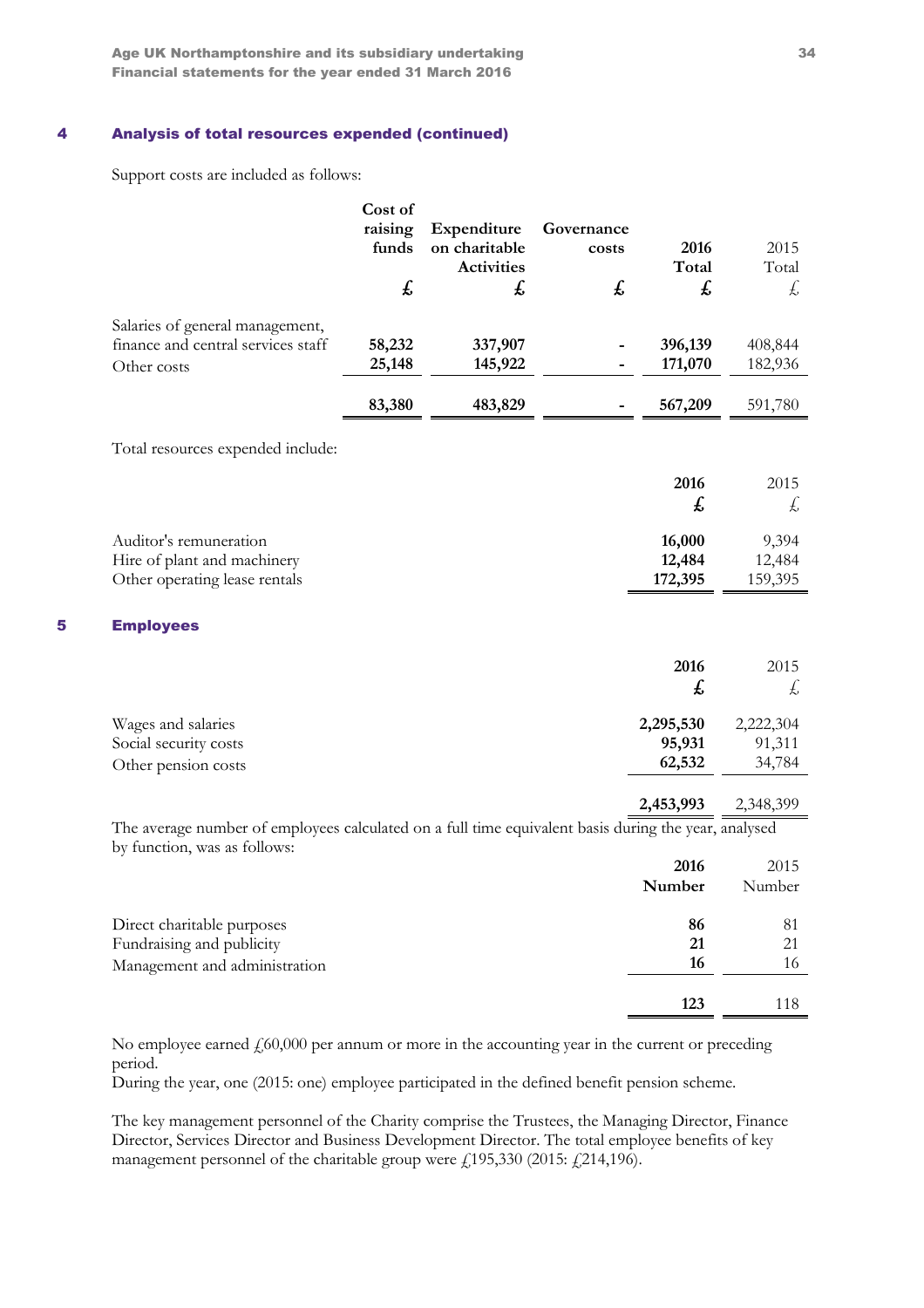## 6 Payments to Trustees and connected persons

No Trustee or person with a family or business connection with a Trustee, received remuneration in the year, directly or indirectly, from either the charitable group or an institution or company controlled by the charitable group.

Costs are incurred by the Trustees personally in pursuance of the charitable group's objectives. There were no (2015: no ) expense reimbursements paid to Trustees during the year.

Transactions with related parties and connected charities are disclosed in note 24.

#### 7 Tangible fixed assets

### The group and charitable company

| Cost                                                    | Total<br>£           | Freehold<br>land and<br>buildings<br>£ | <b>Charles</b><br>Watts<br>Cottages<br>(freehold)<br>$\mathbf{f}$ | Fixtures,<br>fittings,<br>equipment<br>and computers<br>£ | Motor<br>vehicles<br>£ |
|---------------------------------------------------------|----------------------|----------------------------------------|-------------------------------------------------------------------|-----------------------------------------------------------|------------------------|
| At 1 April 2015<br>Additions                            | 3,760,730<br>76,923  | 2,549,559                              | 136,400                                                           | 679,720<br>61,061                                         | 395,051<br>15,862      |
| At 31 March 2016                                        | 3,837,653            | 2,549,559                              | 136,400                                                           | 740,781                                                   | 410,913                |
| Depreciation<br>At 1 April 2015<br>Provided in the year | 1,430,533<br>117,588 | 537,385<br>42,745                      | 35,671<br>2,173                                                   | 532,369<br>56,739                                         | 325,108<br>15,931      |
| At 31 March 2016                                        | 1,548,121            | 580,130                                | 37,844                                                            | 589,108                                                   | 341,039                |
| Net book amount<br>at 31 March 2016                     | 2,289,532            | 1,969,429                              | 98,556                                                            | 151,673                                                   | 69,874                 |
| Net book amount<br>at 31 March 2015                     | 2,330,197            | 2,012,174                              | 100,729                                                           | 147,351                                                   | 69,943                 |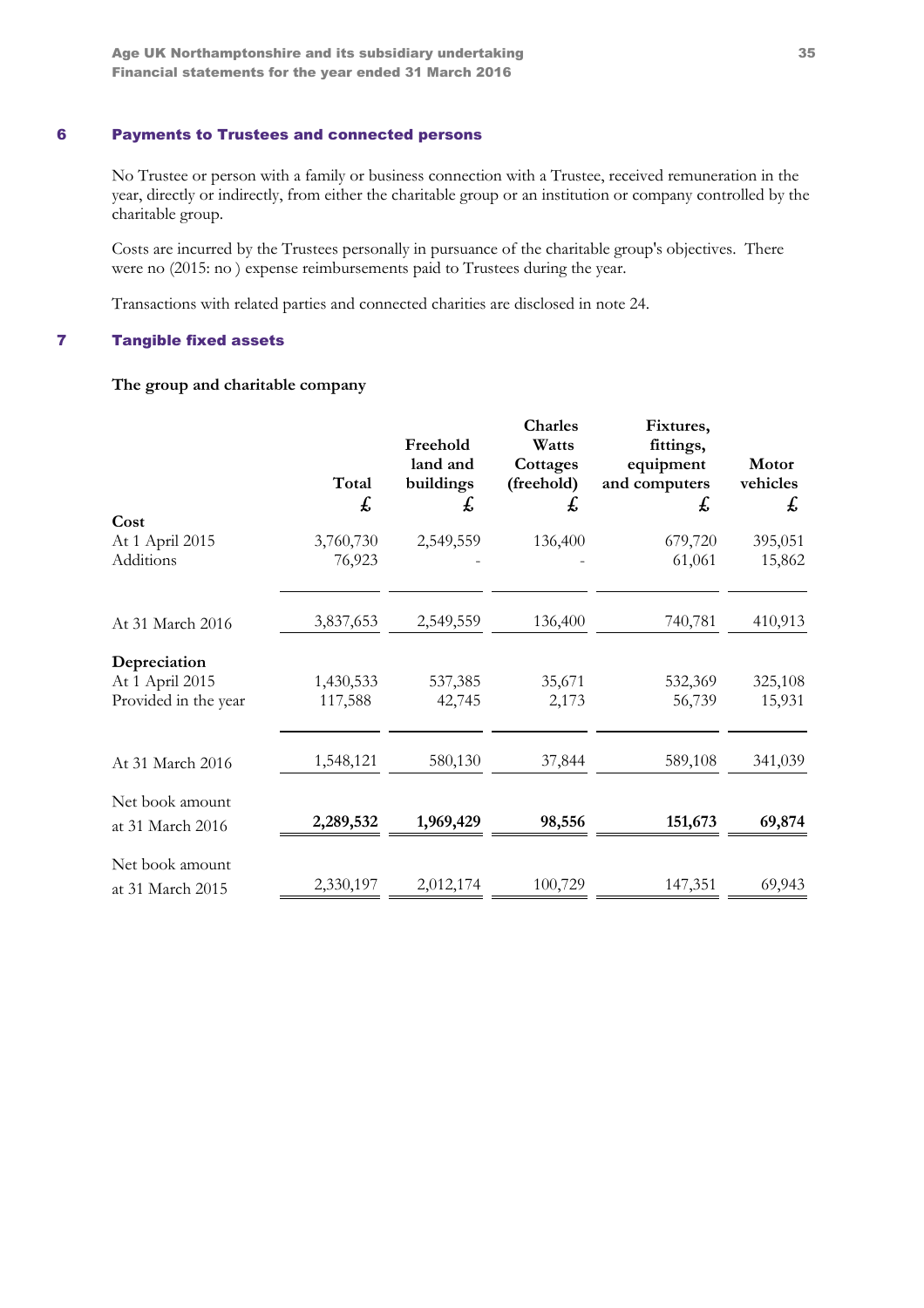Age UK Northamptonshire and its subsidiary undertaking 36 Financial statements for the year ended 31 March 2016

## 7 Tangible fixed assets(continued)

| Direct charitable<br>purposes                      | Total<br>$\mathbf{f}$ | Freehold<br>land and<br>buildings<br>£ | Charles<br>Watts<br>Cottages<br>(freehold)<br>£ | Fixtures,<br>fittings and<br>equipment<br>£ | <b>Motor</b><br>vehicles<br>$\mathbf{f}$ |
|----------------------------------------------------|-----------------------|----------------------------------------|-------------------------------------------------|---------------------------------------------|------------------------------------------|
| Day care and other<br>services<br>Cottages         | 954,268<br>98,556     | 757,139                                | 98,556                                          | 127,255                                     | 69,874                                   |
| Other purposes<br>Management and<br>Administration | 1,236,708             | 1,212,290                              |                                                 | 24,418                                      |                                          |
|                                                    | 2,289,532             | 1,969,429                              | 98,556                                          | 151,673                                     | 69,874                                   |

The amount of freehold buildings on which depreciation is being provided is  $\text{\textsterling}2,308,039$ .

### 8 Fixed asset investments

## The charitable group

|                                       | Listed      |           |  |
|---------------------------------------|-------------|-----------|--|
|                                       | Investments | Total     |  |
|                                       | £,          | £,        |  |
| Cost or valuation and net book amount |             |           |  |
| At 1 April 2015                       | 994,067     | 994,067   |  |
| Additions                             | 107,492     | 107,492   |  |
| Disposals                             | (93, 033)   | (93, 033) |  |
| Deficit on revaluation                | (50,250)    | (50,250)  |  |
| At 31 March 2016                      | 958,276     | 958,276   |  |

### The charitable company

|                                       | Shares in group<br>undertakings<br>t, | Listed<br>Investments<br>£, | Total<br>ょ |
|---------------------------------------|---------------------------------------|-----------------------------|------------|
| Cost or valuation and net book amount |                                       |                             |            |
| At 1 April 2015                       | 2                                     | 994,067                     | 994,069    |
| <b>Additions</b>                      |                                       | 107,492                     | 107,492    |
| Disposals                             |                                       | (93, 033)                   | (93, 033)  |
| Defecit on revaluation                |                                       | (50,250)                    | (50,250)   |
| At 31 March 2016                      |                                       | 958,276                     | 958,278    |

Listed investments are stated at their mid market value as at the balance sheet date.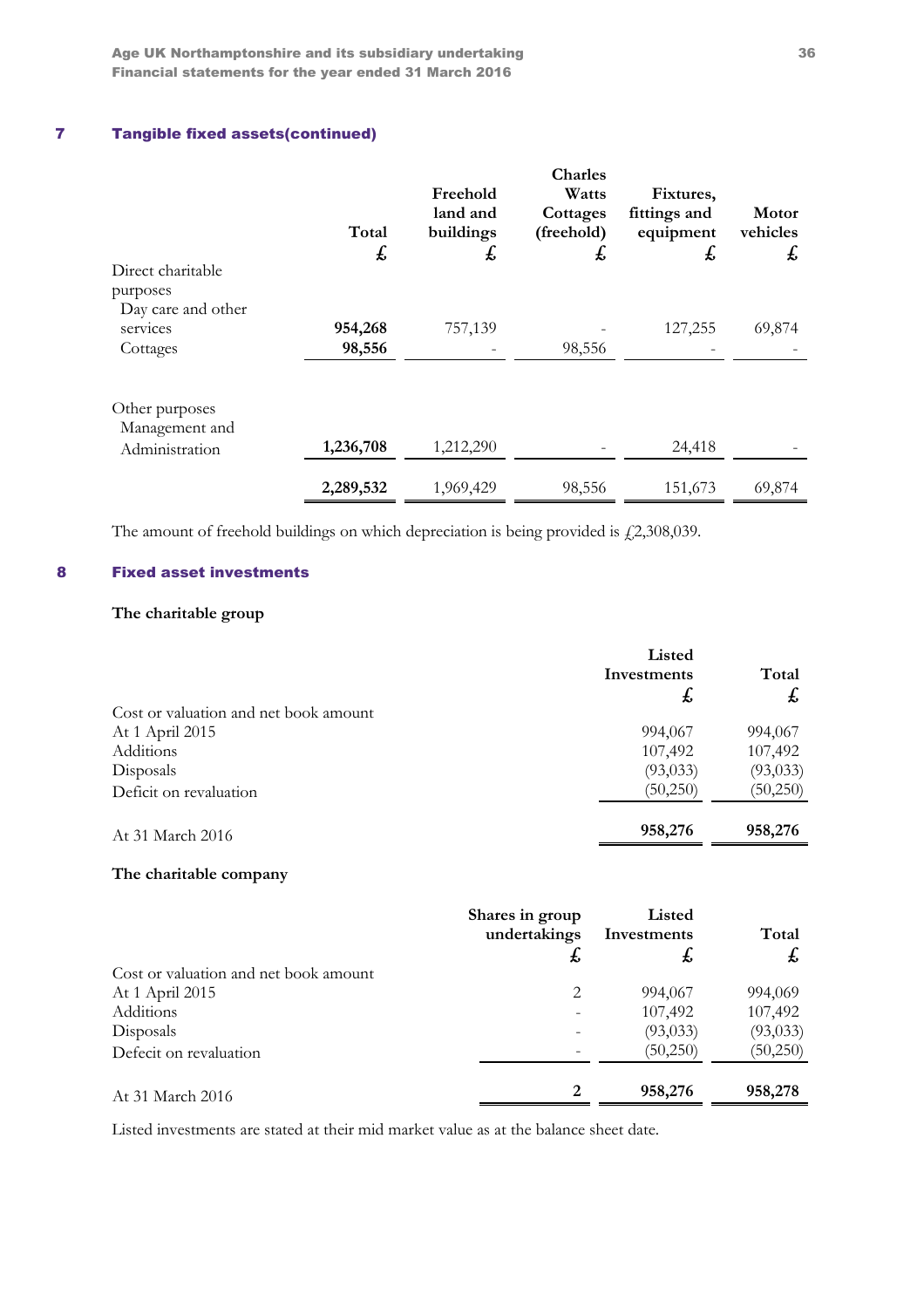### 8 Fixed asset investments (continued)

If listed investments had not been revalued they would have been included on the historical cost basis at the following amounts:

|                                                           | Listed<br>Investments<br>$\mathbf{f}$ |
|-----------------------------------------------------------|---------------------------------------|
| Cost and net book amount at 31 March 2016                 | 736,691                               |
| Cost and net book amount at 31 March 2015                 | 698,550                               |
| An analysis of the location of investments is as follows: | Listed<br>Investments<br>$\mathbf{f}$ |
| <b>UK</b><br>Non UK                                       | 637,254<br>321,022                    |
|                                                           | 958,276                               |

At 31 March 2016 the charitable company held 100% of the allotted share capital of Age UK Northamptonshire Trading Limited. At 31 March 2016, the aggregate capital and reserves was  $\zeta$  2 (2015 -  $\zeta$ 2) and the profit for the financial year ended on that date was  $\zeta$ 0 (2015 -  $\zeta$ 54).

The subsidiary is engaged in the sale of bought in goods in charity shops and acting as agent for an insurance broker.

A summary of the results of the trading subsidiary is set out below:

|                                             |                    | Age UK<br>Northamptonshire<br><b>Trading Limited</b> |
|---------------------------------------------|--------------------|------------------------------------------------------|
|                                             | Total<br>2016<br>£ | Total<br>2015<br>£,                                  |
| Turnover                                    | 233,418            | 169,612                                              |
| Cost of sales                               | (33, 697)          | (25, 431)                                            |
| Gross profit                                | 199,721            | 144,181                                              |
| Other operating income and costs            | (67, 894)          | (40, 755)                                            |
| Net profit                                  | 131,827            | 103,426                                              |
| Gift Aid payment to Age UK Northamptonshire | (131, 827)         | (103, 372)                                           |
| Retained in subsidiary                      | $\boldsymbol{0}$   | 54                                                   |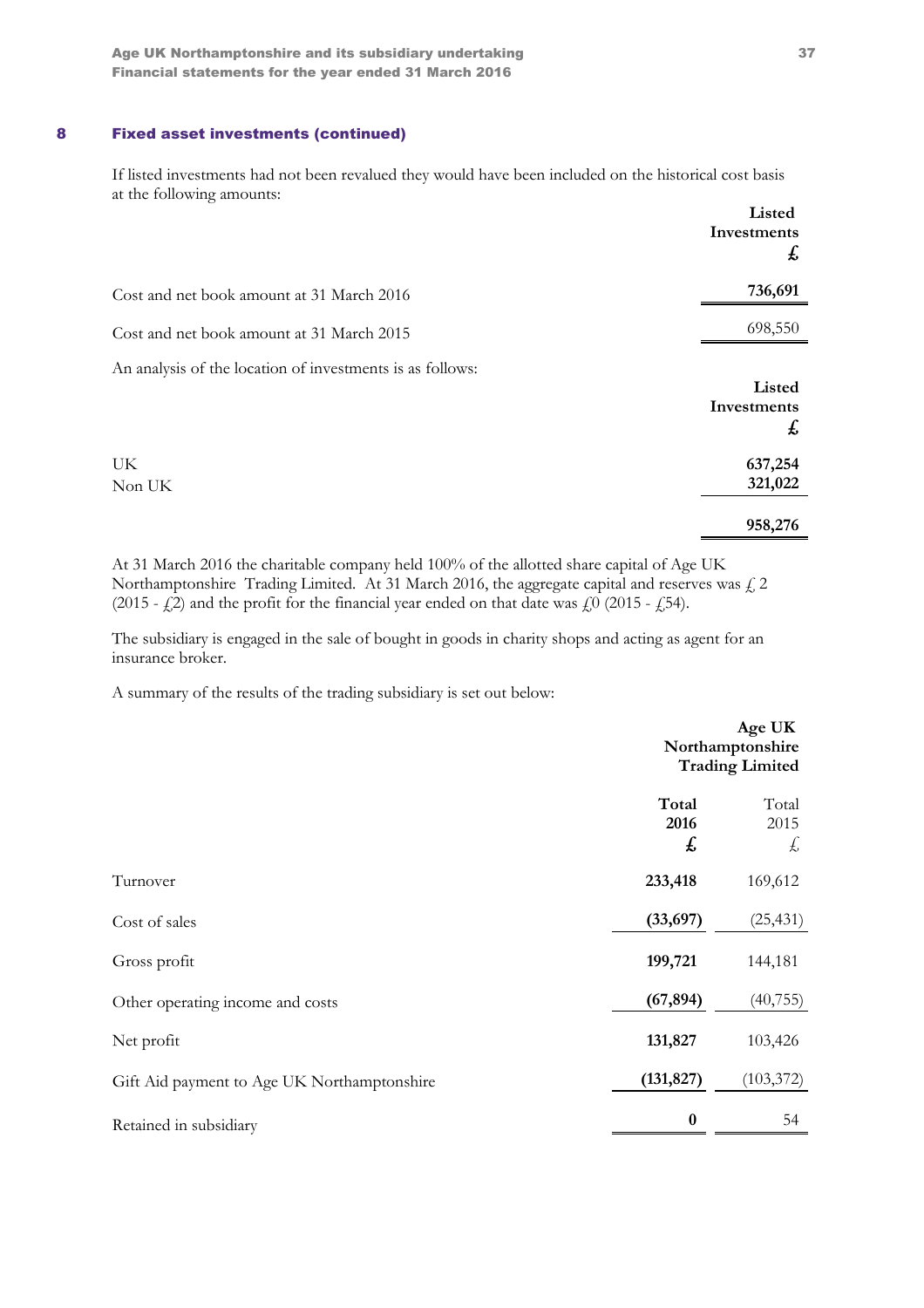Age UK Northamptonshire and its subsidiary undertaking 38 Financial statements for the year ended 31 March 2016

## 8 Fixed asset investments (continued)

The net assets and liabilities of the subsidiary are:

|                                                                  | 2016<br>た           | 2015                |
|------------------------------------------------------------------|---------------------|---------------------|
| Current assets<br>Creditors: amounts falling due within one year | 97,899<br>(97, 897) | 92,367<br>(92, 365) |
|                                                                  | 2                   |                     |
| Aggregate share of capital and reserves                          | 2                   |                     |

#### 9 Stocks

|                  | The group |        | The charitable company |      |
|------------------|-----------|--------|------------------------|------|
|                  | 2016      | 2015   | 2016                   | 2015 |
|                  |           |        |                        |      |
| Goods for resale | 23,433    | 19.267 | 563                    | 563  |

## 10 Debtors

|                                        |           | The group | The charitable company |         |
|----------------------------------------|-----------|-----------|------------------------|---------|
|                                        | 2016      | 2015      | 2016                   | 2015    |
|                                        | £,        |           | £,                     |         |
| VAT repayable                          | 6,462     |           |                        |         |
| Amounts owed by subsidiary undertaking |           |           | 88,625                 | 87,850  |
| Prepayments and accrued income         | 1,141,193 | 312,722   | 1,123,117              | 293,144 |
|                                        | 1,147,655 | 312,722   | 1,211,742              | 380,994 |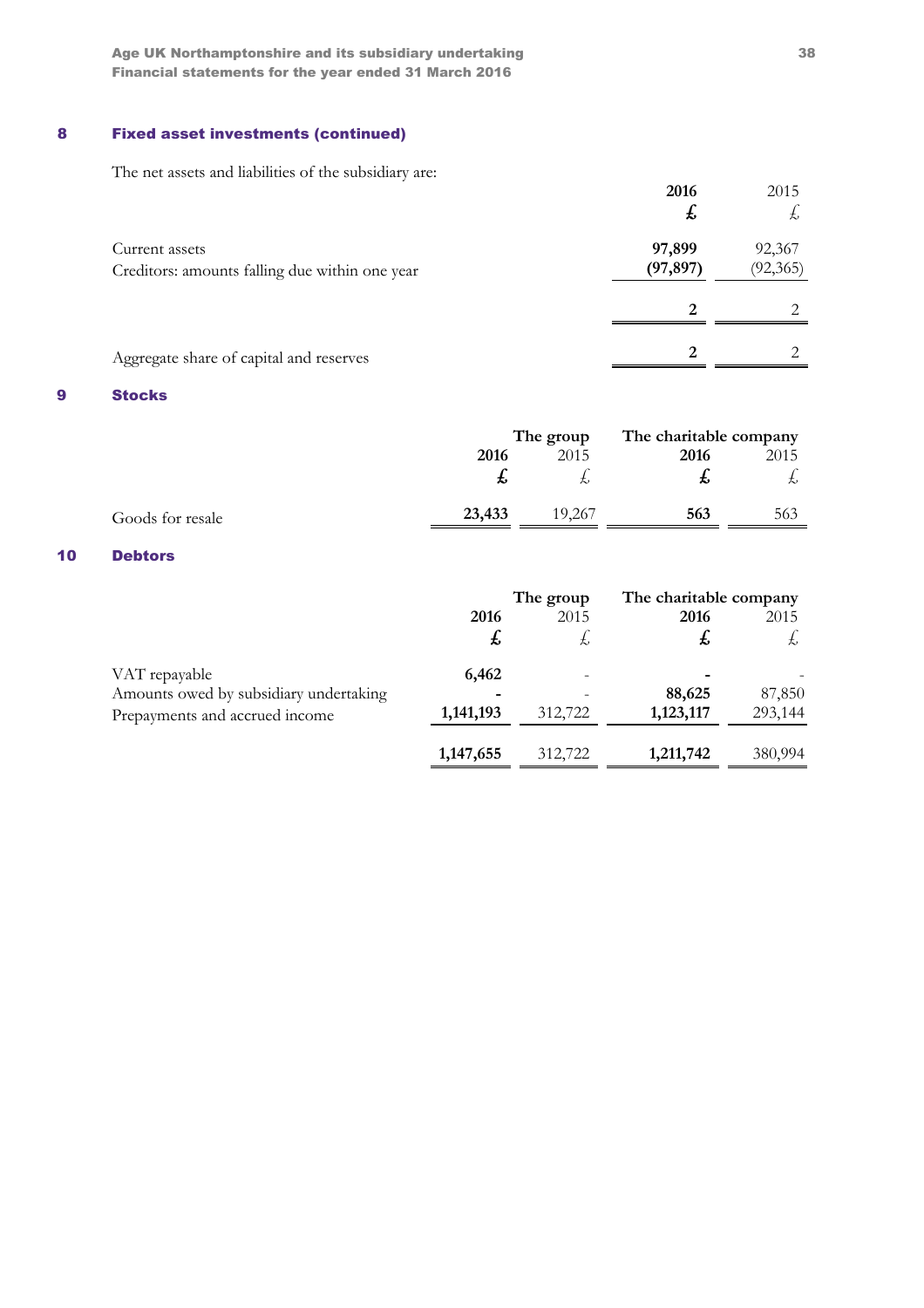### 11 Creditors: amounts falling due within one year

|                                 |         | The group | The charitable company |         |
|---------------------------------|---------|-----------|------------------------|---------|
|                                 | 2016    | 2015      | 2016                   | 2015    |
|                                 | £,      |           | £                      |         |
| Trade creditors                 | 31,356  | 39,211    | 31,356                 | 34,696  |
| Social security and other taxes | 26,617  | 26,602    | 26,617                 | 26,602  |
| Accruals and deferred income    | 129,935 | 95,106    | 120,663                | 95,106  |
|                                 | 187,908 | 160,919   | 178,636                | 156,404 |

### 12 Endowment funds

#### The group and charitable company

Permanent Endowment Funds:

|                    | The Venton 2000 Settlement<br><b>Endowment Fund</b><br>£, |
|--------------------|-----------------------------------------------------------|
| At 1 April 2015    | 1,769,688                                                 |
| Incoming resources | 15,690                                                    |
| Expenditure        | (23, 394)                                                 |
| Transfers          |                                                           |
| Unrealised losses  | (46, 569)                                                 |
| At 31 March 2016   | 1,715,415                                                 |

The Venton 2000 Settlement was registered as a charity on 28 November 2000. It is registered as a subsidiary of Age UK Northamptonshire. The object of the charity is the promotion of the relief of elderly people in Northamptonshire.

The charity holds the freehold land and buildings and fixtures and fittings of The William and Patricia Venton Day Care Centre, along with investments.

The Fund is invested in fixed assets and investments which are held by the Trustees of the charitable group on trust for the Endowment Fund.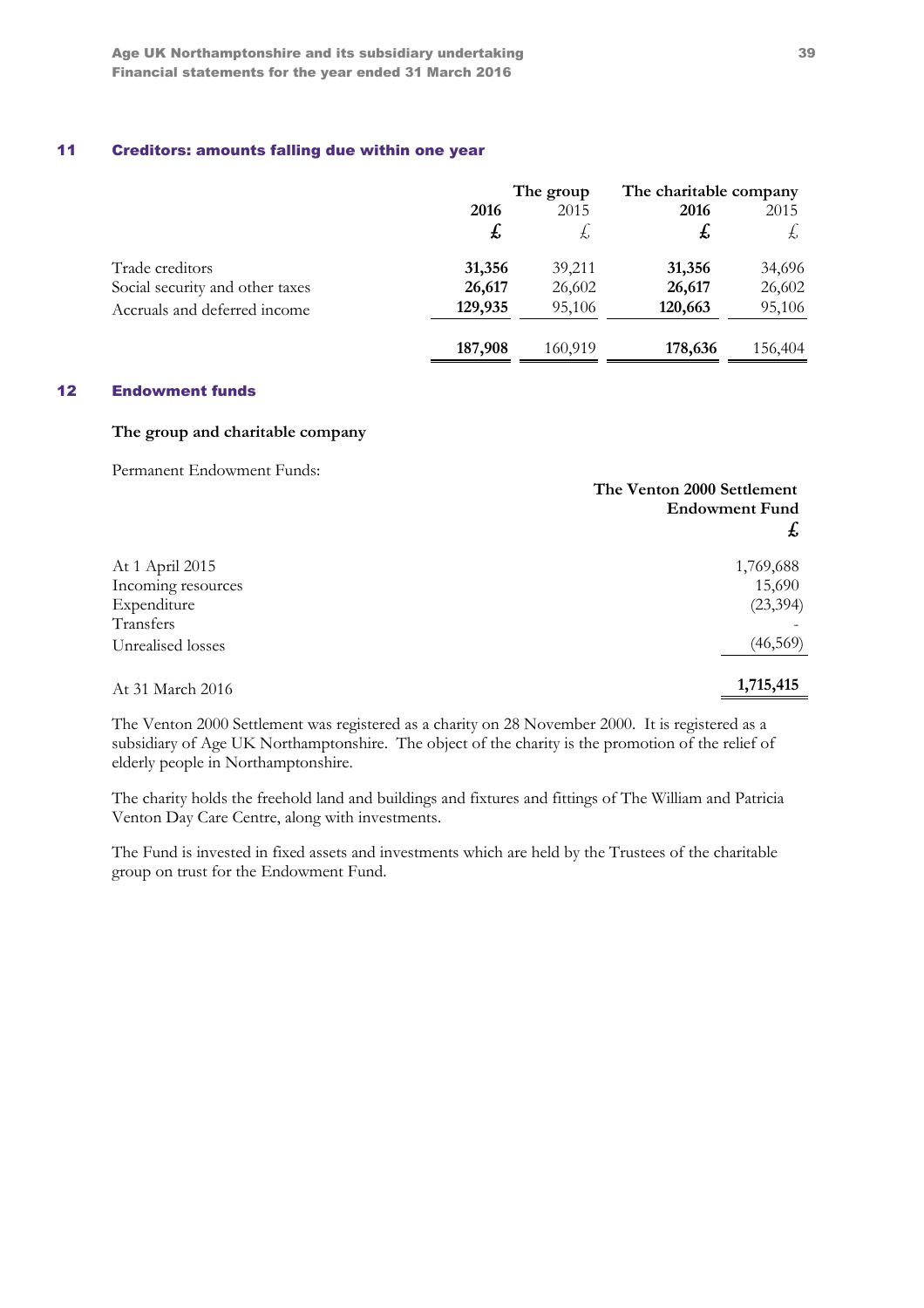#### 13 Restricted funds

#### The group and charitable company

|                         | At<br>1 April<br>2015<br>£, | Incoming<br>resources<br>£, | <b>Expenditure Transfers</b><br>£, | £,        | At<br>31 March<br>2016<br>£, |
|-------------------------|-----------------------------|-----------------------------|------------------------------------|-----------|------------------------------|
| Carers Response project |                             | 50,341                      | (85, 548)                          | 35,207    |                              |
| Service Advice Team     |                             | 97,800                      | (97,800)                           |           |                              |
| <b>Sitting Service</b>  |                             | 72,196                      | (108, 427)                         | 36,231    |                              |
| A Little Help           |                             | 91,261                      | (111, 624)                         | 20,363    |                              |
| A & E Pilot             |                             | 28,734                      | (9,282)                            | (19, 472) |                              |
| Winter Pressures        |                             | (4,699)                     | (886)                              | 5,585     |                              |
| GP Project              |                             | 208,379                     | (109,607)                          | (98, 772) |                              |
| Total                   |                             | 544,012                     | (523, 154)                         | (20, 858) |                              |

Restricted funds are invested in cash deposits. Where funds are fully used to fund the purchase of fixed assets, the balance is transferred to unrestricted funds.

The Carers Response project was set up to provide support to persons aged over 55 years with particular caring needs.

The Service Advice Team is part funded by NBC to provide information and advice on many subjects and assist with benefit checks and claims.

The Sitting Service offers a respite service for informal carers to access on an ad-hoc or regular basis in their own home.

A Little Help is funded by Northamptonshire County Council for the provision of low level support services to enable older people to remain independent in their communities.

The A & E pilot is managed by Northampton General Hospital NHS Trust working in partnership with Age UK Northamptonshire to provide an A&E support service to provide practical and emotional support to older people admitted to the A&E department and to support the professionals in the hospital by attending to patients non- medical needs.

Winter Pressures is a project to co-ordinate a response from existing A&E and Dementia projects to address pressures on hospital trusts through preventing admissions, readmissions and delayed discharge.

GP Project is a Department of Health funded project to recruit and place trained volunteers in individual GP surgeries one day a week to make 'Welcome Home' welfare telephone calls to any older person who has had an emergency hospital admission or attended A&E during the previous two weeks.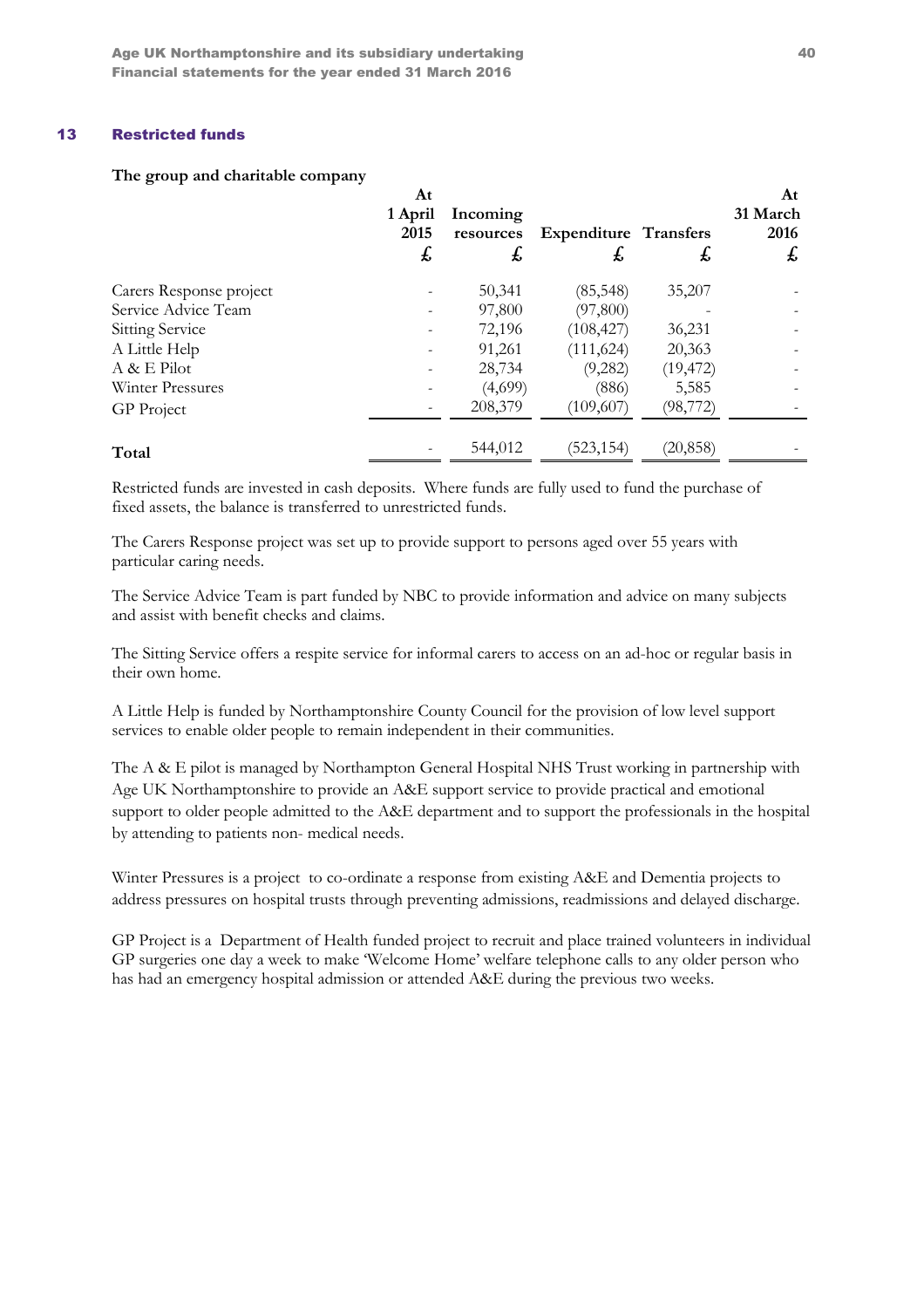### 14 Designated funds

### The group and charitable company

|                   | At<br>1 April<br>2015 | Incoming<br>resources | Expenditure | <b>Transfers</b> | At<br>31 March<br>2016<br>t, |
|-------------------|-----------------------|-----------------------|-------------|------------------|------------------------------|
| Capital provision | 100,729               | 9,516                 | (2,173)     | (9,516)          | 98,556                       |

The capital provision relates to the value of cottages in Harpole which are rented to the elderly in that vicinity. The fund is represented by freehold properties.

## 15 Unrestricted funds

#### The group

|                                    | Designated<br>Funds<br>(see note 14)<br>£, | General<br>Fund<br>£, | Pension<br>Deficit<br>$\mathbf{f}$ | Total<br>£, |
|------------------------------------|--------------------------------------------|-----------------------|------------------------------------|-------------|
| At 1 April 2015                    | 100,729                                    | 1,986,020             | (156,000)                          | 1,930,749   |
| Income                             | 9,516                                      | 3,857,531             |                                    | 3,867,047   |
| Expenditure                        | (2,173)                                    | (3, 112, 261)         | 15,000                             | (3,099,434) |
| Transfers                          | (9,516)                                    | 30,374                |                                    | 20,858      |
| Return on plan assets in excess of |                                            |                       |                                    |             |
| interest                           |                                            |                       | (15,000)                           | (15,000)    |
| Actuarial gains/(losses)           |                                            |                       | 41,000                             | 41,000      |
| At 31 March 2016                   | 98,556                                     | 2,761,664             | (115,000)                          | 2,745,220   |

### The charitable company

|                                    | Designated<br>Funds<br>(see note 14)<br>£ | General<br>Fund<br>£, | Pension<br>Deficit<br>£ | Total<br>£, |
|------------------------------------|-------------------------------------------|-----------------------|-------------------------|-------------|
| At 1 April 2015                    | 100,729                                   | 1,986,020             | (156,000)               | 1,930,749   |
| Income                             | 9,516                                     | 3,800,502             |                         | 3,810,018   |
| Expenditure                        | (2,173)                                   | (3,055,232)           | 15,000                  | (3,042,405) |
| Transfers                          | (9,516)                                   | 30,374                |                         | 20,858      |
| Return on plan assets in excess of |                                           |                       |                         |             |
| interest                           |                                           |                       | (15,000)                | (15,000)    |
| Actuarial gains/(losses)           |                                           |                       | 41,000                  | 41,000      |
| At 31 March 2016                   | 98,556                                    | 2,761,664             | (115,000)               | 2,745,220   |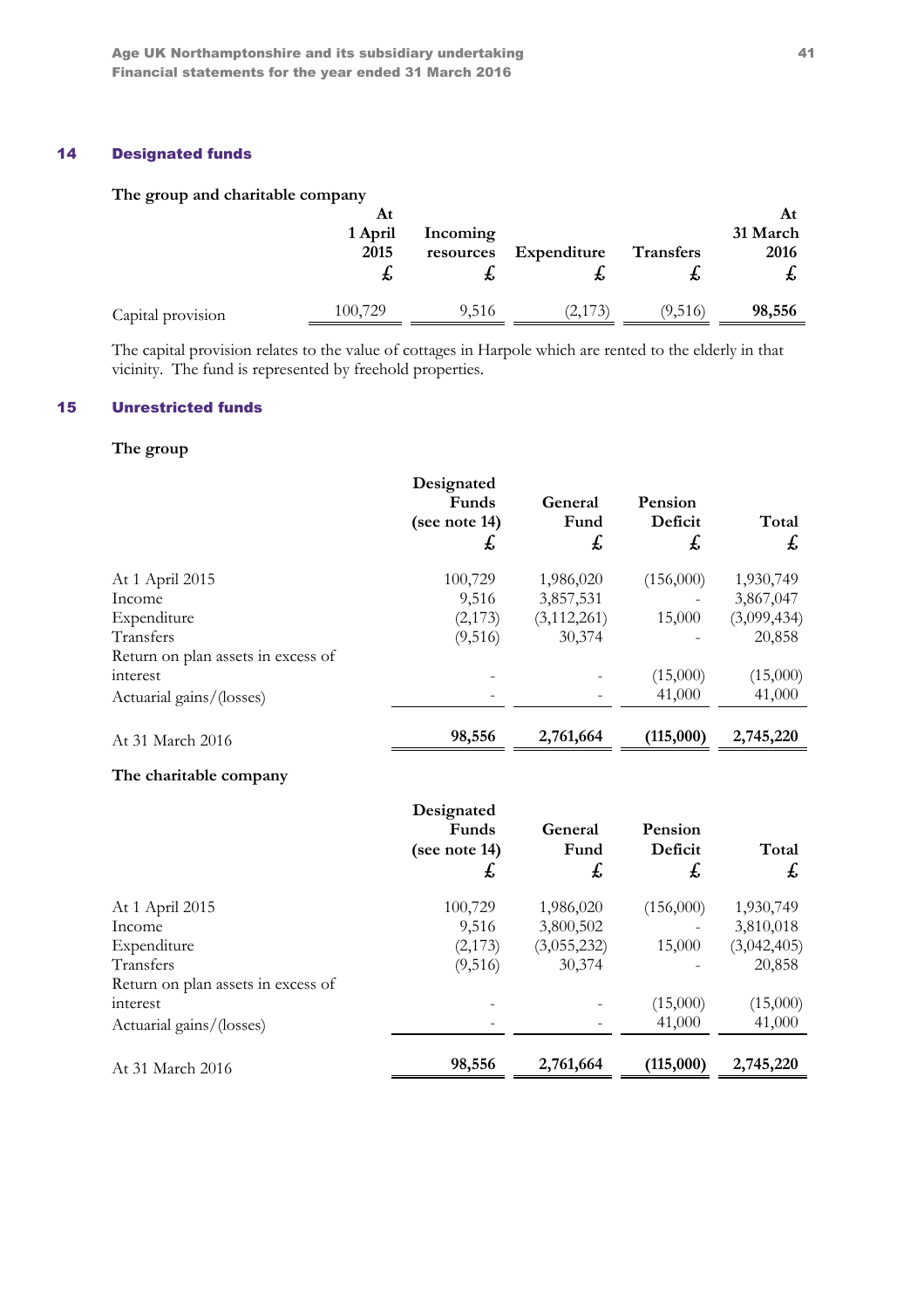## 16 Analysis of net assets between funds

## The group

|                       | <b>Restricted</b><br>Funds<br>£ | Unrestricted<br>Funds<br>£, | Endowment<br>Funds<br>£  | Total<br>£ |
|-----------------------|---------------------------------|-----------------------------|--------------------------|------------|
| Tangible fixed assets | -                               | 1,532,393                   | 757,139                  | 2,289,532  |
| Investments           | $\overline{\phantom{0}}$        |                             | 958,276                  | 958,276    |
| Net current assets    | -                               | 1,327,827                   |                          | 1,327,827  |
| Pension liability     | $\overline{\phantom{0}}$        | (115,000)                   | $\overline{\phantom{a}}$ | (115,000)  |
|                       |                                 | 2,745,220                   | 1,715,415                | 4,460,635  |

### The charitable company

|                       | <b>Restricted</b><br>Funds<br>£ | Unrestricted<br>Funds<br>£, | Endowment<br>Funds<br>£, | Total<br>$\boldsymbol{t}$ |
|-----------------------|---------------------------------|-----------------------------|--------------------------|---------------------------|
| Tangible fixed assets |                                 | 1,532,393                   | 757,139                  | 2,289,532                 |
| Investments           |                                 | 2                           | 958,276                  | 958,278                   |
| Net current assets    | -                               | 1,327,825                   |                          | 1,327,825                 |
| Pension liability     | $\overline{\phantom{0}}$        | (115,000)                   |                          | (115,000)                 |
|                       |                                 |                             |                          |                           |
|                       | -                               | 2,745,220                   | 1,715,415                | 4,460,635                 |

## 17 Reconciliation of changes in resources to net cash inflow from operating activities

|                                                                                                       | 2016<br>£,                       | 2015<br>£,                       |
|-------------------------------------------------------------------------------------------------------|----------------------------------|----------------------------------|
| Changes in operating resources<br>Depreciation<br>Fair value movement on investements (non-cash)      | 760,198<br>117,592<br>50,250     | (46,007)<br>121,607<br>(54,010)  |
| Profit on sale of investments<br>Interest received<br>(Increase) in stock                             | (31, 380)<br>(4,166)             | (5,253)<br>(30, 151)<br>(6, 515) |
| (Increase)/ Decrease in debtors<br>Increase in creditors<br>Defined benefit pension scheme adjustment | (834, 933)<br>26,990<br>(41,000) | 11,614<br>27,434<br>7,000        |
| Net cash inflow/(outflow) from operating activities                                                   | 43,551                           | 25,719                           |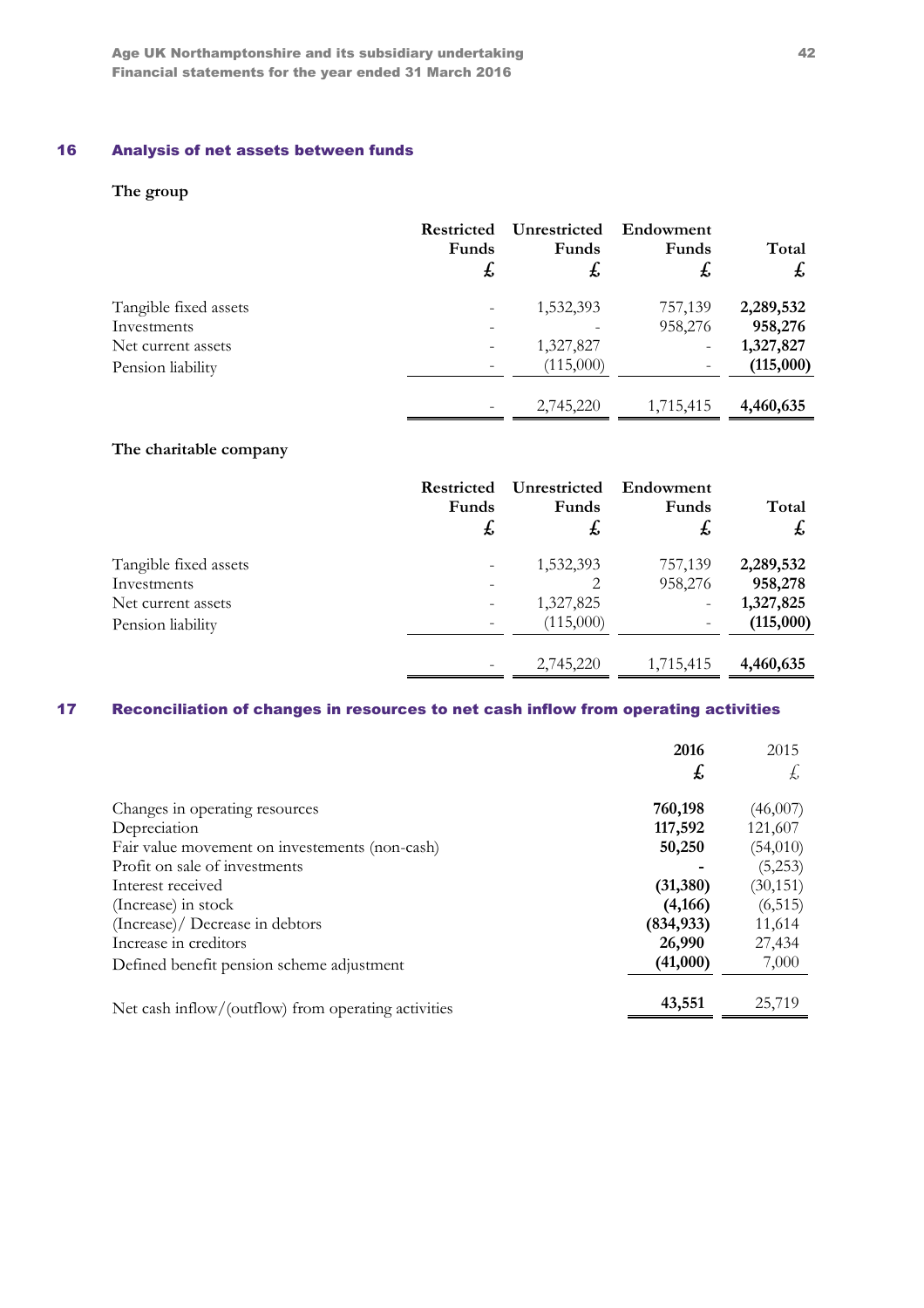#### 18 Capital commitments

The charitable group had contracted capital commitments at 31 March 2016 amounting to  $f$ , nil  $(2015 - \text{fnil}).$ 

#### 19 Contingent liabilities

There were no contingent liabilities at 31 March 2016 or at 31 March 2015.

#### 20 Retirement benefits

#### Defined Contribution Scheme

Contributions by the employer to the defined contribution scheme established in 2005/06 have been made at 3%. The scheme also provides a death in service benefit of two times salary, the premium for which is paid by the employer.

The charitable group also contributes to certain employees' individual pension plans

#### Defined Benefit Scheme

The charitable group operates a funded defined benefit pension scheme for the benefit of the employees in conjunction with a local government defined benefit pension scheme. The assets of the scheme are administered by Trustees in a fund independent from those of the charitable group. In 2015/2016 the Trust paid an employer's contribution of £39,000 into Northamptonshire County Council's Superannuation Fund, which provides members with defined benefits related to pay and service.

The valuation has been provided to 31 March 2016 by a qualified independent actuary using revised assumptions that are consistent with the requirements of FRS 102.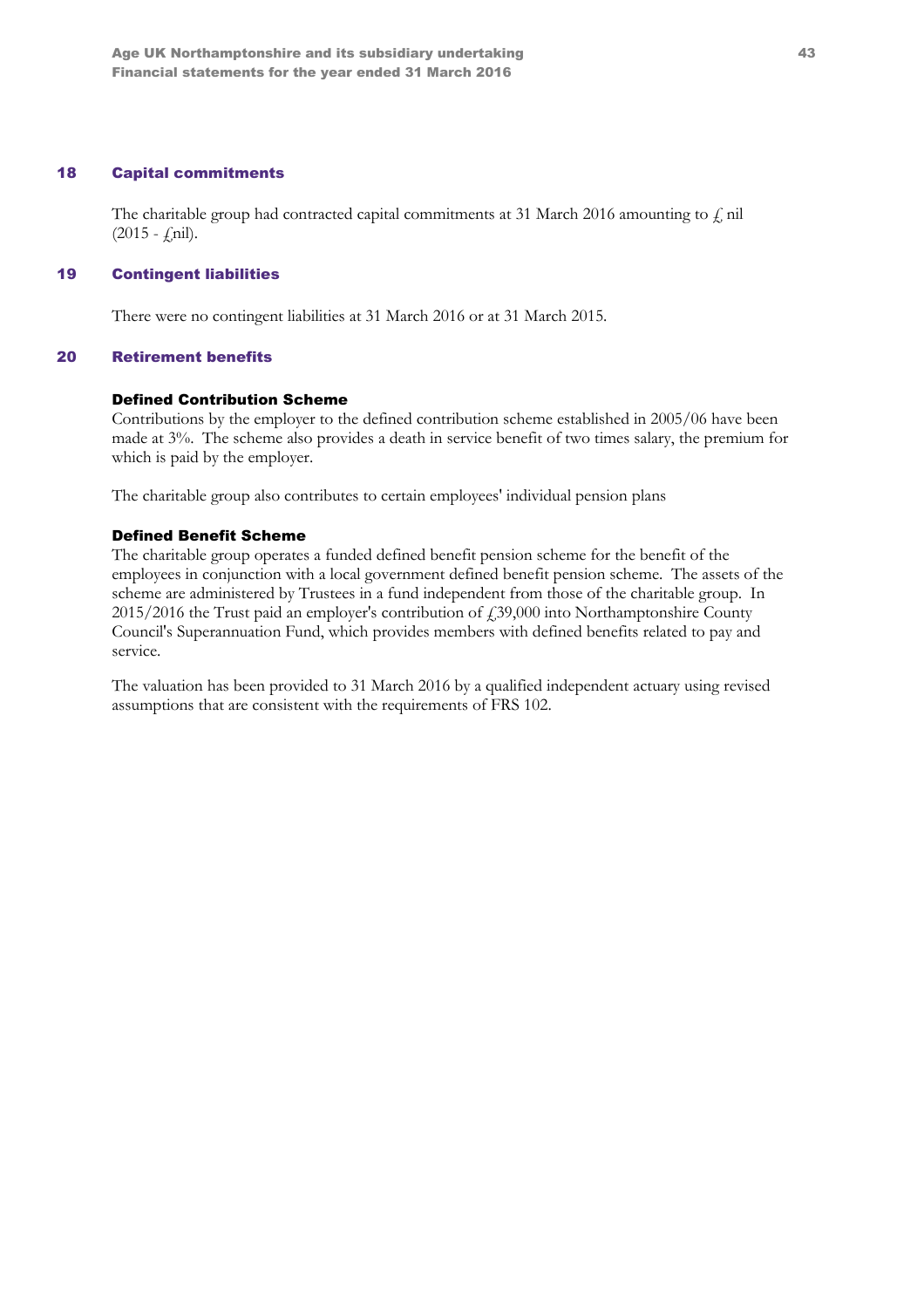### 20 Pensions (continued)

#### Defined Benefit Scheme (continued)

The principal actuarial assumptions used by the actuary were as follows:

|                                            | 2016          | 2015          |
|--------------------------------------------|---------------|---------------|
|                                            | $\frac{0}{0}$ | $\frac{0}{0}$ |
| Discount rate                              | 3.4           | 3.1           |
| Expected return on plan assets at 31 March | 3.4           | 3.1           |
| Rate of increase in pensionable salaries   | 2.1           | 4.0           |
| Rate of increase in pensions in payment    | 2.1           | 2.1           |
| Inflation assumption                       |               | 2.8           |

The expected return on plan assets is 3.4% which is based on trustees best estimate of overall rate of return and the effect of major categories of plan assets were as under:

|          | 2016          | 2015          |
|----------|---------------|---------------|
|          | $\frac{0}{0}$ | $\frac{0}{0}$ |
| Equities | 3.4           | 3.1           |
| Bonds    | 3.4           | 3.1           |
| Property | 3.4           | 3.1           |
| Cash     | 3.4           | 3.1           |

Mortality assumptions: In relation to life expectancy it is assumed that for a man who has reached pensionable age that life expectancy is age 87 and for females, age 89. For scheme members who have not reached pensionable age, the rates are adjusted to reflect changes in mortality rates that are expected to arise over the year to pensionable age.

The amounts charged or (credited) in Statement of Financial Activities are as follows:

|                                                 | 2016<br>$\textbf{\textsterling}1000$ | 2015<br>$\mathcal{L}$ <sup>'000</sup> |
|-------------------------------------------------|--------------------------------------|---------------------------------------|
| Current service cost less employee contribution | (20)                                 | (14)                                  |
| Interest on obligation                          |                                      |                                       |
| Actuarial gain/(loss)                           | (41)                                 | 62                                    |
| Expected return on plan assets                  | 15                                   | (46)                                  |
| Total                                           | (41)                                 |                                       |

The amounts charged or credited in the wages and salaries charge were  $f(20,000)$  and finance costs £5,000.

| The amounts recognised in the balance sheet are as follow:                          | 2016<br>f.'000 | 2015<br>$f'_{.}000$ |
|-------------------------------------------------------------------------------------|----------------|---------------------|
| Fair value of plan assets<br>Present value of funded retirement benefit obligations | 667<br>(782)   | 632<br>(788)        |
|                                                                                     | (115)          | (156)               |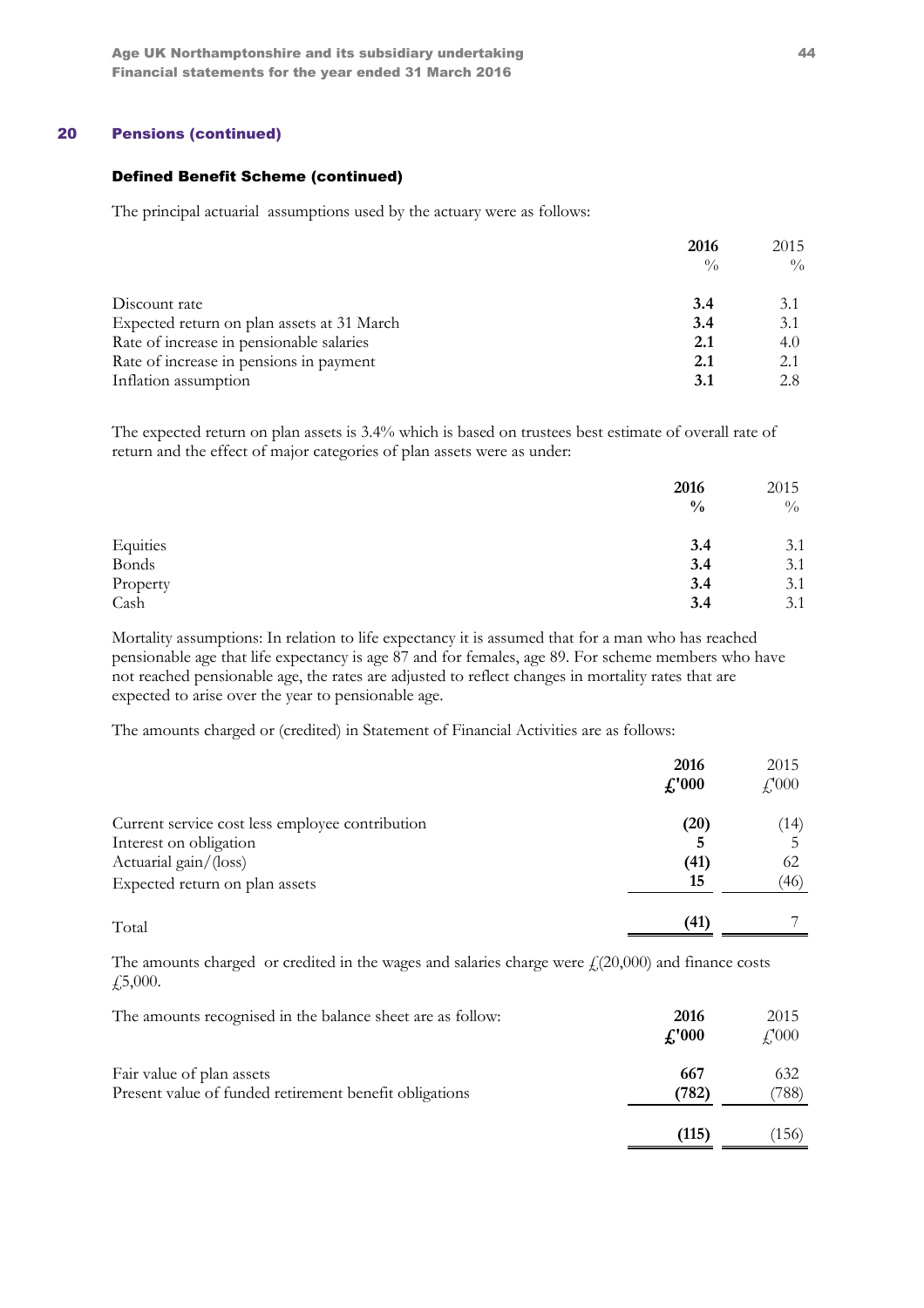## 20 Pensions (continued)

## Defined Benefit Scheme (continued)

The major categories of plan assets as a percentage of the total plan assets, are as follows:

|                                                                                | 2016                    | 2015                      |
|--------------------------------------------------------------------------------|-------------------------|---------------------------|
|                                                                                | $\frac{0}{0}$           | $\frac{0}{0}$             |
| Equities                                                                       | 70                      | 72                        |
| Bonds                                                                          | 19                      | 18                        |
| Property                                                                       | 9                       | $\,8\,$                   |
| Cash                                                                           | $\overline{2}$          | $\overline{c}$            |
|                                                                                |                         |                           |
| Changes in the present value of the defined benefit obligation are as follows: | 2016                    | 2015                      |
|                                                                                | $\pounds$ '000          | $\textcolor{red}{f}000$   |
|                                                                                |                         |                           |
| Opening defined benefit liabilities at 1 April 2015                            | 788                     | 690                       |
| Current service cost                                                           | 19                      | 16                        |
| Interest cost                                                                  | 25                      | 28                        |
| Contributions by plan participant                                              | $\overline{\mathbf{4}}$ | $\overline{4}$            |
| Actuarial losses                                                               | (41)                    | 62                        |
| Benefits paid                                                                  | (13)                    | (12)                      |
|                                                                                |                         |                           |
| Closing defined benefit liabilities at 31 March 2016                           | 782                     | 788                       |
| Changes in the fair value of plan assets are as follows:                       |                         |                           |
|                                                                                | 2016                    | 2015                      |
|                                                                                | $\pounds$ '000          | $\textcolor{red}{f}$ ,000 |
|                                                                                |                         |                           |
| Opening fair value of plan assets at 1 April 2015                              | 632                     | 541                       |
| Expected return                                                                | 20                      | 32                        |
| Actuarial gains                                                                | (15)                    | 37                        |
| Contributions by employer                                                      | 39                      | 30                        |
| Contributions by plan participants                                             | $\overline{4}$          | 4                         |
| Benefits paid                                                                  | (13)                    | (12)                      |
|                                                                                |                         |                           |
| Closing fair value of plan assets at 31 March 2016                             | 667                     | 632                       |
| Amounts for the current and previous are as follows:                           |                         |                           |
|                                                                                |                         |                           |
|                                                                                | 2016                    | 2015                      |
|                                                                                | $\pounds$ '000          | $\textcolor{red}{f}$ ,000 |
| Fair value of plan assets at 31 March 2016                                     | 667                     | 632                       |
| Present value of defined benefit obligation                                    | (782)                   | (788)                     |
|                                                                                |                         |                           |
|                                                                                | (115)                   | (156)                     |
| Experience (losses)/gains on assets                                            |                         | 46                        |
| Experience (gains)/losses on liabilities                                       | (15)<br>(41)            | 62                        |
|                                                                                |                         |                           |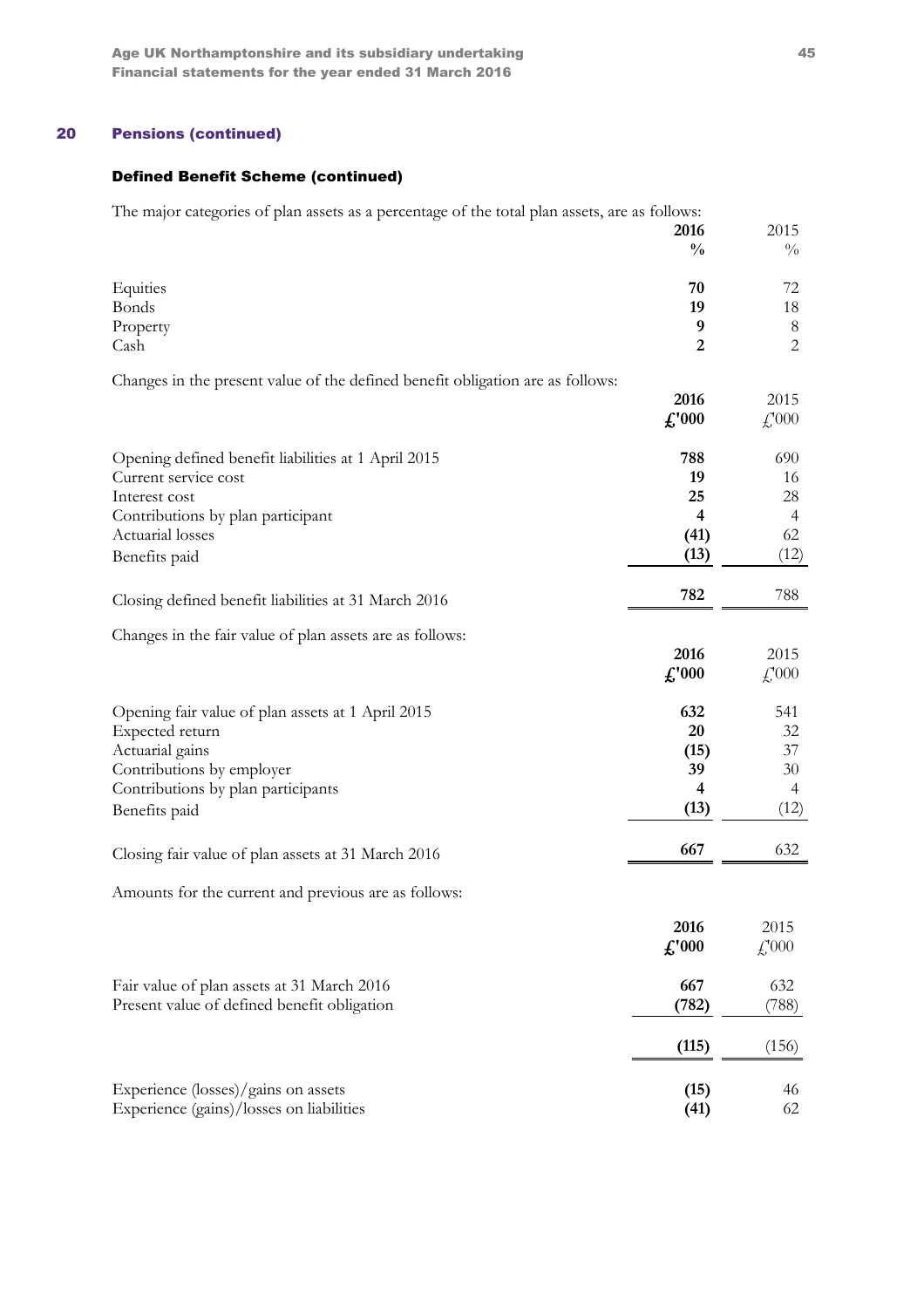### 21 Leasing commitments

Operating lease payments amounting to £87,386 (2015 - £102,831) are due within one year. The leases to which these amounts relate expire are as follows:

|                            |           | 2016   |                  | 2015    |
|----------------------------|-----------|--------|------------------|---------|
|                            | Land and  |        | Land and         |         |
|                            | buildings | Other  | <b>Buildings</b> | Other   |
|                            | £,        | £      | £,               | £       |
| In one year or less        | 526,186   | 29,098 | 543,212          | 41,083  |
| Between one and five years | 1,571,419 | 45,006 | 1,679,429        | 106,912 |
| After more than five years | 590,251   |        | 874,801          |         |
|                            | 2,687,856 | 74,104 | 3,097,442        | 147,995 |

#### 22 Transactions with related parties and connected charities

The charitable group has taken advantage of the exemption under the FRS 102 reduced disclosures from disclosing related party transactions with entities that are part of the Age UK Northamptonshire group.

#### 23 Post balance sheet events

There have been no material post balance sheet events requiring disclosure.

#### 24 Reconciliation with previous Generally Accepted Accounting Practice

In preparing the financial statements, the Trustees have considered whether in applying the accounting policies required by FRS 102 and the Charities SORP FRS 102 the restatement of comparative items was required.

No adjustments arose as a result of transition.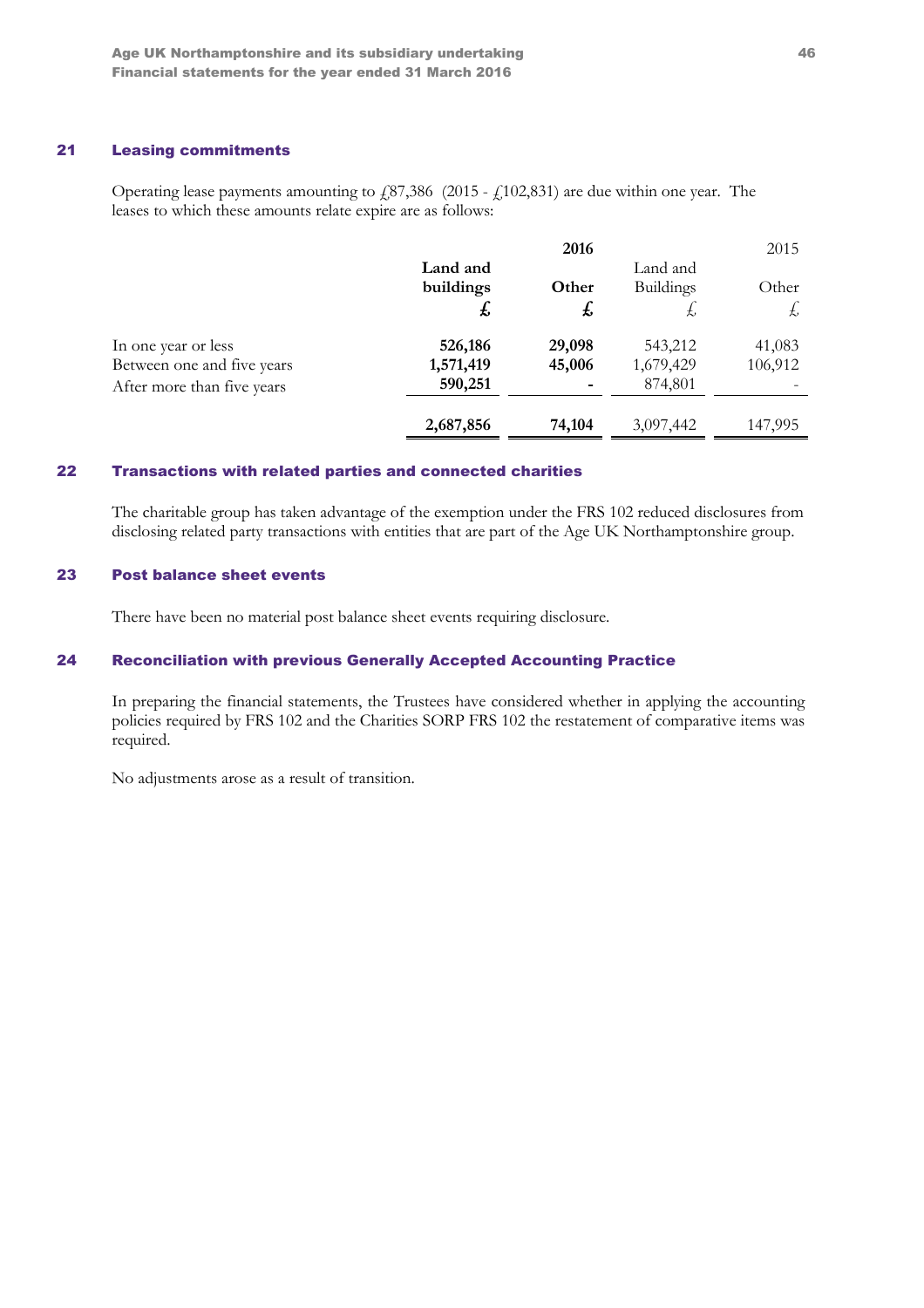## 25 Statement of financial activities- prior year comparatives

|                                        | Unrestricted<br>Funds<br>£ | Designated<br>Funds<br>£, | Funds<br>£, | Restricted Endowment<br>Funds<br>£, | Total<br>2015<br>£ |
|----------------------------------------|----------------------------|---------------------------|-------------|-------------------------------------|--------------------|
| Income                                 |                            |                           |             |                                     |                    |
| Donations and<br>legacies              | 44,375                     |                           |             |                                     | 44,375             |
| Income from trading<br>activities:     |                            |                           |             |                                     |                    |
| Shop income from<br>donated and bought | 677,057                    |                           |             |                                     | 677,057            |
| in products                            |                            |                           |             |                                     |                    |
| Fundraising                            | 11,500                     |                           |             |                                     | 11,500             |
| Insurance                              | 169,612                    |                           |             |                                     | 169,612            |
| commission                             |                            |                           |             |                                     |                    |
| Provision of other                     |                            |                           |             |                                     |                    |
| services                               |                            |                           |             |                                     |                    |
| Investment income                      | 3<br>15,431                |                           |             | 14,720                              | 30,151             |
| Income from                            |                            |                           |             |                                     |                    |
| charitable activies:                   |                            |                           |             |                                     |                    |
| Provision of home                      | 841,237                    |                           |             |                                     |                    |
| care services                          |                            |                           | 303,524     |                                     | 1,144,761          |
| Provision of active                    | 55,696                     |                           |             |                                     |                    |
| ageing services<br>Provision of        |                            |                           |             |                                     | 55,696             |
|                                        | 42,613                     |                           | 75,000      |                                     | 117,613            |
| advisory services<br>Provision of day  | 1,128,362                  |                           |             |                                     |                    |
| care services                          |                            |                           |             |                                     | 1,128,362          |
| Rents receivable                       | 29,677                     | 10,556                    |             |                                     | 40,233             |
| Provision of other                     | 19,672                     |                           |             |                                     |                    |
| services                               |                            |                           |             |                                     | 19,672             |
|                                        |                            |                           |             |                                     |                    |
| Total income                           | 3,035,232                  | 10,556                    | 378,524     | 14,720                              | 3,439,032          |